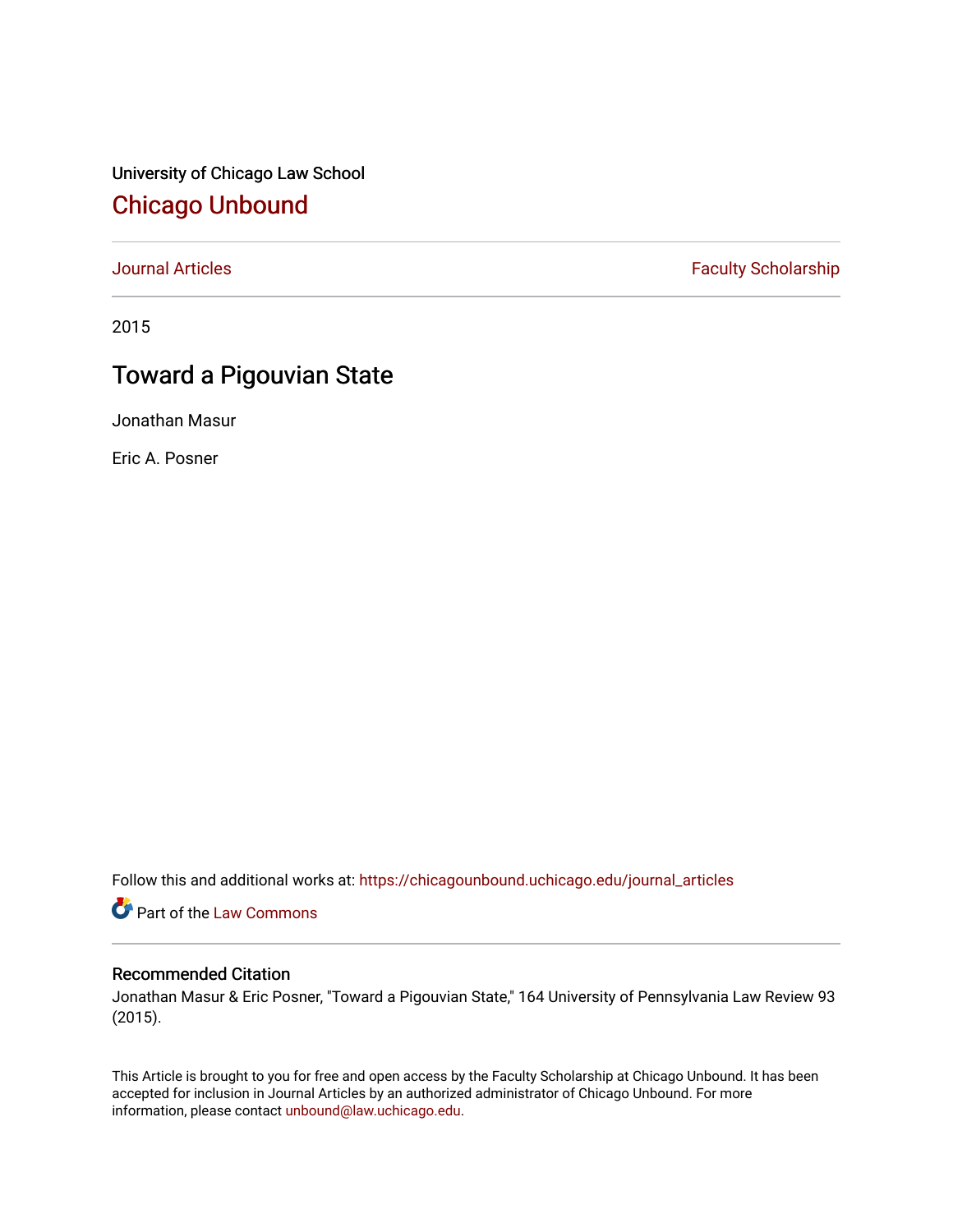# ARTICLE

## TOWARD A PIGOUVIAN STATE

### JONATHAN S. MASUR & ERIC A. POSNER**†**

*Most economists believe that the government should impose Pigouvian taxes on firms that produce negative externalities like pollution, yet regulatory agencies hardly ever use their authority to create Pigouvian taxes. Instead, they issue command-and-control regulations. Our major point is that, contrary to the conventional wisdom, regulators typically have legal authority to create Pigouvian taxes—they just do not use it. While regulators may hesitate to impose Pigouvian taxes for a range of political and symbolic reasons, we argue that these reasons do not justify this massive failure of regulatory efficiency. It is time for the regulatory state to take a Pigouvian turn.* 

**†** Jonathan Masur is the John P. Wilson Professor of Law and David and Celia Hilliard Research Scholar, University of Chicago Law School. Eric Posner is the Kirkland & Ellis Distinguished Service Professor and Arthur and Esther Kane Research Chair, University of Chicago Law School. We thank Will Baude, Omri Ben-Shahar, Ryan Bubb, Stephen Choi, Ryan Doerfler, Brian Galle, Lee Fennell, Michael Gerrard, William Hubbard, Aziz Huq, Saul Levmore, Richard McAdams, Gillian Metzger, Jennifer Nou, Nathan Richardson, Julie Roin, Karen Bradshaw Schulz, Lior Strahilevitz, David Strauss, Mark Templeton, and David Weisbach, and participants in workshops at the University of Chicago Law School, Columbia Law School, and the 2015 American Law and Economics Association Annual Meeting, for helpful comments and conversations, and Jonathan Hawley, Ellen Murphy, Jullia Park, Paul Rogerson, Paulina Wu, and Morgan Yates for excellent research assistance. Masur thanks the David and Celia Hilliard Fund for research support.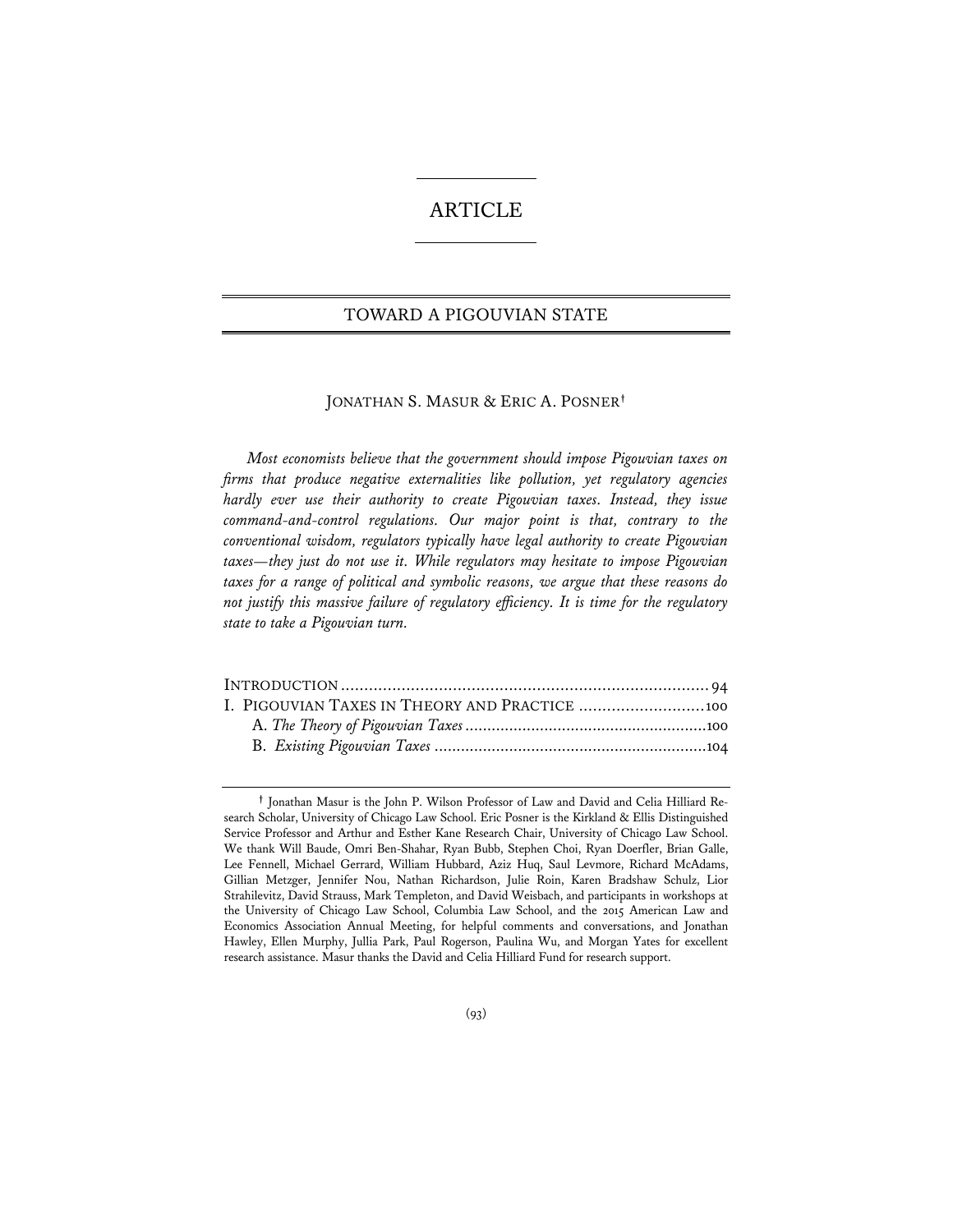| 1. National Ambient Air Quality Standards 110                  |
|----------------------------------------------------------------|
|                                                                |
|                                                                |
|                                                                |
|                                                                |
|                                                                |
|                                                                |
|                                                                |
|                                                                |
|                                                                |
|                                                                |
|                                                                |
|                                                                |
|                                                                |
|                                                                |
| b. Regulation of High-Speed Trading and Information Races  131 |
| c. Regulation of Financial Instruments in Order to Deter       |
|                                                                |
|                                                                |
|                                                                |
|                                                                |
|                                                                |
|                                                                |
|                                                                |
|                                                                |
|                                                                |

## II. AGENCY AUTHORITY AND THE ABSENCE OF PIGOUVIAN

## INTRODUCTION

According to most economists, the optimal form of regulation of firms that produce negative externalities is a tax known as a Pigouvian tax, named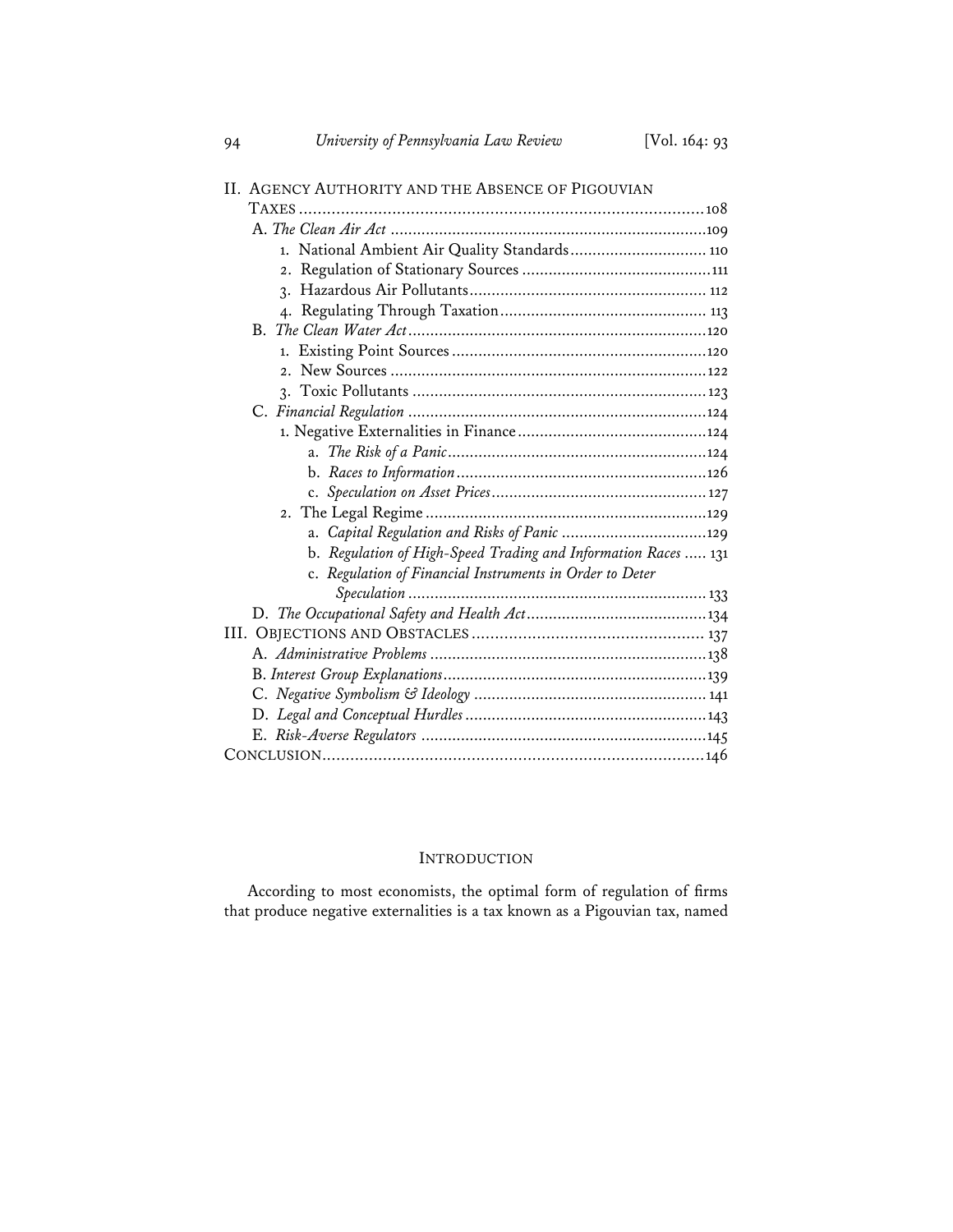after the English economist, Arthur Pigou.**<sup>1</sup>** A Pigouvian tax is a tax equal to the harm that the firm imposes on third parties. For example, if a manufacturer pollutes, and the pollution causes a harm of \$100 per unit of pollution to people who live in the area, then the firm should pay a tax of \$100 per unit of pollution. This ensures that the manufacturer pollutes only if the value of the pollution-generating activities exceeds the harm, such that the social value of those activities is positive.

Other forms of regulation are inferior to the Pigouvian tax. Consider command-and-control regulation, in which a regulator forces a firm to take a particular action, such as installing a pollution-reducing scrubber.**<sup>2</sup>** Under this form of regulation, the regulator may conduct a cost–benefit analysis to determine whether the benefit of alleviating the pollution for the firm's neighbors is greater or less than the cost to the firm of having to install the scrubbers or take other precautions.**<sup>3</sup>** If scrubbers pass a cost–benefit analysis, then the regulator orders the firm to install them. If they do not pass, the regulator allows the firm to continue its activity unabated. A perfectly conducted cost–benefit analysis should produce results as efficient as a Pigouvian tax, but in a world of administrative costs, command-and-control regulation will be inferior. The reason is that in order to determine the correct command-and-control rule, the regulator must know both the cost and benefit of the activities.**<sup>4</sup>** In contrast, the regulator only needs to know the cost of the activity to determine the correct Pigouvian tax. It is not necessary to know the benefit. Thus, as long as regulators make errors (as they unavoidably do), a Pigouvian tax is superior to command-and-control regulation.

**<sup>1</sup>** *See generally* Agnar Sandmo, *Direct Versus Indirect Pigouvian Taxation*, 7 EUR. ECON. REV. 337 (1976) (exploring how the Pigouvian tax solution stands up to the theory of optimal taxation in the presence of externalities).

**<sup>2</sup>** *See Terminology Services*, U.S. ENVTL. PROT. AGENCY, http://ofmpub.epa.gov/reports/ rwservlet?termepa&report=termReport.jsp&desformat=PDF&p\_report\_id=11792&p\_criteria= [http://perma.cc/2DZA-MVHD] (last visited Sept. 19, 2015) (defining "scrubber" as "an air pollution device" that "trap[s] pollutants in emissions").

**<sup>3</sup>** *See, e.g.*, Exec. Order No. 12,291, 3 C.F.R. § 127.2 (1982) (directing agencies to only implement regulations if "the potential benefits to society . . . outweigh the potential costs to society"); Exec. Order No. 12,866, 3 C.F.R. § 638.1 (1994) (instructing agencies "to assess both the costs and benefits of [an] intended regulation" and implement only those for which the benefits outweigh the costs). **<sup>4</sup>** *See* Brief of Economists Thomas C. Schelling, Vernon L. Smith, and Robert W. Hahn as

Amici Curiae in Support of Petitioners at 15, Chamber of Commerce of the U.S. v. EPA, 134 S. Ct. 1051 (2014) (No. 12-1272), 2013 WL 6673703, at \*14-15 (noting that having to assess both the costs and the benefits to determine the efficacy of a proposed regulation favors moving away from command-and-control regulations).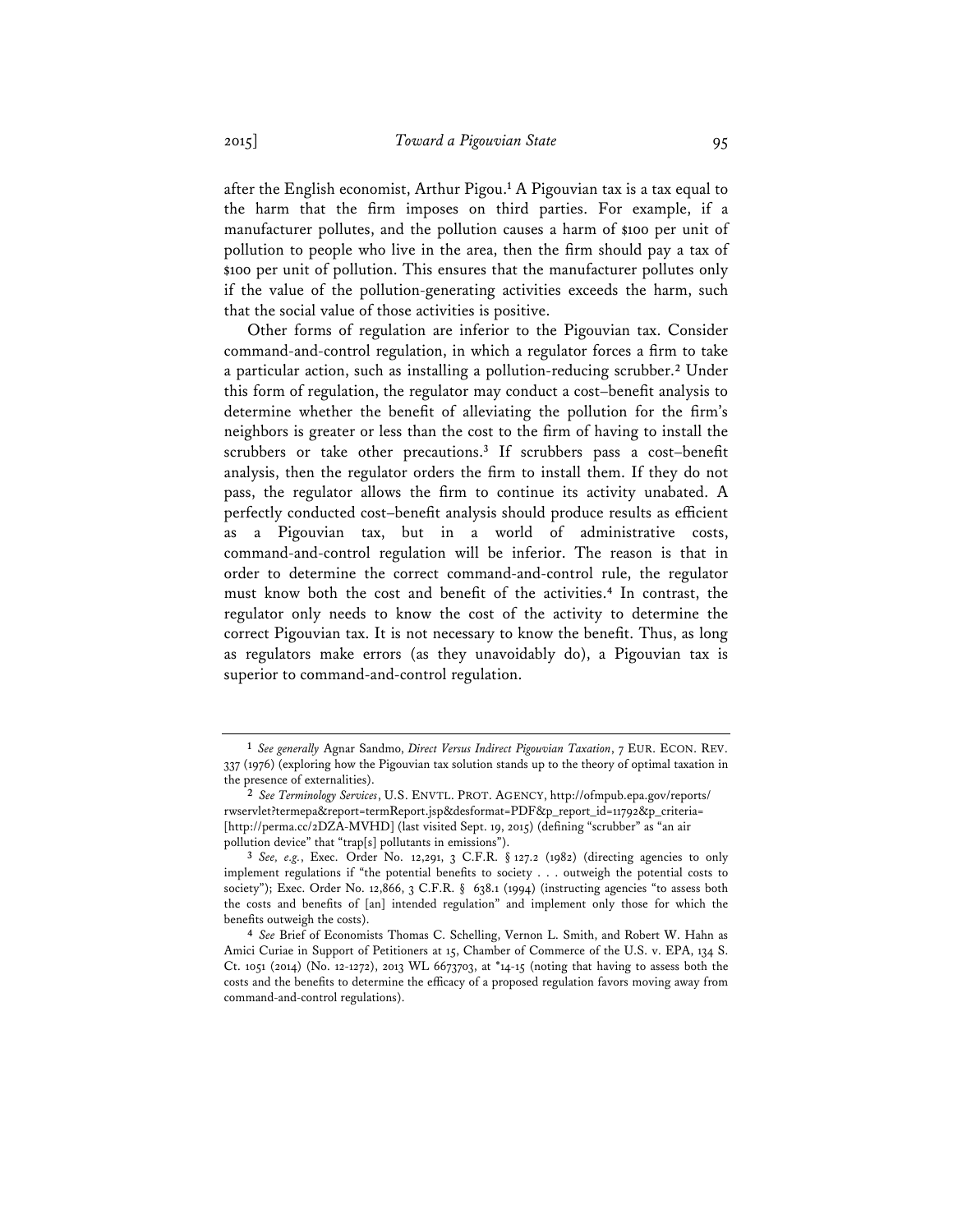It would be an understatement to say that economists endorse Pigouvian taxes over command-and-control regulation. Pigouvian taxes are constantly advocated by economists who seek to influence public policy.<sup>5</sup> Professor Greg Mankiw, a prominent Harvard economist and chairman of the Council of Economic Advisers under President George W. Bush, invited numerous public figures to join his "Pigou Club," which advocates a Pigouvian tax on gasoline.**<sup>6</sup>** Club members include several Nobel laureates with diverse views, including Gary Becker, Paul Krugman, and other prominent journalists, scientists, and politicians.**<sup>7</sup>**

Yet, turning from the scholarly literature to government practice, one discovers that Pigouvian taxes are used rarely by Congress and almost never by regulators, at least in a self-conscious way.**<sup>8</sup>** There is no political support for a Pigouvian tax on gasoline.**<sup>9</sup>** And while gasoline taxes do exist, they do not appear to be based on Pigouvian theory;**<sup>10</sup>** they are not calculated on the basis of an assessment of the social costs of gasoline-powered driving, and they are much too low.**<sup>11</sup>** As far as we have been able to discover, the Environmental Protection Agency (EPA) has never ordered a Pigouvian

**<sup>5</sup>** *See, e.g.*, Steven Shavell, *Corrective Taxation Versus Liability as a Solution to the Problem of Harmful Externalities*, 54 J.L. & ECON. S249, S249 (2011) ("The corrective tax has long been viewed by most economists as a, or the, theoretically preferred remedy for the problem of harmful externalities."). However, Shavell himself criticizes this view, as we discuss *infra*. *See also* N. Gregory Mankiw, *Smart Taxes: An Open Invitation to Join the Pigou Club*, 35 E. ECON. J. 14, 15 (2009) ("To many economists, the basic argument for increased use of Pigovian taxes is so straightforward as to be obvious.").

**<sup>6</sup>** Mankiw*, supra* note 5, at 15 ("What I would like to do here is to make the case for increased use of Pigovian taxation.").

**<sup>7</sup>** Greg Mankiw, *Al Gore in the Pigou Club*, GREG MANKIW'S BLOG (June 24, 2006), http://gregmankiw.blogspot.com/2006/06/al-gore-in-pigou-club.html [http://perma.cc/PGD8-44 NX] (listing the current members of the Pigou Club).

**<sup>8</sup>** *See, e.g.*, Omri Ben-Shahar & Kyle D. Logue, *Outsourcing Regulation: How Insurance Reduces Moral Hazard*, 111 MICH. L. REV. 197, 232-34 (2012) (describing how the government rarely employs Pigouvian taxes as a method of ex ante regulation); David B. Spence & Lekha Gopalakrishnan, *Bargaining Theory and Regulatory Reform: The Political Logic of Inefficient Regulation*, 53 VAND. L. REV. 599, 604-05 (2000) (detailing the growing push for regulatory reform, including the use of Pigouvian taxes); Robert N. Stavins, *Experience with Market-Based Environmental Policy Instruments* (noting that "conventional wisdom" holds that the U.S. has "totally ignored" regulations like Pigouvian taxes), *in* 1 HANDBOOK OF ENVIRONMENTAL ECONOMICS 355, 362 (Karl Göran Mäler & Jeffrey R. Vincent eds., 2003.

**<sup>9</sup>** *See* Beckey Bright, *Many Americans Are Trimming Travel, But Few Car Pool to Cut Fuel Use*, WALL ST. J. (July 7, 2007), http://www.wsj.com/articles/SB118304470725951593 [http://perma. cc/Y6HB-48MU] (noting that "[o]nly 5 percent of [Americans] polled said they support creating a tax on driving").

**<sup>10</sup>** For a summary of the current U.S. approach to gasoline taxes, see Evan N. Turgeon, *Triple-Dividends: Toward Pigovian Gasoline Taxation*, 30 J. LAND RESOURCES & ENVTL. L. 145, 146-49 (2010). **<sup>11</sup>** *Id.*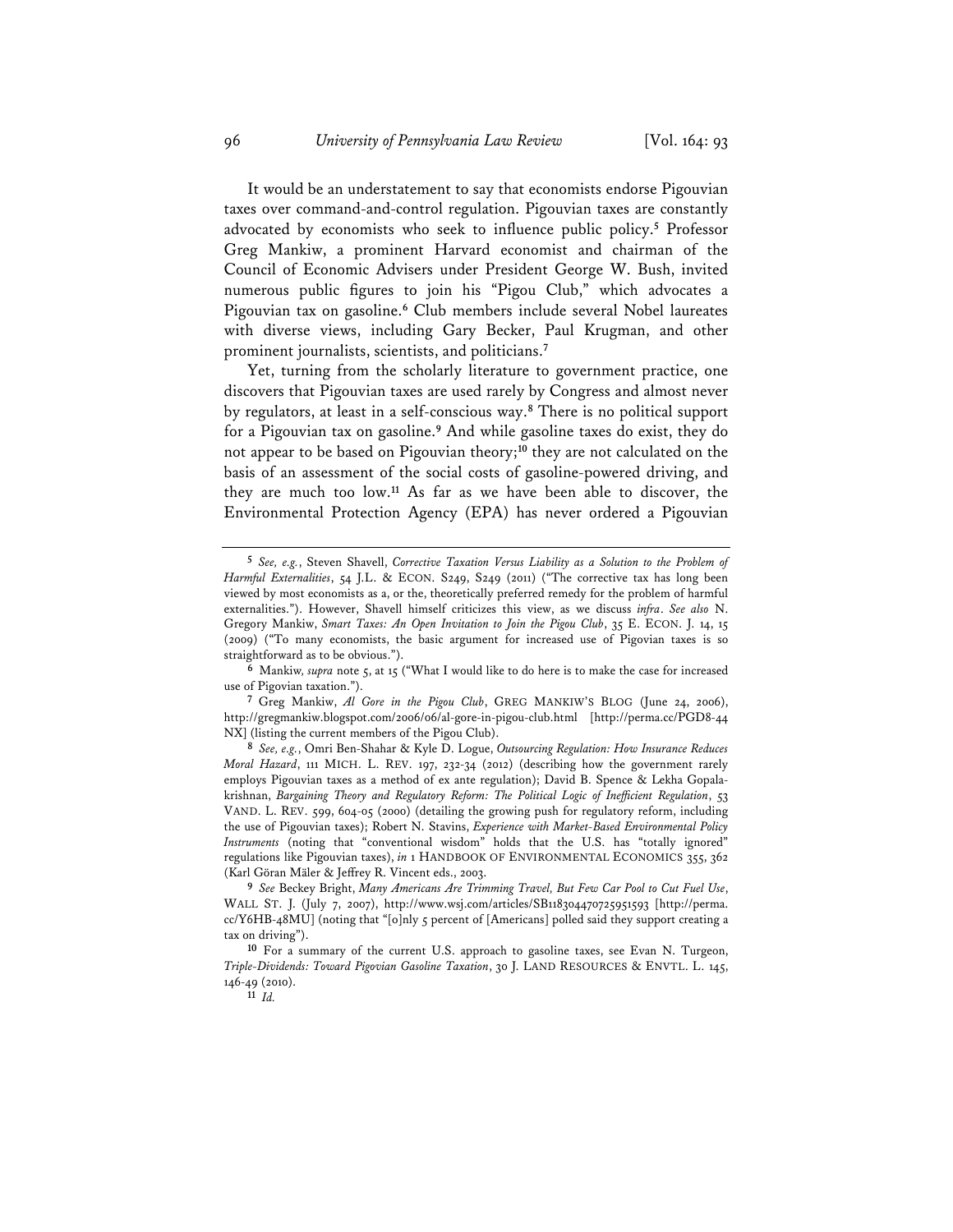tax. Nor has any other agency. We have been able to find only a few isolated examples of a pure Pigouvian tax in U.S. law.**<sup>12</sup>** Indeed, we located only twenty references to Arthur Pigou or Pigouvian taxes in the entire history of the Congressional Record.**<sup>13</sup>** All but one of these references were general comments on Pigou's work or theories. The lone Pigouvian reference directly involving pending legislation related to a bill that eventually became the Noise Control Act of 1972.**<sup>14</sup>** That law provides EPA with authority to impose—wait for it—command-and-control regulations governing aircraft noise pollution.

There are laws and regulations that could be rationalized on Pigouvian grounds, and that probably reflect some of the economic theory that underlies the Pigouvian tax. As we noted, gasoline taxes do exist, and while they are not Pigouvian in the sense of being equated to the social cost of driving, they obviously do deter excessive driving on the margins. One can also find examples of usage fees, congestion pricing, and the like, but these are found in contractual settings that are distinguishable from the problem of negative externalities that Pigouvian taxes seek to correct.**<sup>15</sup>** Tradable-permit regimes also reflect a kind of Pigouvian thinking, and are superior to command-and-control regulation, but as we discuss in Part I, they are inferior to Pigouvian taxation in the pure sense. Moreover,

**<sup>12</sup>** *See infra* Section I.B.

**<sup>13</sup>** By way of comparison, there were also six references to the ship *Pigou*, an Eighteenth-Century vessel (which predates the birth of the economist of the same name) used to transport communications to and from Chief Justice John Jay while he was in London negotiating the Jay Treaty in 1794. The ship was later captured by the French and then became the subject of a lawsuit in the Court of Claims. We have no information regarding any taxes the ship's owners might have paid. **<sup>14</sup>** *See* 42 U.S.C. § 4901 (1996).

**<sup>15</sup>** *See, e.g.*, Eben Albert-Knopp, Note, *The California Gas Charge and Beyond: Taxes and Fees in a Changing Climate*, 32 VT. L. REV. 217, 219 (2007) (noting that in California, a small fee was placed on gasoline in order to fund alternative fuel and emissions-reduction programs); Michael H. Schuitema, Comment, *Road Pricing as a Solution to the Harms of Traffic Congestion*, 34 TRANSP. L.J. 81, 83 (2007) ("Congestion pricing seeks to aid drivers in making more efficient decisions by making them aware of the true costs of driving."); Laura Barron-Lopez & Keith Laing, *Momentum Builds in Congress for Raising the Federal Gas Tax*, THE HILL (Jan. 9, 2015, 6:01 AM), http://thehill.com/policy/energy-environment/228986-momentum-seen-in-push-for-gas-tax-hike [http://perma.cc/N5SB-7S5S] (describing talks amongst lawmakers to raise the federal gas tax as a means to fund infrastructure upgrades); *Congestion Pricing*, VA. DEP'T OF TRANSP., http://www.vdot.virginia.gov/info/congestion\_pricing.asp (last modified May 14, 2015) [http://perma.cc/NZ4H-QNBB] (listing examples of congestion pricing in five states). This is despite the fact that the federal government has explicitly suggested employing user fees in a Pigouvian role. *See* U.S. GOV'T ACCOUNTABILITY OFF., GAO-08-386SP, FEDERAL USER FEES: A DESIGN GUIDE 2, http://www.gao.gov/assets/210/203357.pdf [http://perma.cc/BH95- Z2MC] ("If those benefiting from a service do not bear the full social cost of the service, they may seek to have the government provide more of the service than is economically efficient.").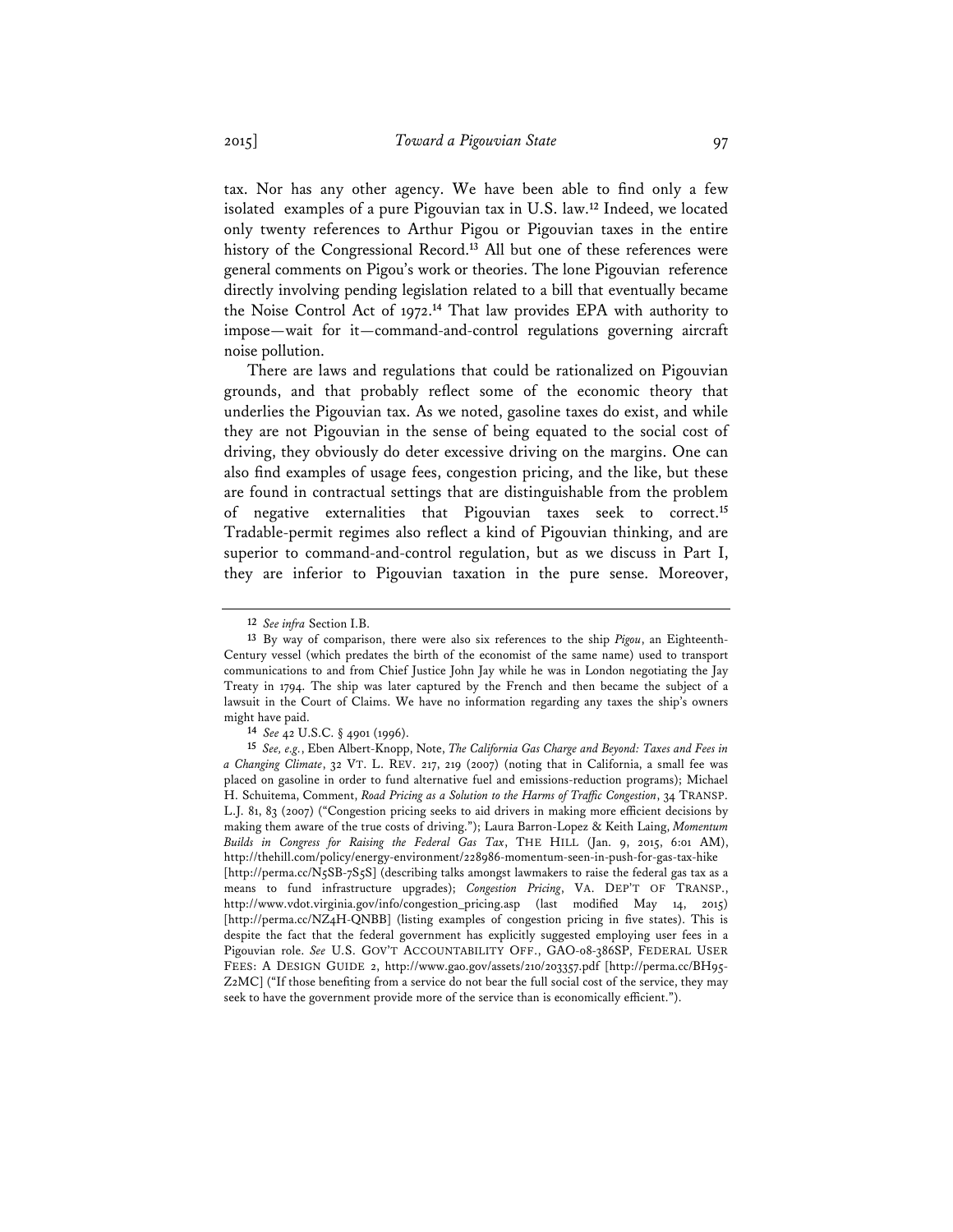essentially all of the examples we have found of rules that resemble Pigouvian taxes derive from legislation, rather than administrative regulation. So the existence of some laws and regulations that bear a family resemblance to Pigouvian taxation, and reflect some of the economic thinking that motivates Pigouvian taxation, reinforces rather than solves the puzzle of why regulators never, or very rarely, use Pigouvian taxes.

In this Article, we attempt to solve the puzzle. We suggest that the principal reason regulators do not employ Pigouvian taxes is that they do not believe they have the authority to do so under existing law. We then demonstrate that regulators' pessimism is misplaced. Across a variety of regulatory areas covering a vast swath of economic activity, existing regulatory statutes provide regulators with at least plausible authority to use Pigouvian taxes in regulation. If we are correct, this would not be the first time that regulators have discovered such authority where conventional wisdom held that none existed. The Obama Administration's 2014 proposal that states regulate greenhouse gases using cap-and-trade was spurred in part by a Natural Resources Defense Council argument that EPA possessed such authority under section 111(d) of the Clean Air Act.**<sup>16</sup>** One objective of this Article is to map out similar arguments for Pigouvian taxes across a range of regulatory areas and statutes.

Having concluded that administrative agencies likely have authority to regulate using Pigouvian taxes, we next consider whether there is any compelling reason why they should not or will not be capable of doing so. We canvas five potential objections or hurdles. First, Pigouvian taxes do not solve a significant information problem, which is how the regulator values the harm caused by economic activity. This problem is compounded by the second-best nature of regulation: gasoline taxes, for example, may be inefficient if cars are already over- or adequately regulated.

Second, Pigouvian taxes may lack political support because they do not serve the interests of those with political power. Suppose that laws and regulations typically reflect interest-group compromises, and not the general interest of the public because it is too costly for the public to organize. If so, one would expect regulations that reflect the interests of those groups industry, unions, and so on. Some types of regulation produce natural interest-group constituencies: the firms that will produce the scrubbers or

**<sup>16</sup>** *See* DANIEL A. LASHOF ET AL., NAT. RES. DEF. COUNCIL, CLOSING THE POWER PLANT CARBON POLLUTION LOOPHOLE: SMART WAYS THE CLEAN AIR ACT CAN CLEAN UP AMERICA'S BIGGEST CLIMATE POLLUTERS 7 (2013), http://www.nrdc.org/air/pollutionstandards/files/pollution-standards-report.pdf [http://perma.cc/9VTN-KC4Z] ("Section 111 of the Clean Air Act gives EPA the responsibility to set emission performance standards for categories of stationary sources that contribute to dangerous air pollution.").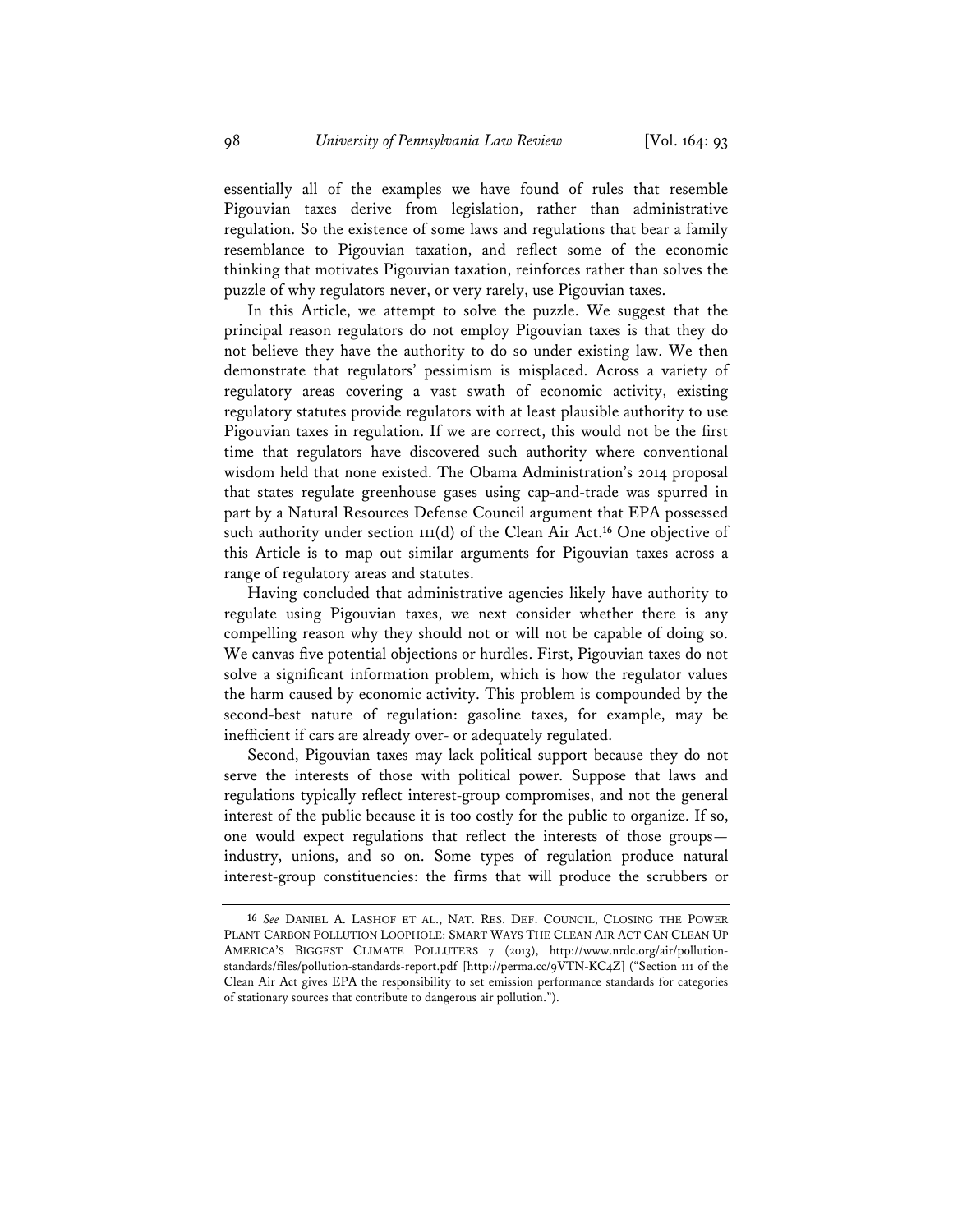other technologies that the regulation will mandate. Command-and-control regulation will also sometimes serve the interests of regulated parties by serving as a high barrier to new market entrants. Pigouvian taxes possess neither of these features, at least not to the same degree.

Third, Pigouvian taxes have negative symbolic resonance. For the right, they are unattractive because they are "taxes," which people on the right oppose. For the left, they are unattractive because they seem to put a price on intrinsically valuable goods like human life and the environment, and because they seem to permit a firm to commit ongoing harm so long as it is willing to pay a fee. In contrast, tradable permits are more attractive to the right because they seem to create markets, while command-and-control regulation is more attractive to the left because it seems to avoid pricing intrinsically valuable goods and bans harmful activity outright.

Fourth, Pigouvian taxes breach the divide between taxation and regulation, which is firmly entrenched in the institutional organization of the U.S. government. We suspect that in the minds of many government officials, only Congress can tax—regulators cannot.

Fifth, risk-averse regulators whose personal interests diverge from the public interest might see no advantage to regulatory innovation. From their perspective, the gain from employing a more efficient system of Pigouvian taxes may be outweighed by the risk of initiating regulatory action outside of the mainstream, which may provoke criticism by people suspicious of innovation.

These theories may, individually or in the aggregate, help to explain why regulators have refused to create or even experiment with Pigouvian tax systems. But from a normative perspective, none of the theories provides an acceptable reason for sticking to command-and-control regulation. We thus conclude that Congress and regulators *should* implement Pigouvian taxes. And because Congress has already delegated vast discretionary power to regulators and today seems stymied by gridlock, we direct our argument to the executive branch. We argue that just as the executive branch, starting in 1981, ordered regulators to use cost–benefit analysis to evaluate regulations,**<sup>17</sup>** it can order regulators to implement Pigouvian taxes. Indeed (as we explain below), Pigouvian taxes are usually the most efficient means of regulation and so would be required by cost–benefit analysis. In a sense we are just urging the executive branch to follow through on its commitment to cost–benefit analysis by subjecting the mode of regulation, as well as the decision to regulate, to a cost–benefit test.

**<sup>17</sup>** *See* Exec. Order No. 12,291, *supra* note 3; Exec. Order No. 12,866, *supra* note 3.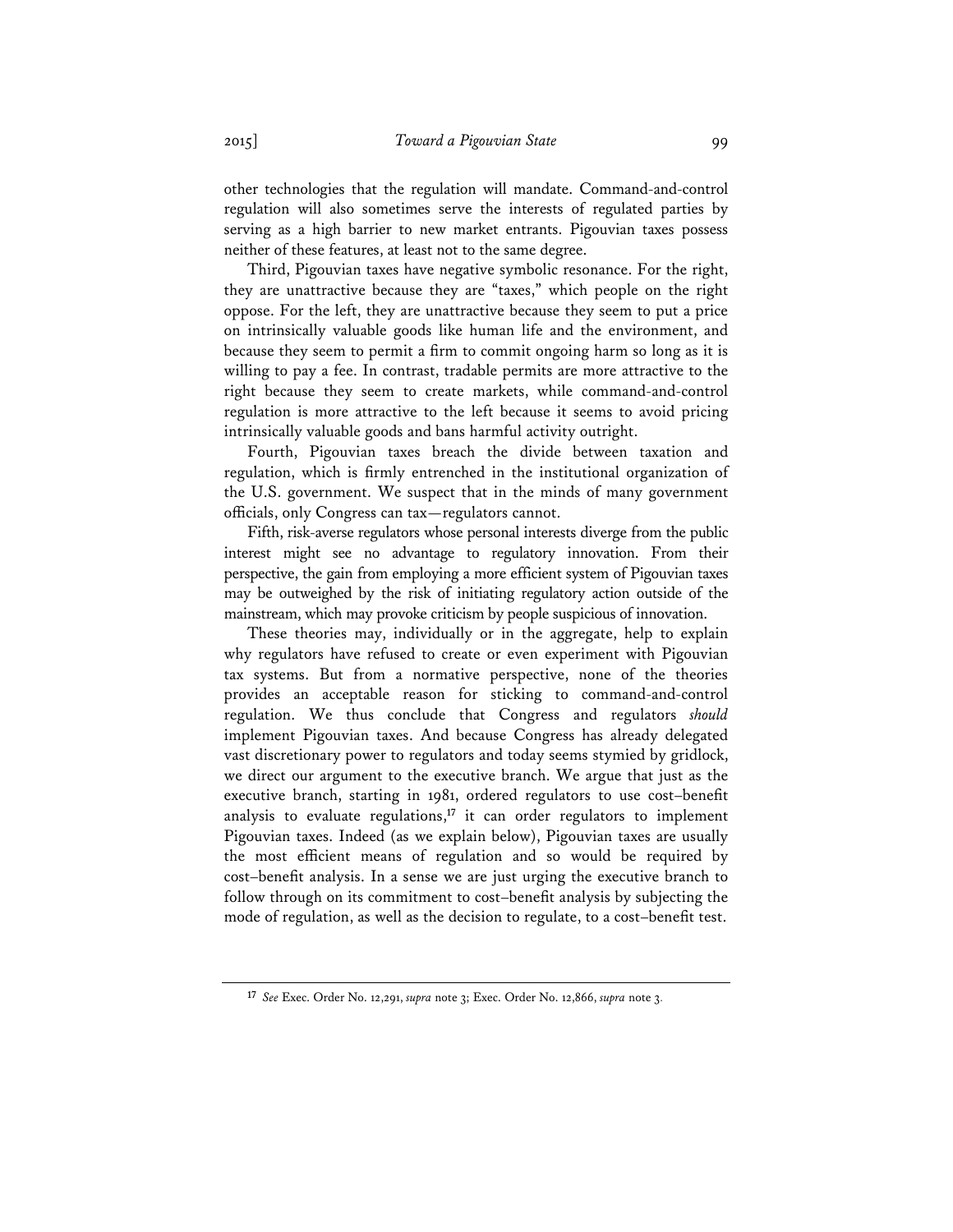In Part I of this Article, we discuss the theory of Pigouvian taxation and explain why economists endorse it. In Part II, we provide a focused survey of the legal and regulatory landscape. In particular, we examine some of the most economically significant areas of regulation in which Pigouvian taxation is most clearly called for by economic theory. In Part III, we consider objections to implementing Pigouvian taxes. The conclusion is a call to Pigouvian arms.

## I. PIGOUVIAN TAXES IN THEORY AND PRACTICE

#### A. *The Theory of Pigouvian Taxes*

The idea of the Pigouvian tax is at the center of economic approaches to public policy. Government intervention in the market is generally assumed to be justified when the market fails. A common type of market failure is the negative externality—a cost imposed on third parties by the activity of an individual or firm. If people can engage in an activity that benefits themselves and harms others, without being liable for the harm to others, then they will engage in an excessive amount of that activity relative to the social optimum.**<sup>18</sup>** In order to deter people from engaging in excessive amounts of activity, they must be forced to bear the cost to others.

To illustrate, suppose a factory produces widgets. The factory also emits pollution into the atmosphere. The smoggy air depresses housing prices and harms the health of those who breathe it. If the factory is unregulated, it will produce too many widgets relative to the social optimum. The reason is that the factory seeks to maximize profits, and to maximize profits it will set the marginal cost (the cost of the last widget) equal to the marginal benefit (the price paid by buyers). As the factory produces more widgets, marginal costs normally increase and marginal benefits normally decline; the number

**<sup>18</sup>** For some recent, lucid accounts of the standard economic justification for Pigouvian taxes, see CASS R. SUNSTEIN, RISK AND REASON 270-71 (2002) (noting how such taxes have dramatically increased government revenues around the world); Victor Fleischer, *Curb Your Enthusiasm for Pigouvian Taxes* 9-14 (San Diego Legal Studies, Paper No. 14-151, 2014), http://papers.ssrn.com/sol3/papers.cfm?abstract\_id=2413066 [http://perma.cc/2V75-H66F]; David A. Weisbach, *Instrument Choice is Instrument Design* 6-10 (Univ. of Chi. Law & Econ., Working Paper No. 490, 2009), http://papers.ssrn.com/sol3/papers.cfm?abstract\_id=1493312 [http:// perma.cc/WV2R-NK9P]. For a classic statement, see WILLIAM J. BAUMOL & WALLACE E. OATES, ECONOMICS, ENVIRONMENTAL POLICY, AND THE QUALITY OF LIFE 230-45 (1979). For a textbook treatment, see TOM TIETENBERG & LYNNE LEWIS, ENVIRONMENTAL ECONOMICS & POLICY 253-54 (3d ed. 2001) (discussing the conditions under which Pigouvian taxes should be used). *See also* Jonathan B. Wiener & Barak D. Richman, *Mechanism Choice* (same), *in* RESEARCH HANDBOOK ON PUBLIC CHOICE AND PUBLIC LAW 363, 367-68 (Daniel A. Farber & Anne Joseph O'Connell eds., 2010).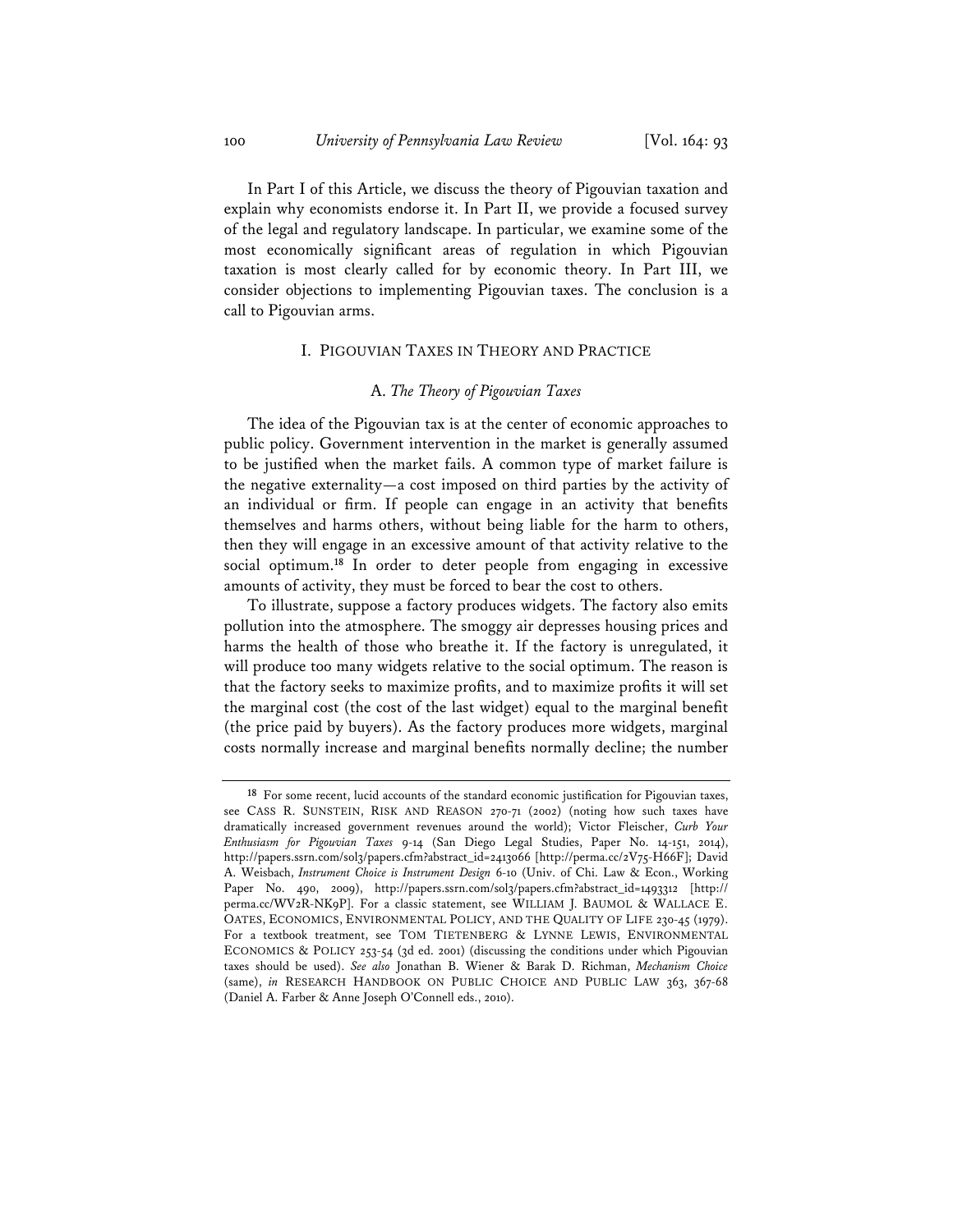of widgets it produces will be the point where the two curves cross. The factory will ignore the cost incurred by neighbors. By contrast, social welfare is maximized only if the marginal benefit of the widget is set equal to the social cost of production, which includes the harm to the neighbors. Because the social cost is higher than the factory's marginal cost, the factory will produce too many widgets.

The Pigouvian tax is a tax equal to the amount of money necessary to ensure that the firm produces the socially optimal number of widgets. If the factory must pay a tax equal to the harm that each unit of production causes to the neighbors, then the factory will be forced to take into account the social cost. The harm to the neighbors now plays a role in the factory's profit maximization. To maximize profits, the firm produces up until the marginal benefit equals the marginal cost to the factory plus the social cost to the neighbors. Thus, the factory produces fewer widgets, the number equal to the socially optimal number.

Other instruments can also be used to ensure that the factory produces the socially optimal number of widgets. For example, if a regulator performs a cost–benefit analysis, it can in principle determine the optimal number of widgets and order the factory to produce just that number of widgets. Many commentators favor tradable permit schemes, under which firms are given permits to pollute, which they can then sell (if they engage in low levels of production) or buy (if they engage in high levels of production).**<sup>19</sup>** However, neither approach is superior to Pigouvian taxes. The problem with cost–benefit analysis is that the regulator must know both the benefits and the costs of production.**<sup>20</sup>** By contrast, to set Pigouvian taxes, the regulator only needs to know the costs. Thus, Pigouvian taxation should produce fewer errors. In addition, Pigouvian taxes are dynamic and technology-forcing in a way that command-and-control regulation, coupled with cost–benefit analysis, can rarely be. Regulators can only perform a cost–benefit analysis with respect to extant technology, materials, and processes—a regulator cannot estimate the cost of a technology that has not yet been invented. Proposed regulation might fail a cost–benefit test based on the state of existing technology, whereas a

**<sup>19</sup>** For an overview of the debate and empirical evidence, see Tom Tietenberg, *The Tradable-Permits Approach to Protecting the Commons: Lessons for Climate Change*, 19 OXFORD REV. ECON. POL'Y 400 (2003).

**<sup>20</sup>** *See* Brief of Economists, *supra* note 4, at 15 ("Uncertainty—as to costs *and* benefits increases the difficulty for regulators seeking to judge whether a policy gives rise to net benefits to society.").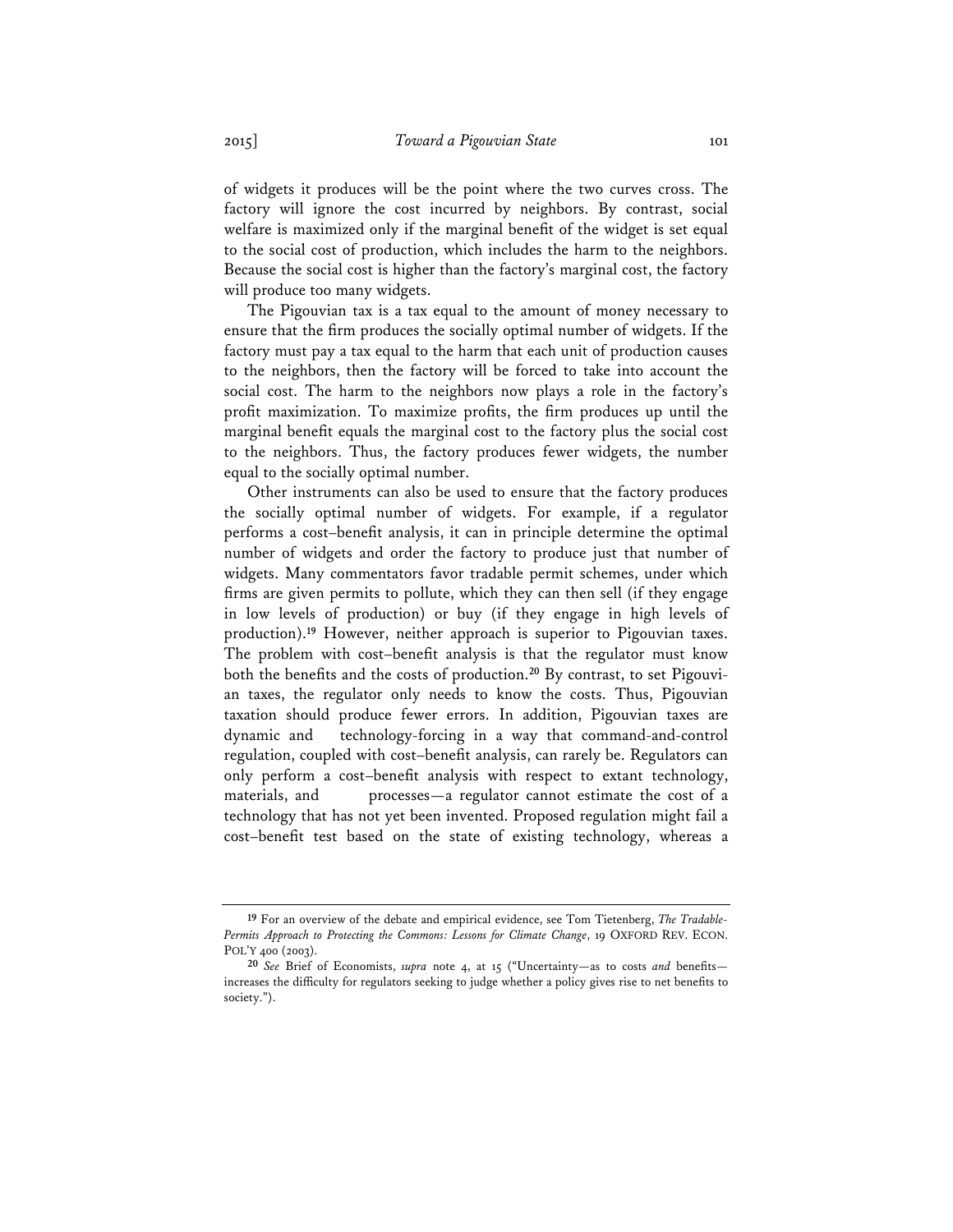Pigouvian tax could give firms incentives to develop new technologies that would control pollution or other externalities more cheaply.**<sup>21</sup>**

The inferiority of cap-and-trade schemes is subtler. A cap-and-trade scheme is similar to a Pigouvian tax; the difference is that for cap-and-trade systems the government sets the aggregate quantity of production rather than the price. To set the aggregate quantity of production, it needs the same information that it needs to set the tax—the social costs of the activity. However, cap-and-trade systems are more vulnerable to uncertainty about costs than Pigouvian taxes are, and Pigouvian taxes are often easier to design and implement.**<sup>22</sup>** For these reasons, most economists prefer Pigouvian taxes under most conditions.**<sup>23</sup>** However, we do not take the position that Pigouvian taxes are always superior to cap-and-trade; rather, we argue that Pigouvian taxes are plausible regulatory instruments, and often likely to be superior, in a range of circumstances.

Another common alternative to Pigouvian taxes is the liability system. Rather than require the factory to pay a Pigouvian tax to the government, the government could simply make the factory liable in tort to the victims. If the tort system requires the factory to pay victims an amount equal to their harm, then the effect of the liability system is similar to that of a Pigouvian tax. However, there is an important distinction: under a liability system the "tax" is paid to the victim, while a Pigouvian tax is paid to the government. As is well known, the problem with using the liability system is that payment to the victims will create perverse incentives on the part of the victims to engage in excessive activity.**<sup>24</sup>** The liability system is also beset by numerous procedural and practical limitations, including the

**<sup>21</sup>** Relatedly, cost–benefit analysis is often accused of overstating the costs of regulation because it fails to account for technological innovation. *See, e.g.*, Douglas A. Kysar, *Politics by Other Meanings: A Comment on "Retaking Rationality Two Years Later*," 48 HOUS. L. REV. 43, 59-60 (2011).

**<sup>22</sup>** *See* Weisbach, *supra* note 18, at 1-2 (analyzing the choice between taxes and cap-and-trade systems and concluding that taxes should be the favored method for controlling greenhouse gas emissions).

**<sup>23</sup>** *See* Louis Kaplow & Steven Shavell, *On the Superiority of Corrective Taxes to Quantity Regulation*, 4 AM. L. & ECON. REV. 1, 2 (2002) ("[T]he traditional notion of the superiority of corrective taxes should continue to be a benchmark for economists' thinking about the control of externalities."); Martin L. Weitzman, *Prices vs. Quantities*, 41 REV. ECON. STUD. 477, 477 (1974) ("[I]t is a fair generalization to say that the average economist in the Western marginalist tradition has at least a vague preference towards indirect control by prices . . . ."); Edward Nell, Willi Semmler & Armon Rezai, *Economic Growth and Climate Change: Cap-and-Trade or Emission Tax?* (Schwartz Ct. for Econ. Pol'y Analysis & Dep't of Econ., The New Sch. For Soc. Research, Working Paper Series, Working Paper No. 2009-4, 2009) http://www.economicpolicyresearch.org /images/docs/research/climate\_change/SCEPA%20Working%20Paper%202009-4.pdf

<sup>[</sup>http://perma.cc/9VFK-KFBP] (last visited Sept. 19, 2015) (using economic theories by Pigou and Coase to argue that taxes should be preferred over market oriented schemes).

**<sup>24</sup>** *See generally* STEVEN SHAVELL, FOUNDATIONS OF ECONOMIC ANALYSIS OF LAW (2004).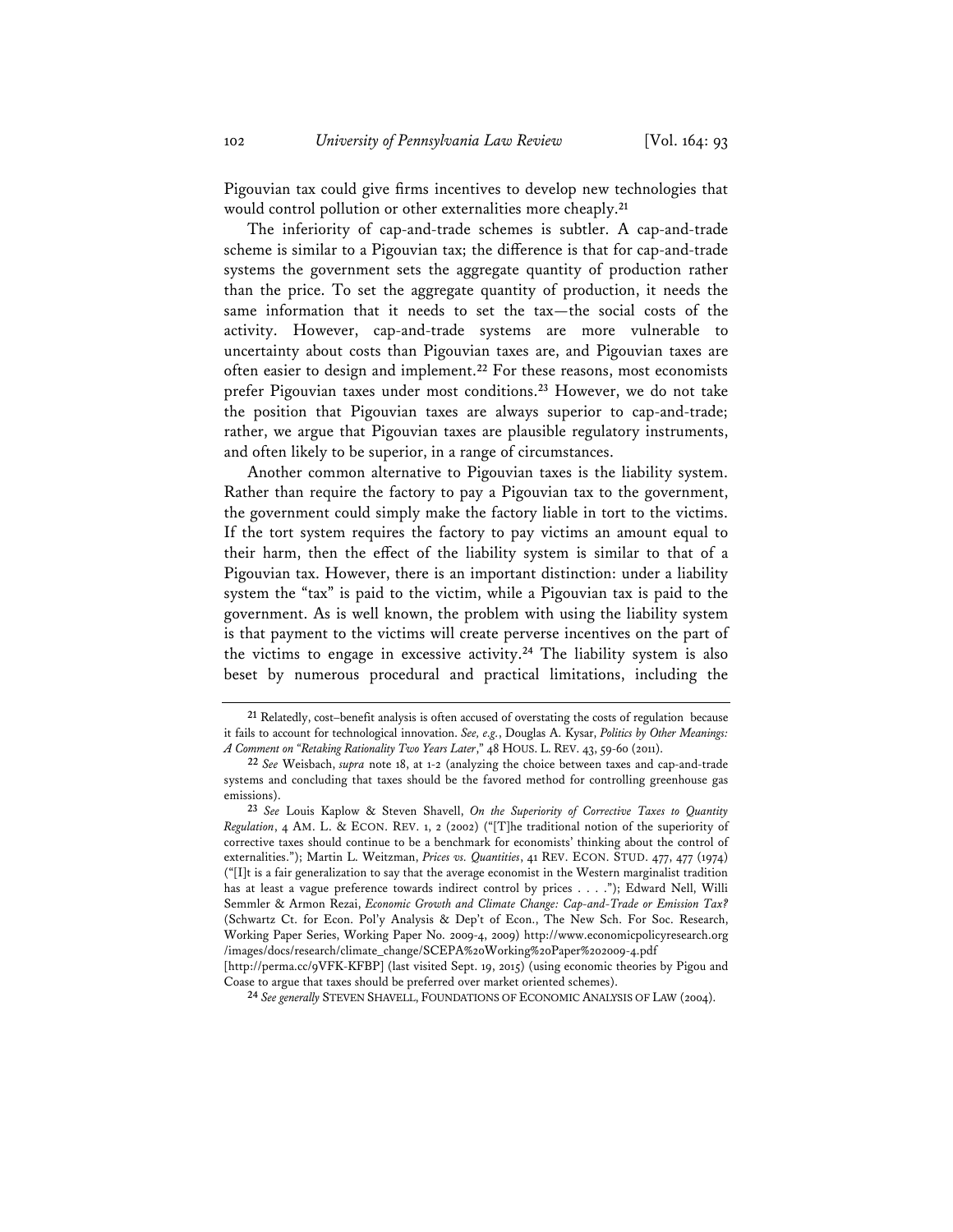difficulty of aggregating many small claims when the activity imposes small losses on a large number of people. Perhaps for this reason, with limited exceptions, the liability system is focused not on activity-level issues, but instead on ensuring that people take care or use sufficient precautions.**<sup>25</sup>**

Finally, a more fundamental objection to Pigouvian taxes comes from Ronald Coase's classic article, *The Problem of Social Cost*. **<sup>26</sup>** Coase attacked Pigouvian taxes because they do not take into account the possibility of bargaining.**<sup>27</sup>** Consider the example of the factory that pollutes and causes harm to neighboring residents. According to Coase, the neighbors could pay the factory to reduce pollution; if they do so, the socially optimal level of taxation is achieved without the necessity of government intervention in the form of a tax.**<sup>28</sup>** And if (as seems likely) the government may err in setting the tax, then the outcome will be inferior to one that is reached through bargaining.

While bargaining may produce better outcomes in certain contexts, it is not a substitute for Pigouvian taxes in general regulatory settings. The Coasean solution would require thousands or even millions of people who are harmed by pollution to pay the factory if the factory is granted the entitlement. These people would need to coordinate with each other and act through an agent or bargain directly with the factory; neither is practical. If the entitlement were given to the property owners, they would need to bring lawsuits to defend their property rights. Normally that will be impossible as well, because the cost of a lawsuit exceeds an individual's share of potential damages.

Coase also pointed out that Pigouvian taxation abstracts away from the reciprocal nature of social costs.**<sup>29</sup>** Consider again the factory and the residents. While it is possible that the optimal outcome is for the factory to shut down, install scrubbers, or take some other action to reduce pollution, it is also possible that the optimal outcome is for the factory to do nothing and for the residents to change their behavior—to move away or to wear

**<sup>25</sup>** For these and related reasons, Shavell argues that the liability system is superior to Pigouvian taxes for many activities traditionally governed by liability rules, such as operating heavy machinery and shoveling sidewalks. *See* Shavell, *supra* note 5, at S258-61. The liability system takes into account the level of care of the relevant parties, and may also lead to more accurate determinations of the harm caused by an activity. *Id.*

**<sup>26</sup>** R. H. Coase, *The Problem of Social Cost*, 3 J.L. & ECON. 1 (1960).

**<sup>27</sup>** *Id.* at 31.

**<sup>28</sup>** *Id.* at 42.

**<sup>29</sup>** *See id.* at 2 ("We are dealing with a problem of a reciprocal nature. To avoid the harm to B would inflict harm on A. The real question that has to be decided is: should A be allowed to harm B or should B be allowed to harm A?").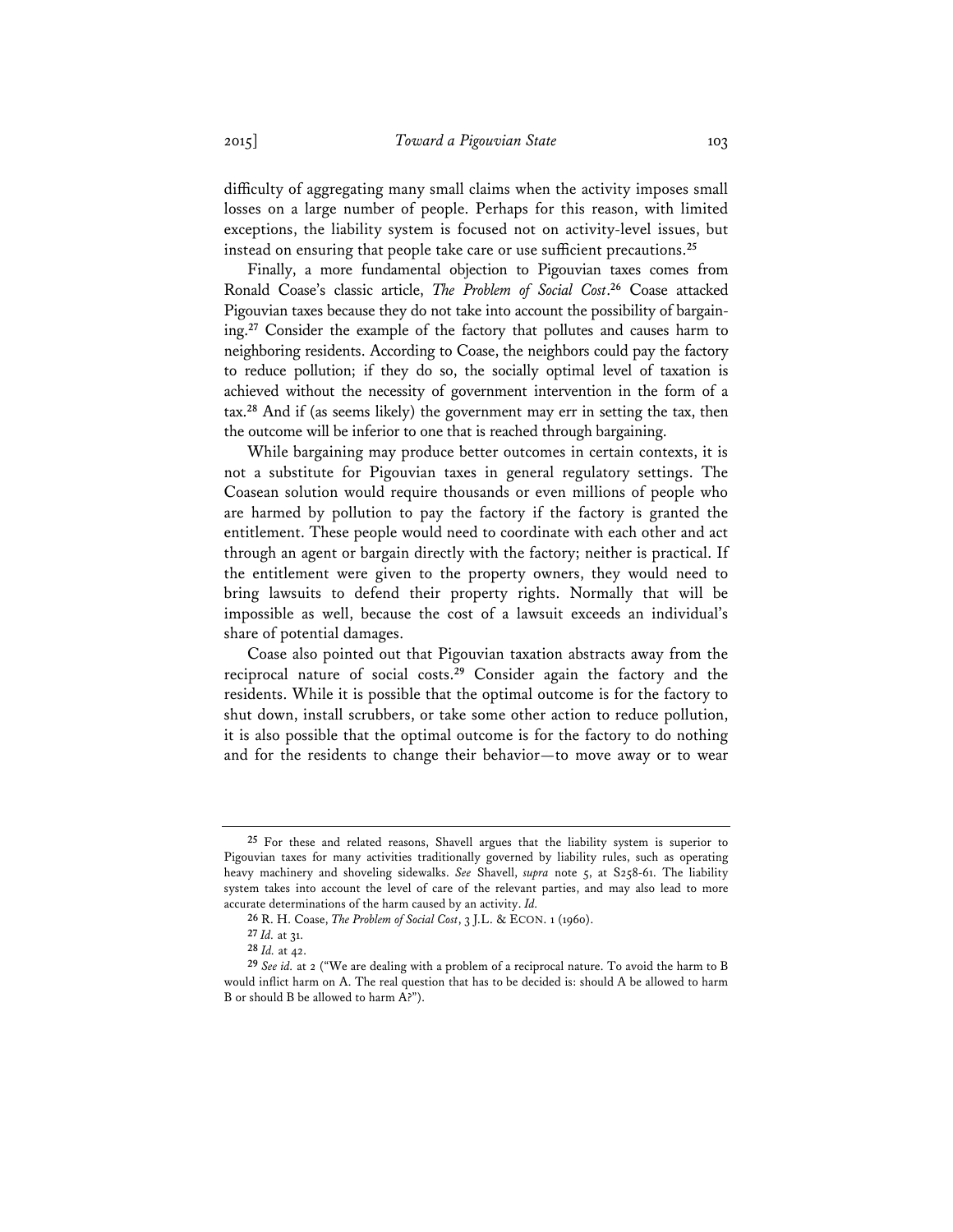breathing masks, for example. Thus, a Pigouvian tax on the factory might produce an inefficient outcome.**<sup>30</sup>**

But this argument is not so much an objection to Pigouvian taxation per se as it is another reason for preferring a bargaining solution when bargaining is possible. When bargaining is not possible, the government faces the choice between Pigouvian taxation, command-and-control regulation, no regulation, and so on. There are various ways the government can account for Coase's point. For example, if it determines that the residents can more cheaply avoid the harm than the factory can, it can simply decline to impose a tax on the factory. While the setting of Pigouvian taxes will never be simple, it will, for the reasons we have given, be simpler and more reliable than the alternative of using command-and-control regulations.

#### B. *Existing Pigouvian Taxes*

The government does not use Pigouvian taxes very often, but they are not unheard of.**<sup>31</sup>** There are a number of instances in which a tax is addressed to an externality of one form or another. Perhaps the best example of a Pigouvian tax we have found is the Ozone Depleting Chemicals Tax (ODC), which was implemented by Congress in 1989 in order to comply with the Montreal Protocol.**<sup>32</sup>** The ODC applies to the sale or use of ozone-depleting chemicals and is assessed at a rate proportional to their potential for depleting the ozone layer.**<sup>33</sup>** Similarly, in the wake of the *Exxon Valdez* oil spill in 1989, Congress created an oil pollution fund, called the Oil Spill Liability Trust Fund, to provide compensation to those who

**<sup>30</sup>** This assumes that the Pigouvian tax will be set equal to the harm the activity imposes on residents, which is the standard approach. Ideally, a policymaker might set the Pigouvian tax equal to the lesser of the harm imposed on residents or the cost to residents of mitigating that harm. Such a solution would eliminate the potential for inefficient outcomes. However, this would require the regulator to assemble a great deal of information—not just the harm from the factory's activities, but also the residents' mitigation costs—which replicates the disadvantage of cost–benefit analysis relative to Pigouvian taxes.

**<sup>31</sup>** We limit our consideration to situations in which the government acts as a regulator, rather than a property owner. If the government leases a building it owns, or if it requires that private citizens pay for parking at a parking meter, we do not count these as Pigouvian taxes. The distinction is to some extent arbitrary, but it serves to highlight the degree to which regulators do not consider Pigouvian taxes to be within their regulatory toolkits.

**<sup>32</sup>** *See* Bruce Pasfield & Elise Paeffgen, *How to Enforce a Carbon Tax: Lessons from the Montreal Protocol and the U.S. Experience with the Ozone Depleting Chemicals Tax*, 14 VT. J. ENVTL. L. 389, 393, 395 (2013).

**<sup>33</sup>** *Id.* at 395-96; *see also* Dana Clark & David Downes, *What Price Biodiversity? Economic Incentives and Biodiversity Conservation in the United States*, 11 J. ENVTL. L. & LITIG. 9, 35 (1996).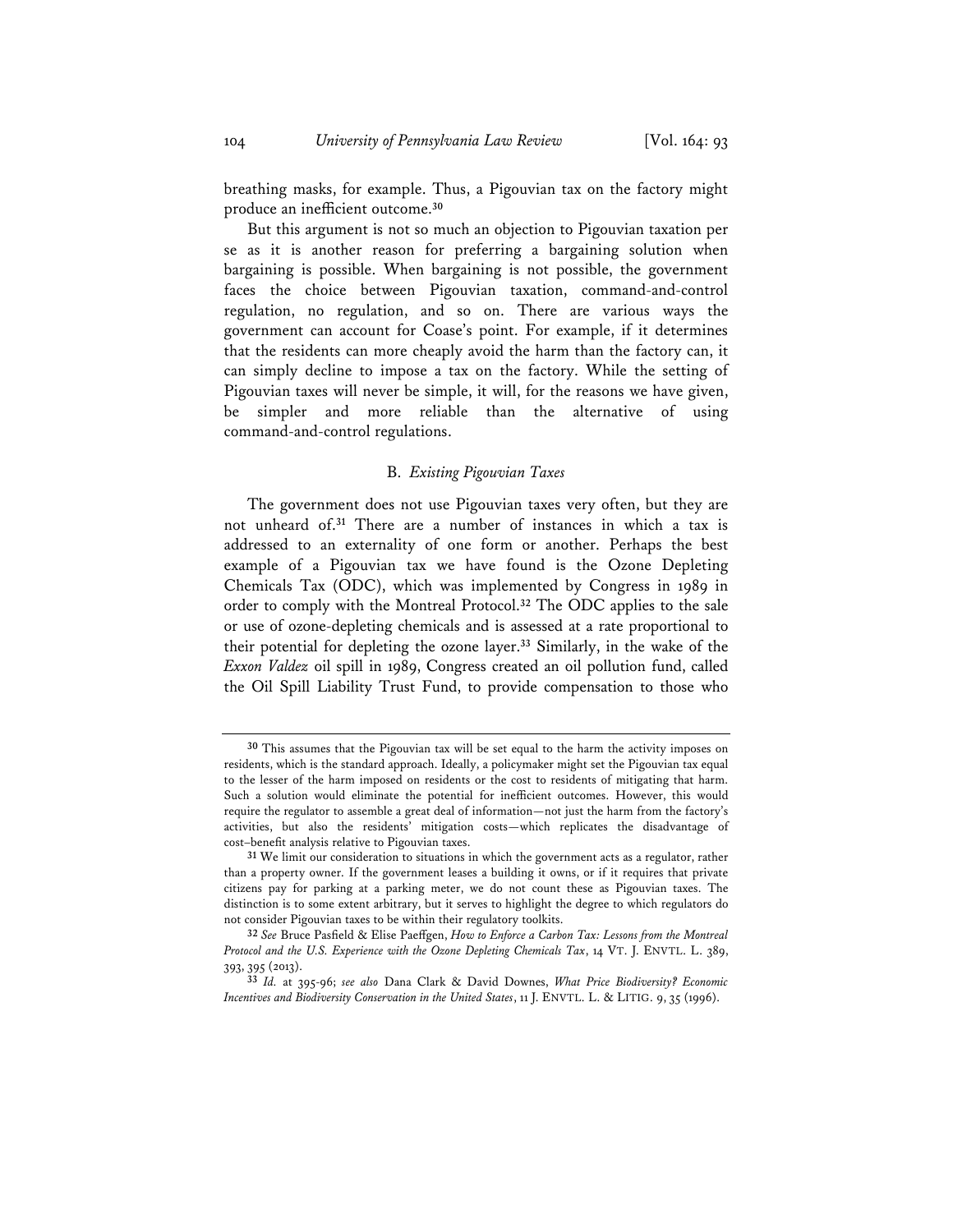have suffered losses or damages due to an oil spill.**<sup>34</sup>** The Fund is primarily funded by a tax of five cents per barrel of oil produced and imported to the United States. In addition, the Surface Mining Control and Reclamation Act, which was passed in order to mitigate the negative effects of coal mining on the environment, imposes a tax on the extraction of coal from domestic mines.**<sup>35</sup>** Congress has employed a similar mechanism in the context of copyright infringement: importers of digital audio recording devices and blank recording media must pay royalties of two percent,**<sup>36</sup>** which are then distributed to copyright owners whose copyrights have been violated by unauthorized recordings.**<sup>37</sup>** With respect to these latter two taxes, though the tax is meant to address the social cost of the taxed activity, we have been unable to find any indication that Congress actually attempted to calculate that social cost and set the tax equal to it. Accordingly, it is difficult to know whether to consider these to be true Pigouvian taxes.

As these examples illustrate, it is not always apparent whether a tax is Pigouvian or not. Many taxes are used to raise revenue, not to deter socially undesirable conduct.**<sup>38</sup>** Some taxes both raise revenue and deter socially undesirable conduct. The government may impose a tax on activities that create negative externalities without trying to ensure that the tax equals the negative externality. So as we provide additional examples of Pigouvian taxes, one should keep in mind that these examples, like the initial ones, provide only rough and limited evidence that governments think in Pigouvian terms.

Various states have implemented waste disposal taxes that operate loosely as Pigouvian taxes. North Carolina, for example, imposes an excise tax on the disposal of municipal solid waste or construction and demolition debris in any landfill.**<sup>39</sup>** A number of states, including New York and Washington, have run similar "pay-as-you-throw" programs for the past several decades.**<sup>40</sup>** These programs charge customers based on the amount of

**<sup>34</sup>** *See generally* George M. Chalos, *A Practical Guide to the Oil Spill Liability Trust Fund Claim Submission Procedures*, 3 U. DENV. WATER L. REV. 80 (1999); John M. Woods, *Going on Twenty Years—The Oil Pollution Act of 1990 and Claims Against the Oil Spill Liability Trust Fund*, 83 TUL. L. REV. 1323 (2009).

**<sup>35</sup>** Clark & Downes, *supra* note 34, at 36.

**<sup>36</sup>** 17 U.S.C. § 1004(a) (2012).

**<sup>37</sup>** *Id.* § 1006(a).

**<sup>38</sup>** For a discussion of the functions of taxes as opposed to penalties, see Robert D. Cooter & Neil S. Siegel, *Not the Power to Destroy: An Effects Theory of the Tax Power*, 98 VA. L. REV. 1195 (2012). **<sup>39</sup>** *See* N.C. GEN. STAT. § 105-187.61 (2014).

**<sup>40</sup>** David H. Folz & Jacqueline N. Giles, *Municipal Experience with "Pay-as-You-Throw" Policies: Findings from a National Survey*, 34 ST. & LOC. GOV'T REV. 105, 105-15 (2002).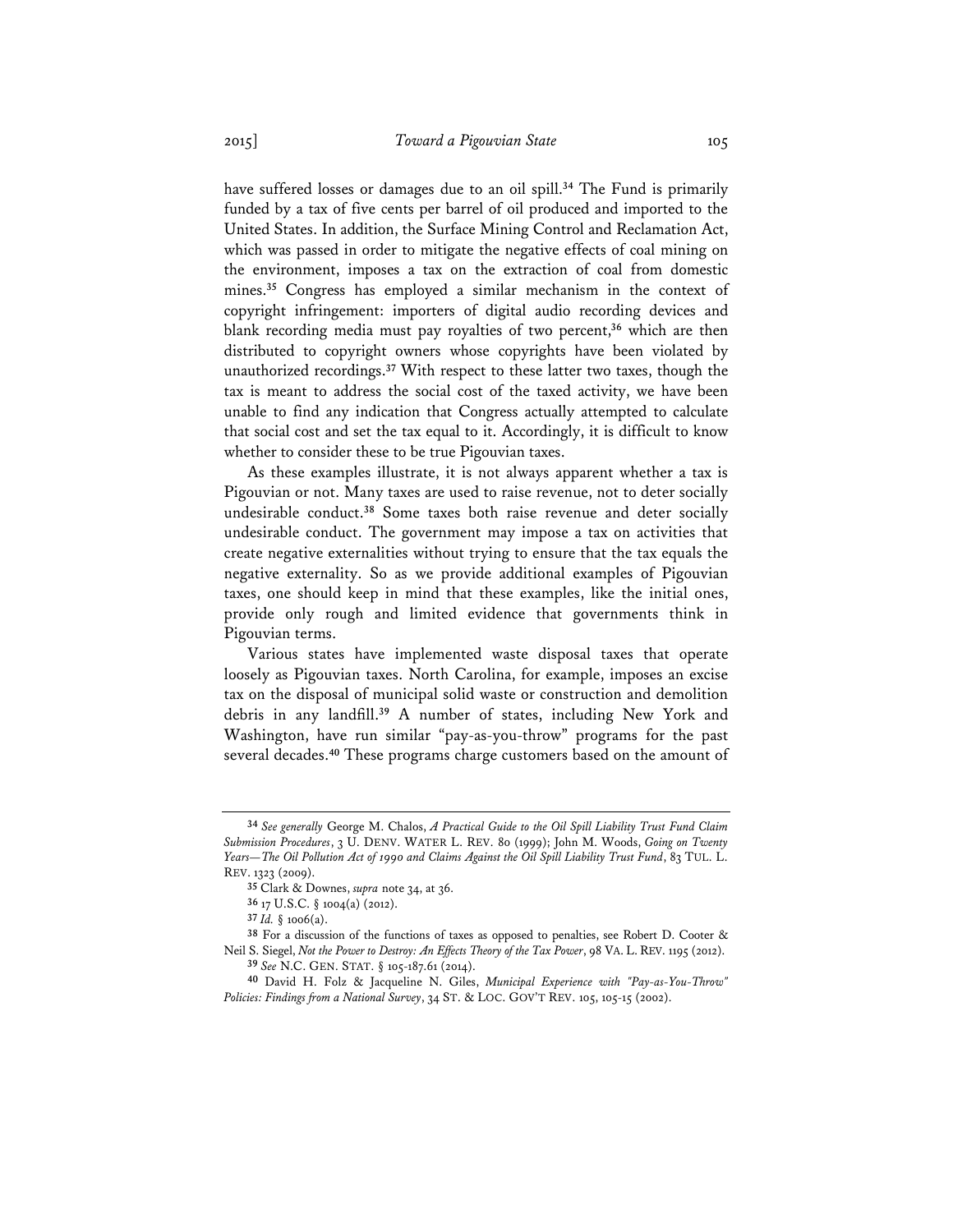solid waste that they discard.**<sup>41</sup>** Some states and localities, including California and Washington, D.C., have also recently imposed surcharges on plastic bags from retailers based on the bags' propensity to end up as litter. These charges are akin to Pigouvian taxes and are occasionally referred to as such.**<sup>42</sup>** For instance, Washington, D.C. imposes a five-cent charge on paper and plastic bags at all food and liquor retailers.**<sup>43</sup>**

Deposit–refund systems function similarly. A deposit–refund system is one in which a consumer pays an upfront tax for a good and then receives a refund when that good is returned.**<sup>44</sup>** The five- or ten-cent redemption value on beverage containers in many states is the canonical example of such a system.**<sup>45</sup>** Like a tax on plastic bags, deposit–refund systems are meant to control pollution from discarded goods such as plastic bottles and thus operate roughly as Pigouvian taxes.**<sup>46</sup>**

In addition, state workers' compensation systems bear a family resemblance to Pigouvian taxes, in that employers are forced to internalize the costs of accidents that occur in their workplaces.**<sup>47</sup>** In its most common form, workers' compensation functions as an alternative to the tort system for employees within the scope of their employment. If an employee is injured while on the job, she can collect damages from a state workers' compensation agency in lieu of suing her employer in tort. Workers' compensation is no-fault—the employee need not prove that the injury was due to an unsafe working condition—and compensation is determined based on a fixed schedule.**<sup>48</sup>** The system is funded by fees paid by employers, and those fees are determined by the amount of payments made to that employer's employees.**<sup>49</sup>** The more unsafe the workplace, the more that employer will be forced to pay. A workers' compensation system thus

**<sup>41</sup>** *Id.* at 105.

**<sup>42</sup>** *See* Jennie R. Romer & Shanna Foley, *A Wolf in Sheep's Clothing: The Plastics Industry's "Public Interest" Role in Legislation and Litigation of Plastic Bag Laws in California*, 5 GOLDEN GATE U. ENVTL. L.J. 377, 382-85 (2012).

**<sup>43</sup>** Annie Gowen, *D.C. Bags Wasteful Shopping Habit with Tax on Paper and Plastic*, WASH. POST (Jan. 2, 2010), http://www.washingtonpost.com/wp-dyn/content/article/2010/01/01/AR2010 010101673.html [http://perma.cc/74V6-6SYD]. **44** Margaret Walls, *Deposit*–*Refund Systems in Practice and Theory* (Res. for the Future,

Discussion Paper 11-47, 2011), http://www.rff.org/RFF/Documents/RFF-DP-11-47.pdf [http:// perma.cc /9EN5-9JLC].

**<sup>45</sup>** *Id.*

**<sup>46</sup>** *Id.*

**<sup>47</sup>** ALA. CODE § 25-5 (2014); CONN. GEN. STAT. ANN. § 31-284 (West 2013); 820 ILL. COMP. STAT. ANN. 305/1 (West 2012); N.J. STAT. ANN. § 34:15-1 (West 2014).

**<sup>48</sup>** That is, each type of injury (or death) is assigned a fixed dollar amount, and employees who suffer that injury receive the fixed amount without reference to their individual conditions.

**<sup>49</sup>** *See, e.g.*, ALA. CODE § 25-5-293(g) (2014).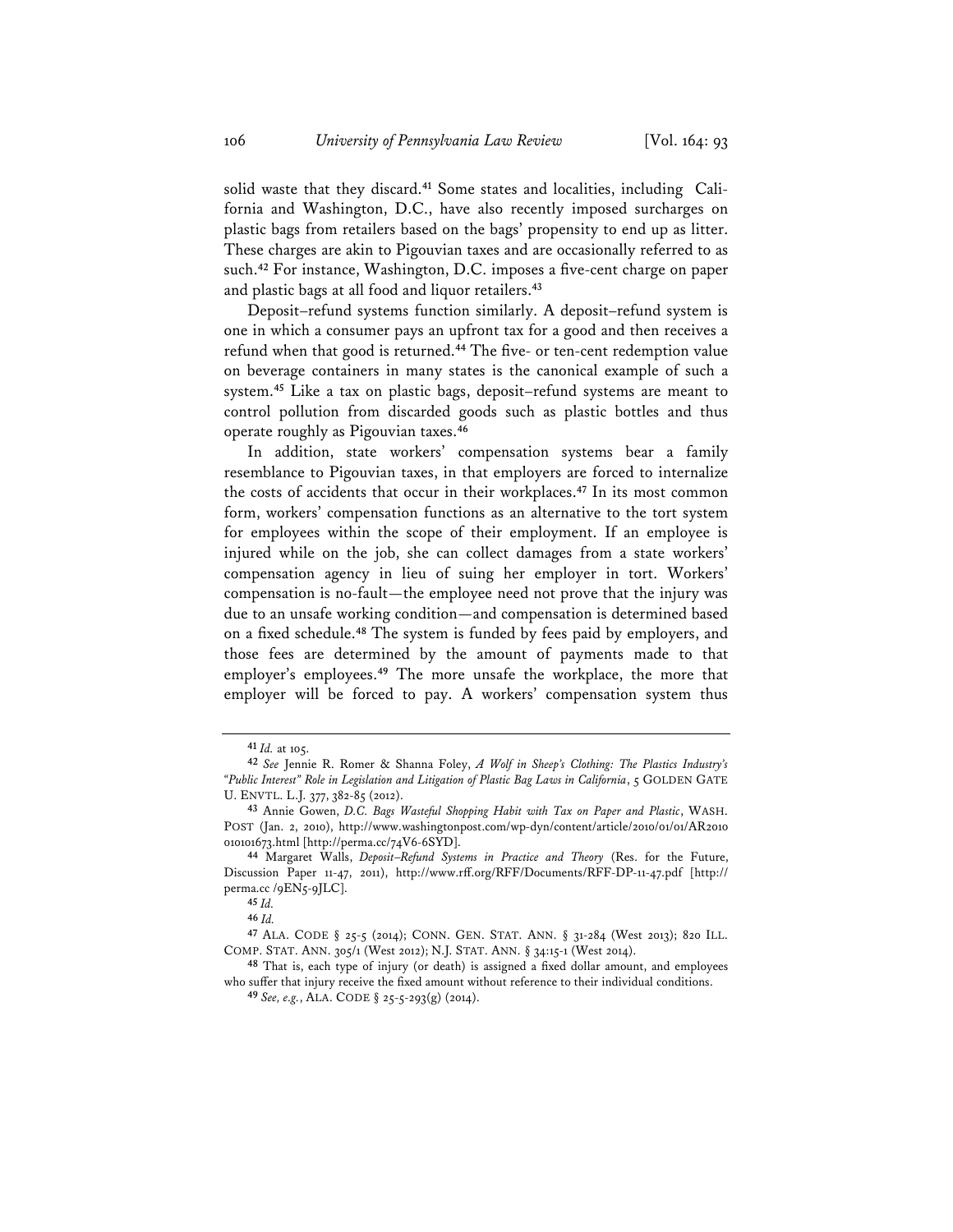mimics a Pigouvian tax by forcing employers to internalize the harms they impose upon their workers. It does so more directly and effectively than the tort system because employers are more likely to have to make workers' compensation payments and do so with respect to a higher percentage of injuries than they would if they were governed only by the tort system. Even small workers' compensation claims are typically asserted and processed because it is much less administratively costly to file and pursue a workers' compensation claim than to bring a tort lawsuit.

At the same time, workers' compensation is only an imperfect proxy for a Pigouvian tax because it is not fault-based. Workers' compensation measures the total amount of harm that befalls employees as a result of both unsafe conditions and their own negligence (or overly high activity levels). It thus accounts for more than just the risk created by employers, which is the "externality" that matters in the context of workplace safety (this means that employees will not necessarily have incentives to take efficient precautions, unlike under a well-calibrated Pigouvian tax). At the same time, payouts from workers' compensation are generally lower than what an employee would receive in a tort lawsuit based on the same harm.**<sup>50</sup>** It is possible, then, that the overall payments made by employers in a worker's compensation system are roughly equivalent to what they would pay in optimal Pigouvian taxes on the same workplace conditions. Payouts for accidents that are not the fault of the employer could be balanced by lower awards. If this is the case, however, it would be a matter of coincidence (and an unlikely one at that).

More importantly, even if an employer paid an amount of money roughly equivalent to an optimal Pigouvian tax on dangerous workplace conditions, workers' compensation does not create the same efficient incentives for employers as a Pigouvian tax. Like a Pigouvian tax, workers' compensation creates incentives for employers to reduce injuries by forcing them to internalize the costs of those injuries. But because workers' compensation applies to injuries caused by employees as well as employers, it creates incentives for employers to try to reduce their employees' negligence as much as their own. An employer might expend resources attempting to reduce the number of employee-generated accidents, even if the employer is not the lowest–cost avoider of such accidents. And if the employer has limited resources to spend on safety, expenditures on preventing employee-generated accidents could crowd out expenditures on

**<sup>50</sup>** Filing a workers' compensation claim involves a tradeoff for the worker between speed, certainty of payment, lower administrative costs, and the lack of obligation to prove employer fault, against the higher reward amount she would receive from a successful tort lawsuit.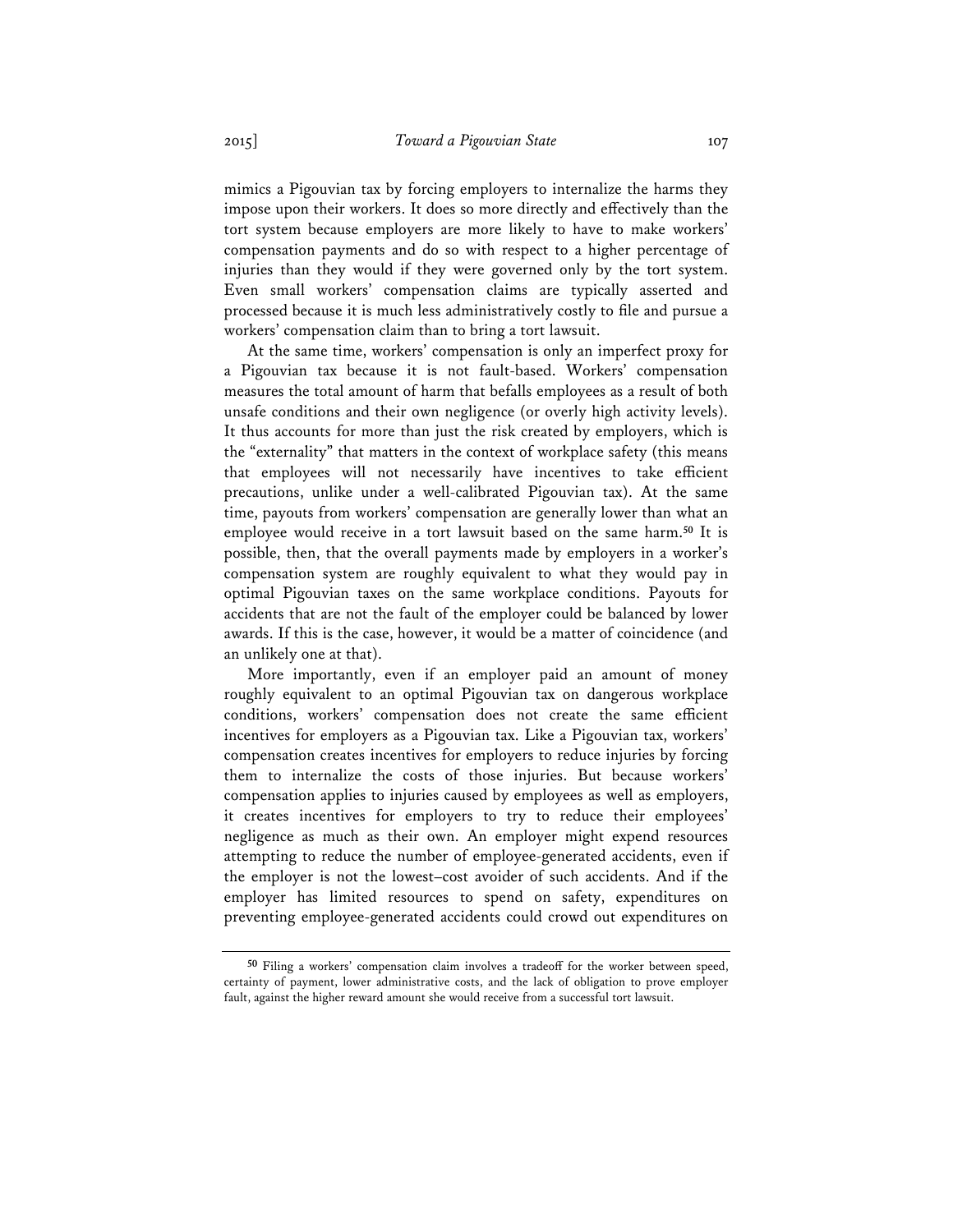reducing hazardous conditions of the employer's own making. These caveats should not obscure the fact that workers' compensation bears a relatively close resemblance to a Pigouvian tax, even though it was not created for that reason.

Lastly, gas taxes have often been thought of as Pigouvian, but as we described in the introduction, they are much too low and bear little relation to the social cost of driving. Relatedly, in 1978 Congress enacted a "gas-guzzler excise tax" on automobiles with fuel efficiencies below 22.5 miles per gallon.**<sup>51</sup>** There is a Pigouvian element to this tax, as it is meant to target the types of vehicles that impose the greatest social costs. Yet the tax has relatively little correspondence to the actual amount of environmental harm that is being done. Someone who drives 20,000 miles per year in a fuel-efficient car imposes far greater environmental externalities than someone who drives 2,000 miles per year in an inefficient one. The fuel efficiency of the automobile is a weak proxy for the overall level of social harm.

 The Pigouvian taxes we have found are notable for their rarity: amidst thousands of regulatory actions, both administrative and legislative, few could be characterized as Pigouvian taxes, and even fewer appear to be properly calibrated to match the social cost of the taxed activity. Moreover, all of these Pigouvian taxes were created legislatively rather than via regulation. This only deepens the puzzle as to why regulators have not employed Pigouvian taxes with greater frequency. We address that issue in the next Part.

## II. AGENCY AUTHORITY AND THE ABSENCE OF PIGOUVIAN TAXES

Over the past forty years, federal administrative agencies have become the locus of U.S. regulatory activity. They have promulgated thousands of regulations aimed at mitigating externalities. Yet, as far as we are able to tell, not one of these regulations has taken the form of a Pigouvian tax. Few prior scholars have considered why this might be, but the few to have done so have generally concluded that agencies simply lack the authority to regulate by Pigouvian tax.**<sup>52</sup>** Agencies are thought to have the power to require that firms meet certain standards, employ particular types of technology or business practices, obtain permits, submit to inspections or

**<sup>51</sup>** Clark & Downes, *supra* note 34, at 37.

**<sup>52</sup>** *See, e.g.*, Janet E. Milne, *Environmental Taxation in the United States: The Long View*, 15 LEWIS & CLARK L. REV. 417, 426 (2011) ("[I]n the legislative branch of the federal government, environmental committees within Congress have jurisdiction over environmental matters, while tax-writing committees have jurisdiction over 'revenue measures.' The tax writers are therefore in the position of controlling environmental policies executed through the tax code.").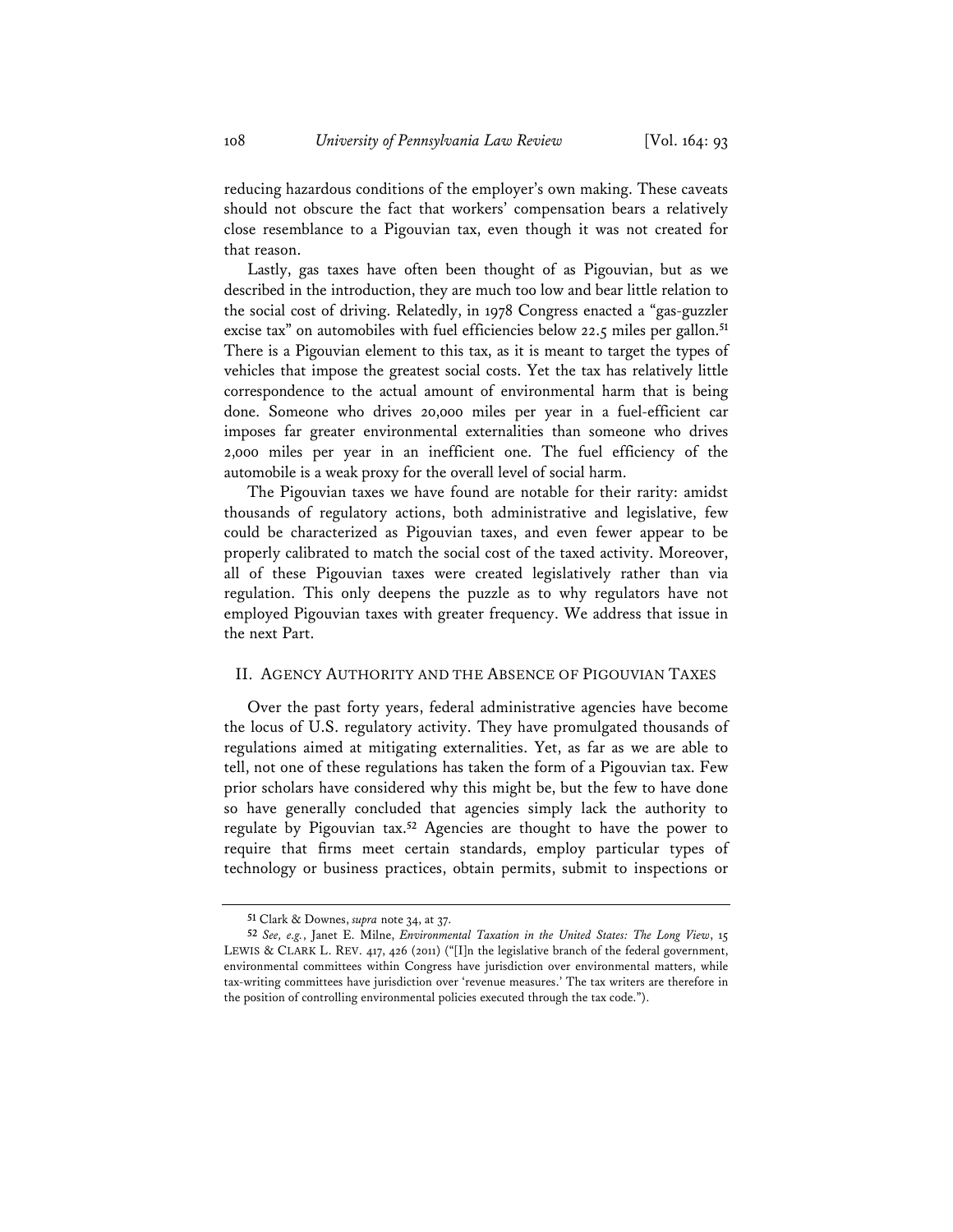report information, train employees in particular ways, or engage in any number of other types of activities related to the nature of the business. But the imposition of Pigouvian taxes, or anything that looks like a Pigouvian tax, is not thought to be among this suite of powers.

 In this Part, we will refute that conventional wisdom. Numerous agencies, operating under a wide range of organic statutes and regulating a wide swath of the economy, have the authority to implement Pigouvian taxes. Because we have limited space and resources, we will examine a representative sample of notable statutes that have led to significant regulations across several areas of economic activity. In each case, we will demonstrate that a plausible reading of the agency's controlling statute would permit the agency to enact regulation that functions as a Pigouvian tax.

## A. *The Clean Air Act*

We begin with the Clean Air Act, a statute that has spawned a vast number of economically significant regulations.**<sup>53</sup>** The Clean Air Act provides EPA with authority to regulate any type of air pollutant with the capacity to cause harm to human health or welfare.**<sup>54</sup>** The Clean Air Act is traditionally (and almost unanimously) understood to give EPA the authority to set "technology standards"—in other words, to define what types of technology firms must use to control pollution. The legal standards most commonly associated with the Clean Air Act—firms must install the "best available control technology" (BACT), or "reasonably available control technology" (RACT)—seem to invoke the idea that the statute empowers the agency to set technological standards. Indeed, this was the common public understanding regarding EPA regulation of greenhouse gases.**<sup>55</sup>** During President Obama's first term in office, when legislative

**<sup>53</sup>** Since the beginning of the Reagan administration, EPA has produced a greater number of regulations than any other administrative agency (or cabinet department). *See* Anne Joseph O'Connell, *Political Cycles of Rulemaking: An Empirical Portrait of the Modern Administrative State*, 94 VA. L. REV. 889, 925-926 (2008) (depicting all reported rulemaking activities of the fifteen cabinet departments, as well as thirty-two executive and independent agencies, including EPA, FTC, and SEC). The Clean Air Act is only one of several statutes under which EPA regulates, but it is the primary one.

**<sup>54</sup>** 42 U.S.C. §§ 7401–7626 (2012).

**<sup>55</sup>** *See* Dallas Burtraw et al., *Greenhouse Gas Regulation Under the Clean Air Act: A Guide for Economists* (Res. for the Future, Discussion Paper No. 11-08, 2011), http://www. rff.org/documents/RFF-DP-11-08.pdf [http://perma.cc/567K-8L6E]; Chris Lau, *Bottom Line on Regulating Greenhouse Gases Under the Clean Air Act*, WORLD RES. INST. (May 2009), http://www.wri.org/publication/bottomline-regulating-greenhouse-gases-under-clean-air-act [http://perma.cc/ZMY3-U7AF]; *see also Events Leading to Regulation of Greenhouse Gases Under the Clean Air Act*, CTR. FOR CLIMATE & ENERGY SOLUTIONS (Dec. 2012), http://www.c2es.org/publications/sequence-events-leading-regulation-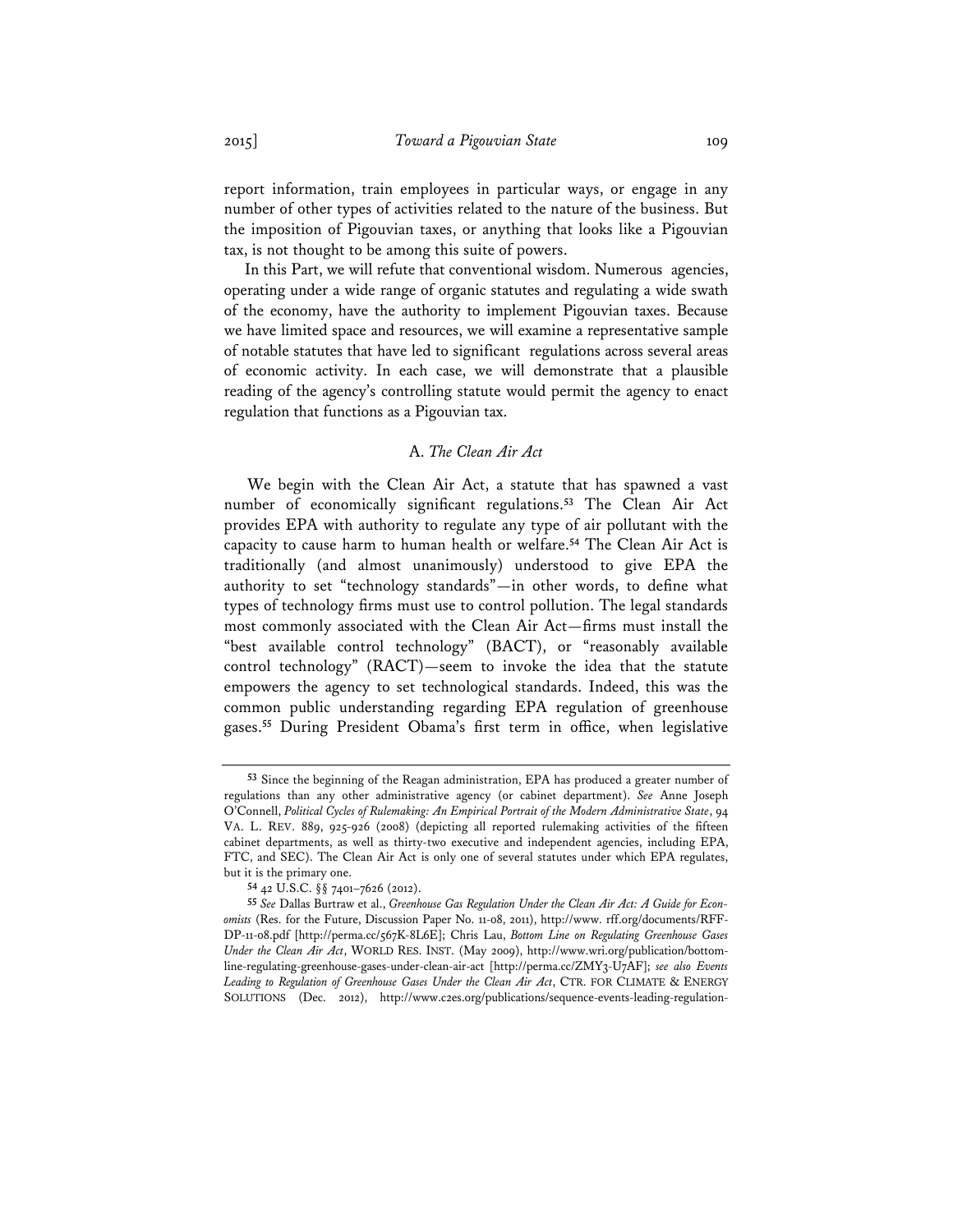action seemed possible, discussion of greenhouse gas regulation included consideration of cap-and-trade systems and even Pigouvian taxes.**<sup>56</sup>** During President Obama's second term, when it became clear that regulation would occur through EPA action via the Clean Air Act, the public consensus was that EPA would mandate that factories stay within particular greenhouse gas emissions limits.**<sup>57</sup>** This is known as "command-and-control regulation," and it is usually positioned as the default option, to which market-based regulations such as cap-and-trade or Pigouvian taxes are alternatives.

 The consensus understanding of the Clean Air Act is incorrect. The Clean Air Act actually provides EPA with multiple different routes for establishing a type of Pigouvian tax. We will survey the most important of these statutory options.

#### 1. National Ambient Air Quality Standards

First, EPA has the authority under section 110 of the Clean Air Act to set National Ambient Air Quality Standards (NAAQS), which limit the quantity of a pollutant in the ambient air to the extent "requisite to protect the public health."**<sup>58</sup>** Consistent with their description, these air quality standards concern the quantity of a pollutant in the air or the extent to which individuals will be exposed to that pollutant, *not* a particular type of technology that must be used to control pollution.**<sup>59</sup>** They are ambient air standards, not technology standards.

Following the promulgation of a NAAQS, the states, rather than the federal government, are charged with reducing pollution to EPA's mandat-

greenhouse-gases-through-epa [http://perma.cc/926Q-NDJ4] (noting that EPA's new program will require power plants and manufacturing facilities to "implement 'best available control technologies' for pollution abatement").

**<sup>56</sup>** Matt Negrin, *Whatever Happened to Cap and Trade?*, ABC NEWS (July 17, 2012), http://abcnews.go.com/Politics/OTUS/environment-happened-cap-trade-global-warming/story?id =16790018 [http://perma.cc/PN64-TWCS].

**<sup>57</sup>** *See* Robert Barnes, *Supreme Court: EPA Can Regulate Greenhouse Gas Emissions, with Some Limits*, WASH. POST (June 23, 2014), http://www.washingtonpost.com/politics/supreme-courtlimits-epas-ability-to-regulate-greenhouse-gas-emissions/2014/06/23/c56fc194-f1b1-11e3-914c-

<sup>1</sup>fbd0614e2d4\_story.html [http://perma.cc/8J2Q-CJUD] (discussing *Utility Air Regulatory Group* v. *EPA*, in which the Supreme Court held that the Clean Air Act gave EPA the authority to regulate major sources of greenhouse gas emissions); Coral Davenport, *Obama to Introduce Sweeping New Controls Aimed at Ozone*, N.Y. TIMES (Nov. 25, 2014), http://www.nytimes.com /2014/11/26/us/politics/obama-to-introduce-sweeping-new-controls-on-ozone-emissions.html?\_r=0 [http://perma.cc/E268-6EET] (discussing the Obama administration's expected release of a "contentious and long-delayed" environmental regulation to reduce ozone).

**<sup>58</sup>** 42 U.S.C. § 7409(a)–(b) (2012).

**<sup>59</sup>** *See* 42 U.S.C. § 7410(a) (permitting states to craft their own plans for implementation, maintenance, and enforcement of NAAQS instead of mandating the use of certain technology).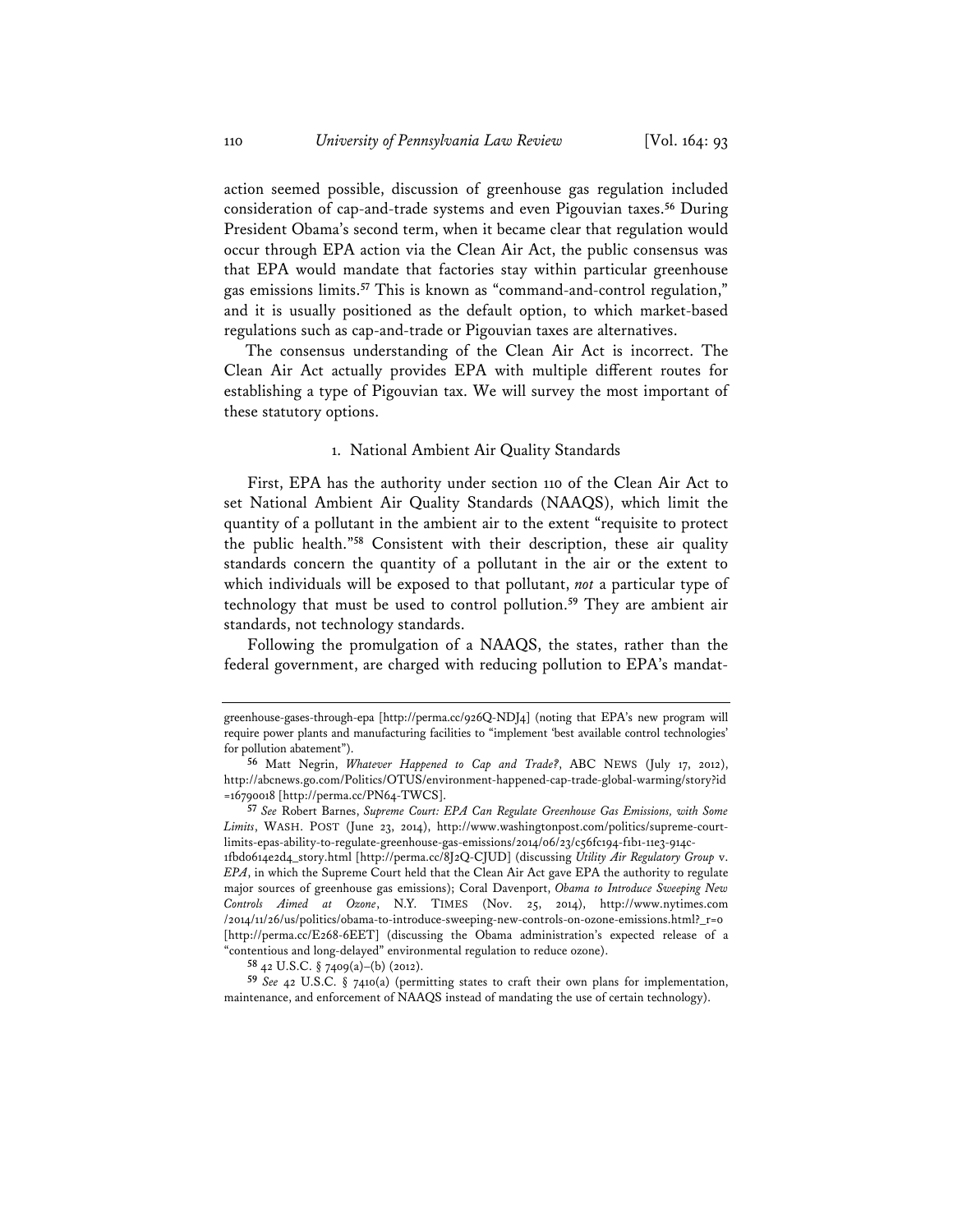ed levels. States are required to submit "state implementation plans" (SIPs) that outline the measures the states will take to reach the mandated air quality levels.**<sup>60</sup>** If a state fails to create such a plan, if the plan is judged inadequate by EPA, or if the plan fails to produce the requisite degree of reduction in pollution, EPA may intercede and instead implement a "[f]ederal implementation plan" (FIP) designed to meet the NAAQS.**<sup>61</sup>**

 The Clean Air Act contains no limitations on the types of measures that state (or federal) implementation plans may employ. To the contrary, the Clean Air Act explicitly contemplates a wide range of regulatory modalities, including what appear to be Pigouvian taxes and cap-and-trade systems. The Act states that each plan shall "include enforceable emission limitations and other control measures, means, or techniques (including economic incentives such as fees, marketable permits, and auctions of emissions rights) . . . ."**<sup>62</sup>** The phrase "other control measures, means, or techniques" clearly encompasses a tax system that had the effect of limiting emissions; the word "fee" in the parentheses reinforces this interpretation, as a tax is a kind of fee. Indeed, EPA has used this language to create emissions trading programs, including a program governing interstate air pollution that the Supreme Court blessed in 2014.**<sup>63</sup>** Yet despite the equally plain invocation of taxes, neither the states nor EPA have used Pigouvian taxes.

#### 2. Regulation of Stationary Sources

EPA also possesses separate authority to regulate "stationary sources" factories and power plants, for the most part—contained in section 111 of the Clean Air Act.**<sup>64</sup>** This section of the Clean Air Act delegates to the EPA the authority to establish "standards of performance" governing both new and existing stationary sources.**<sup>65</sup>** Here again, the Clean Air Act is commonly thought to require technology-based command-and-control regulation, but that perception is misguided. The statute defines a "standard of performance" as

**<sup>60</sup>** *Id.* § 7410(a)(1).

**<sup>61</sup>** *Id.* § 7410(c).

**<sup>62</sup>** *Id.* § 7410(a)(2)(A).

**<sup>63</sup>** *See* EPA v. EME Homer City Generation, L.P., 134 S.Ct. 1584, 1610 (2014) ("EPA's costeffective allocation of emission reductions among upwind States, we hold, is a permissible, workable, and equitable interpretation of the Good Neighbor Provision.").

**<sup>64</sup>** 42 U.S.C. § 7411 (2012).

**<sup>65</sup>** *Id.* § 7411(b), (d) (2012). This section is commonly thought to confer authority over new sources, § 111(b), but it also provides authority over existing sources, § 111(d), as the recent greenhouse gas regulations indicate.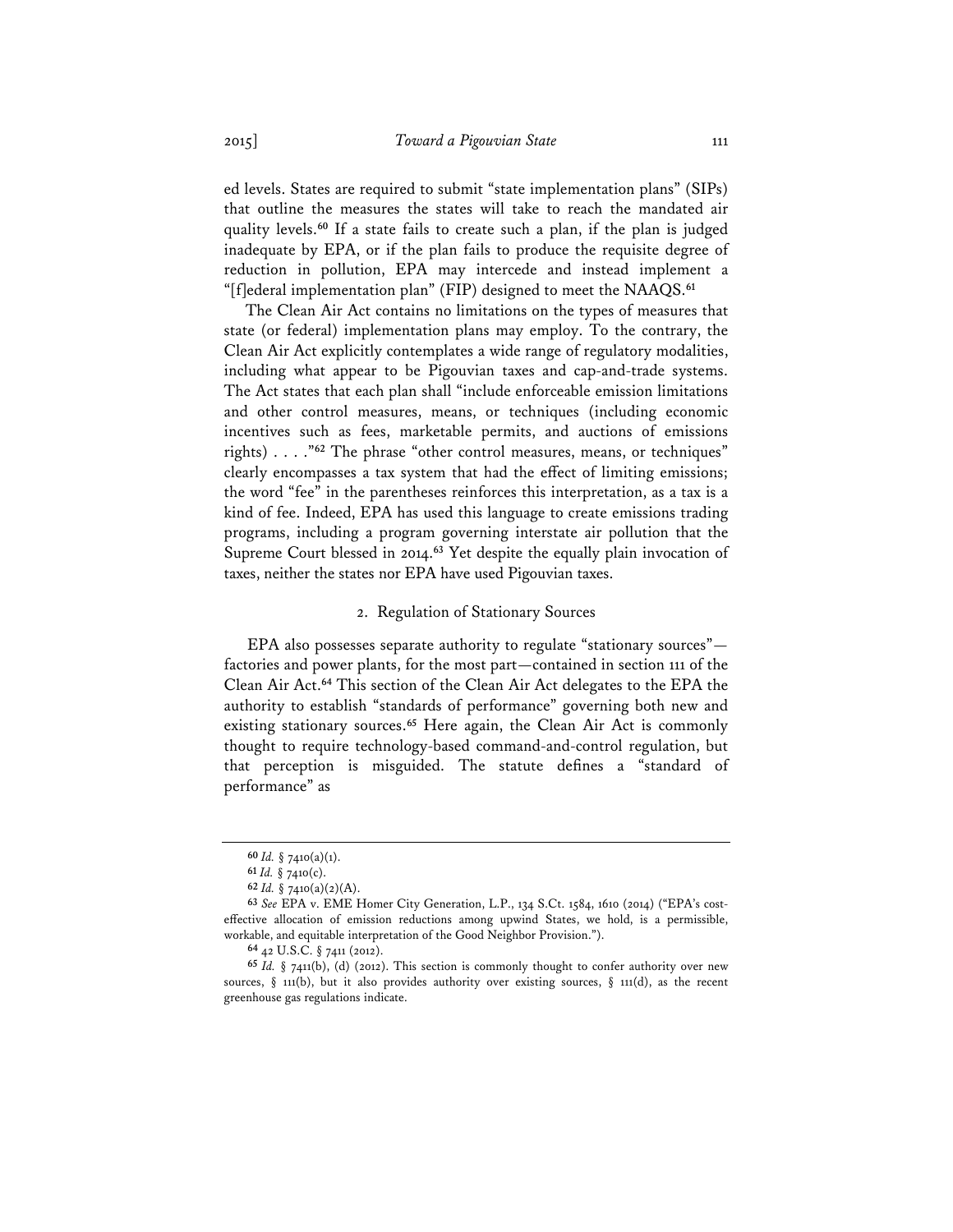[A] standard for emissions of air pollutants which reflects the degree of emission limitation achievable through the application of the best system of emission reduction which (taking into account the cost of achieving such reduction and any nonair quality health and environmental impact and energy requirements) the Administrator determines has been adequately demonstrated.**<sup>66</sup>**

A standard of performance is thus an "emission limitation"—a limit on how much of a pollutant a given stationary source may release into the air.**<sup>67</sup>** EPA's emission limit must be feasible, or "adequately demonstrated" in the language of the statute.**<sup>68</sup>** And it must be feasible in light of the best "system of emission reduction" that is currently available.**<sup>69</sup>** But once EPA has established such a limitation on pollution, there are no strictures on the type of regulatory mechanism EPA or the states may use to meet the pollution standard.**<sup>70</sup>** EPA could employ Pigouvian taxes, as well as cap-and-trade systems or any other type of pollution reduction plan. The Obama Administration's proposed regulation of greenhouse gases, with which we began this Article, takes advantage of precisely this flexibility.**<sup>71</sup>** The Administration proposes to regulate greenhouse gases under this provision of the statute—section 111(d), to be precise—and has offered state regulators a menu of options regarding what type of regulation to employ, including the possibility of cap-and-trade systems. It is surprising that, to our knowledge, this is the first time that proposed regulation under section 111 of the Clean Air Act has involved anything other than purely technological command-and-control.**<sup>72</sup>**

## 3. Hazardous Air Pollutants

EPA has separate authority to regulate "hazardous air pollutants" directly under section 112 of the Clean Air Act.**<sup>73</sup>** This section of the Act contains a list of chemicals known to be dangerous to human health or to

**<sup>73</sup>** 42 U.S.C. § 7412 (2012).

**<sup>66</sup>** *Id.* § 7411(a)(1) (2012).

**<sup>67</sup>** *Id.* 

**<sup>68</sup>** *Id.* 

**<sup>69</sup>** *Id.* 

**<sup>70</sup>** *Id.* **<sup>71</sup>** *See supra* Introduction.

**<sup>72</sup>** There have of course been other non-command-and-control environmental measures, such as the cap-and-trade system for the sulphur oxides (SOx) and nitrogen oxides (NOx) that cause acid rain. *See generally* 42 U.S.C. § 7651 (2012). But these measures, as well as the Pigouvian taxes we described in Part I, have been implemented legislatively rather than through regulation.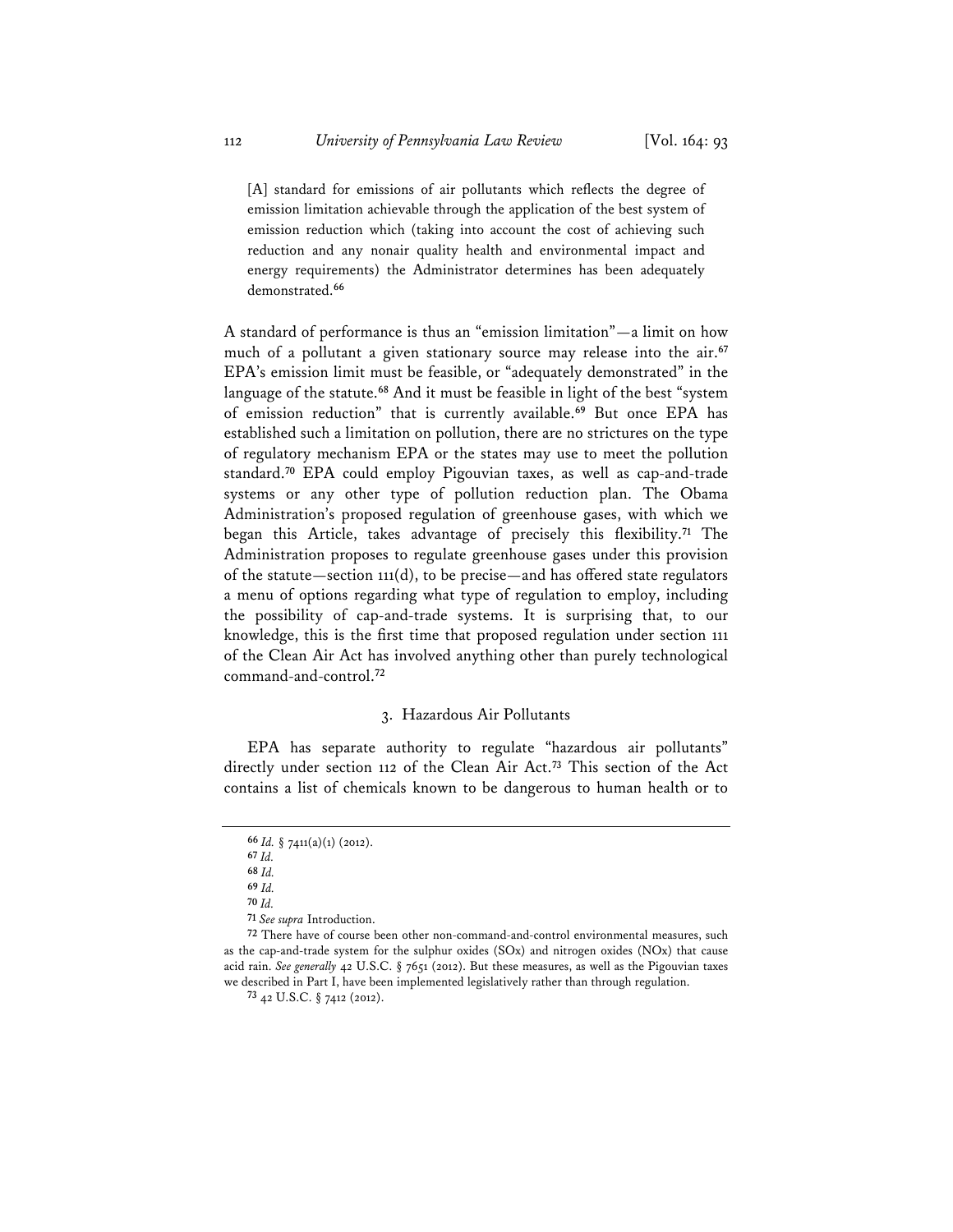the environment and authorizes EPA to add to the list any chemical it discovers to be similarly dangerous.**<sup>74</sup>** As with other sections of the Clean Air Act, EPA is then delegated authority to make regulations setting "emissions standards" governing the emissions of those chemicals into the air.**<sup>75</sup>** Similarly, these emissions standards are described not in technological terms but as limitations on the amount of the chemical that may be released:

Emissions standards promulgated under this subsection and applicable to new or existing sources of hazardous air pollutants shall require the maximum degree of reduction in emissions of the hazardous air pollutants subject to this section (including a prohibition on such emissions, where achievable) that the Administrator . . . determines is achievable for new or existing sources . . . . **<sup>76</sup>**

Setting this standard requires EPA to determine what is "achievable."**<sup>77</sup>** The Clean Air Act describes in broad terms the regulatory methods that EPA may use in making that determination. In determining what standards are achievable, EPA may consider "measures, processes, methods, systems or techniques including, but not limited to, measures which $-(A)$  reduce the volume of, or eliminate emissions of, such pollutants through process changes, substitution of materials or other modifications . . . ."**<sup>78</sup>**

 Of course, a Pigouvian tax is precisely a system that leads to reductions in the volume of emissions through "process changes, substitution of materials or other modifications."**<sup>79</sup>** If Congress had intended to preclude the use of such measures and force EPA to regulate only with respect to certain technologies, it could easily have used much narrower language. This section of the Clean Air Act is thus best understood to contemplate that EPA may set an emissions standard with reference to the use of a Pigouvian tax or similar measure.

#### 4. Regulating Through Taxation

The most significant legal hurdle in imposing a Pigouvian tax under any of these three sections of the Clean Air Act concerns the manner in which

**<sup>74</sup>** *Id.* § 7412(b).

**<sup>75</sup>** *Id.* § 7413(d).

**<sup>76</sup>** *Id.* § 7412(d)(2).

**<sup>77</sup>** *Id.*  **<sup>78</sup>** *Id.*

**<sup>79</sup>** *Id.* § 7412(d)(2)(A).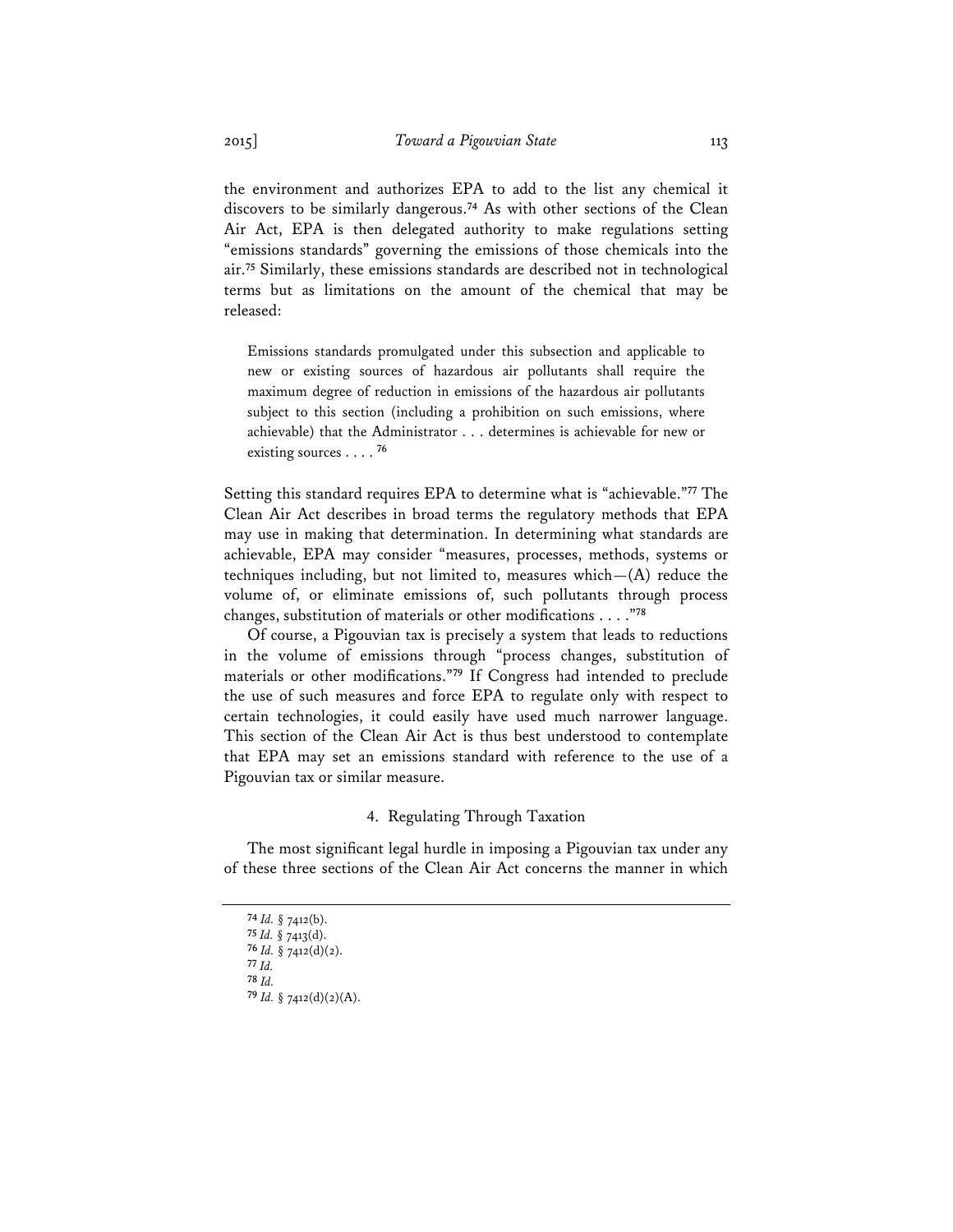EPA would go about collecting a tax. The Act contains no bar to such a tax, no requirement that only technological standards may be used, and even seems to specifically contemplate the use of Pigouvian taxes or similar measures. At the same time, EPA does not have the authority to levy "taxes" by that name. Rather, the Clean Air Act affords the agency three remedial options against polluters: (1) EPA may refer a polluter to the Attorney General for criminal prosecution;**<sup>80</sup>** (2) it may commence a civil suit in federal district court;**<sup>81</sup>** or (3) it may, after an administrative proceeding, assess fines.**<sup>82</sup>** EPA's power to employ these remedies is triggered when a polluter exceeds an EPA emission standard or fails to comply with a State (or Federal) Implementation Plan.**<sup>83</sup>**

A court could interpret the language of the Clean Air Act as sufficiently capacious to permit EPA to establish a Pigouvian tax directly. This seems most plausible under section 109, the section setting National Ambient Air Quality Standards,**<sup>84</sup>** and section 110, the section requiring the states (or EPA, if the states fail) to design implementation plans to meet them.**<sup>85</sup>** Under section 110, a state or federal plan could simply be a Pigouvian tax, and the state (or EPA) could then operate and enforce that tax as it would any other type of plan. There is no barrier to this regulatory route, and as we noted above, the Clean Air Act seemed to contemplate it explicitly. If the regulated polluters within a state failed to pay the tax, EPA could enforce it via civil or criminal litigation.**<sup>86</sup>**

The path to a Pigouvian tax under section 111 (stationary source regulation) or section 112 (hazardous air pollutants) is more circuitous. Under the plain text of these sections, EPA must regulate by limiting emissions to some achievable level. If a regulated entity exceeds that level, EPA may assess administrative fines or initiate litigation.**<sup>87</sup>** When EPA is using standard command-and-control regulation, the agency sets the emissions limitation at whatever quantity of the pollutant it believes a source should be allowed to emit. Accordingly, EPA will only attempt to

**<sup>80</sup>** *Id.* § 7413(a)(3)(D).

**<sup>81</sup>** *Id.* § 7413(a)(1)(C).

**<sup>82</sup>** *Id.* § 7413(d).

**<sup>83</sup>** *Id.* § 7413(a).

**<sup>84</sup>** *Id.* § 7409.

**<sup>85</sup>** *Id.* § 7410.

**<sup>86</sup>** *Id.* §§ 7413(a)(1)(C), (3)(d).

**<sup>87</sup>** It is of course possible that a court would read section 110 of the Clean Air Act to require the same procedure, but for the reasons described above, we believe that this would be a flawed reading of the statute.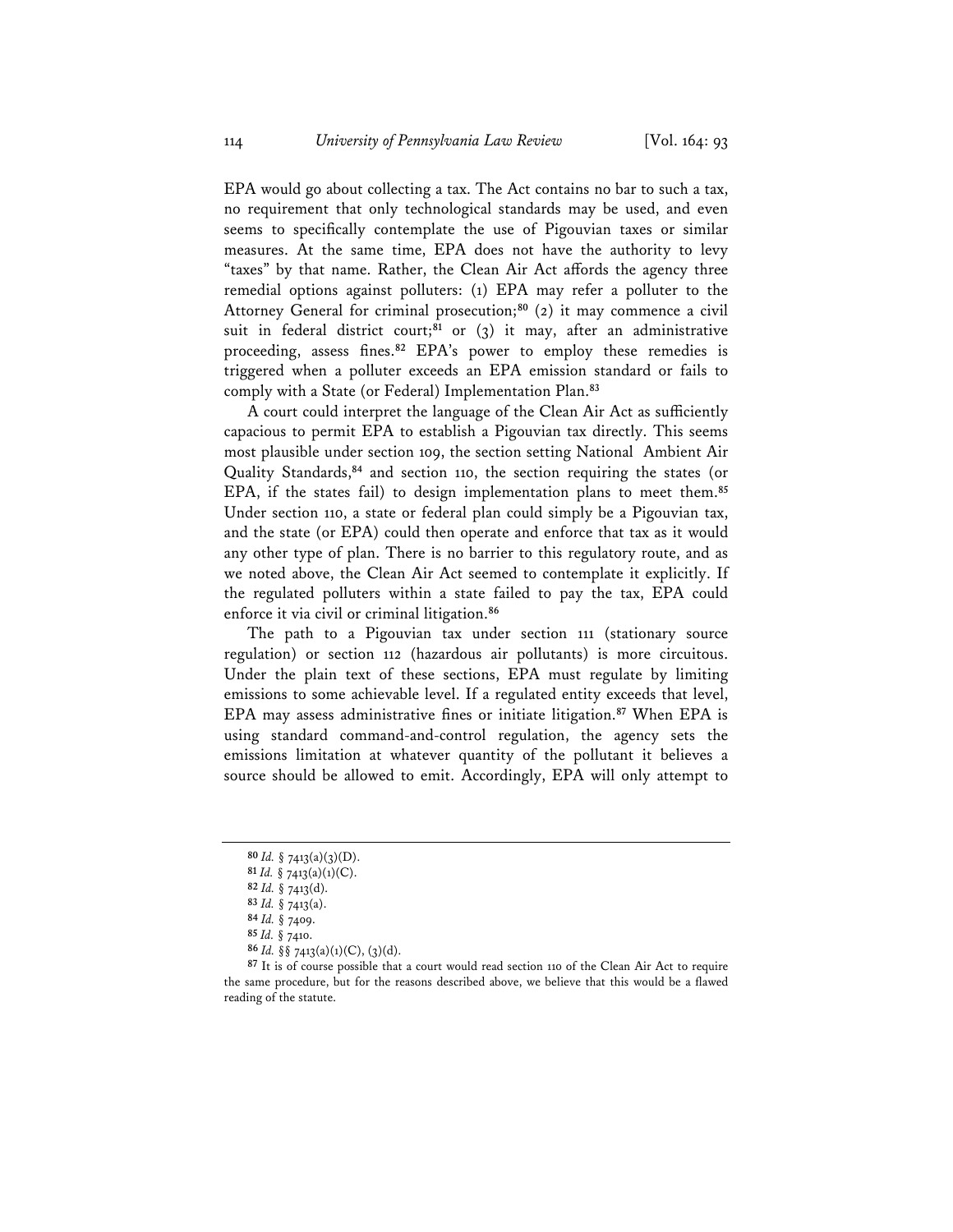collect a fine (or worse) from the regulated entity if it does not comply with that limitation.

Under a system of Pigouvian taxes, however, the idea would be for a polluter to pay a small amount of money for every incremental amount of a pollutant that it releases. For example, a coal-fired electrical plant that produced carbon dioxide might be forced to pay \$25 per ton of  $CO<sub>2</sub>$  that it releases.**<sup>88</sup>** In order to implement a Pigouvian tax under these sections of the Clean Air Act, the EPA would:

- (1) Set an emissions limitation at or near zero emissions;
- (2) Set the fine that scales with the amount of pollution in excess of the limitation, so that it is equal to the desired level of Pigouvian tax; and
- (3) Initiate an administrative proceeding against every polluter in order collect the appropriate taxes (fines).

The third of these steps would be procedurally costly but nonetheless feasible. The only issue at such a proceeding would be the amount of a given pollutant being released into the ambient air, which is a quantity that should be readily knowable and relatively straightforward to establish.**<sup>89</sup>** The EPA could also design more abbreviated procedures for assessing and collecting taxes that nonetheless afford the necessary procedural protections to regulated entities and permit them an opportunity to contest EPA's findings before a neutral magistrate, which courts have required.**<sup>90</sup>**

The second of these steps would be straightforward and is even contemplated by the text of the Clean Air Act. The Act states that EPA should set the fine for noncompliance with an emissions limitation at "no less

**<sup>88</sup>** Jonathan S. Masur & Eric A. Posner, *Climate Regulation and the Limits of Cost–Benefit Analysis*, 99 CALIF. L. REV. 1557, 1580 (2011).

**<sup>89</sup>** One small wrinkle is that the Clean Air Act only permits EPA to regulate polluters directly, rather than regulating the inputs to pollution. In general, in some cases it might be more efficient to regulate a source or input to pollution that occurs up the production chain from the polluter itself. For instance, economists have suggested that the most efficient means of implementing a carbon tax would be to tax fossil fuels when they are extracted from the ground, rather than taxing the emitter of carbon dioxide. The tax would be applied to the lump of coal or the barrel of oil, rather than to the electrical power plant or the automobile. The reason is that points of extraction are generally larger in size and fewer in number, making it less costly to administer the tax. This might not be possible under the Clean Air Act. However, even with respect to such pollutants, a nonideal Pigouvian tax might be well superior to EPA's best command-and-control alternative.

**<sup>90</sup>** *See, e.g.*, Tenn. Valley Auth. v. Whitman, 336 F.3d 1236, 1243 (11th Cir. 2003) (holding that the Clean Air Act violates the Due Process Clause and the separation-of-powers principle).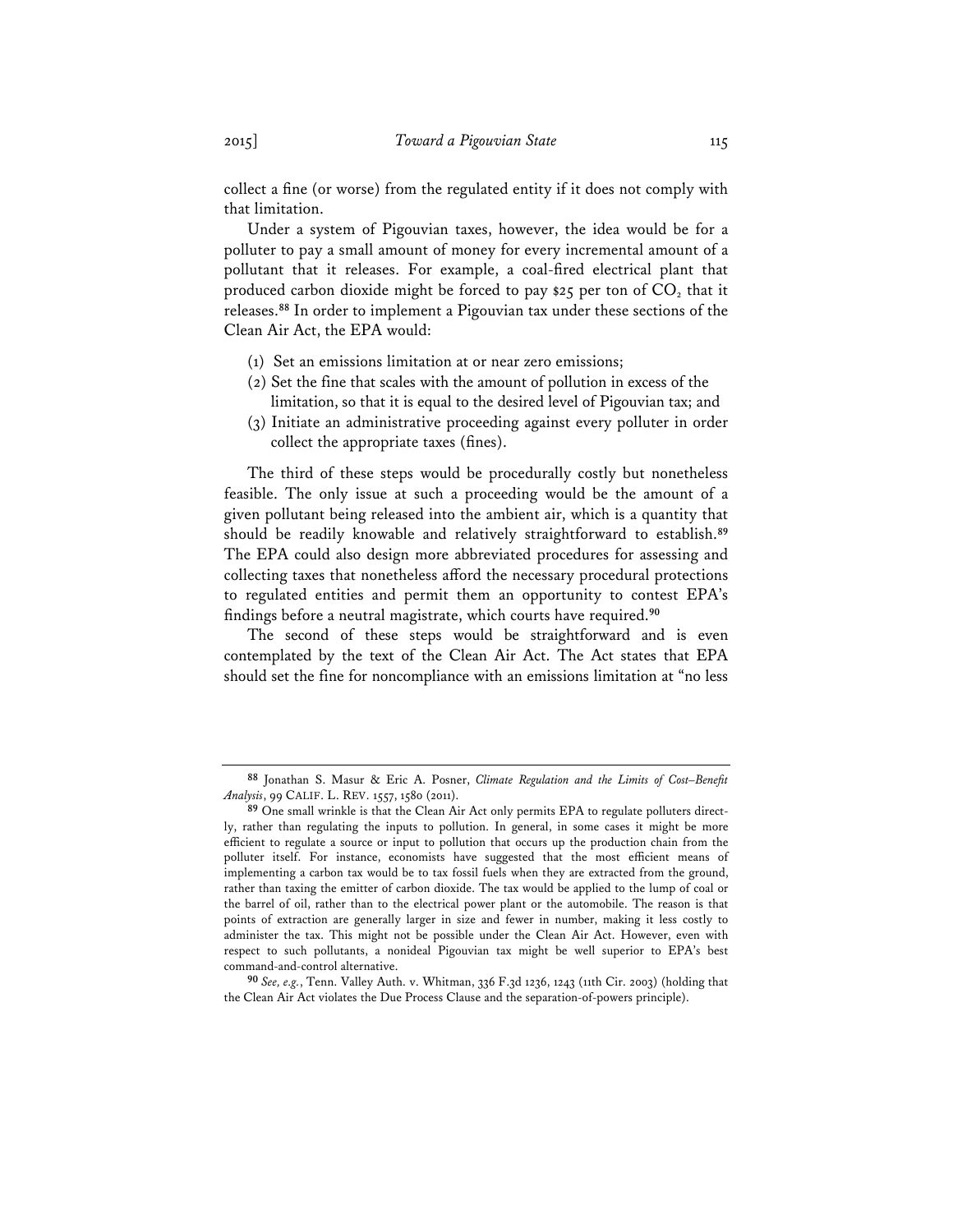than the economic value" of the excess pollution.**<sup>91</sup>** That "economic value" is precisely the level at which an optimal Pigouvian tax should be set.**<sup>92</sup>**

It is the first of these steps that may in some cases prove difficult. Whatever emissions limitation EPA sets under section 111 or 112 must be "achievable."**<sup>93</sup>** EPA has typically interpreted this to mean that the limitation must be "economically feasible," in the sense that complying with the regulation would not lead to massive job loss or bankrupt the entire industry.**<sup>94</sup>** In earlier work, we criticized the "feasibility" test and argued that EPA and other agencies should employ cost–benefit analysis instead.**<sup>95</sup>** Nevertheless, it is quite clear that EPA can regulate pursuant to a feasibility standard if it so wishes, and regulation along those lines has repeatedly been upheld in court.

Accordingly, EPA could argue that the regulation it means to impose which involves an emissions limitation of zero but a low penalty for noncompliance—passes the feasibility test because the agency does not intend that regulated firms will actually comply with the zero emissions limitation. Rather, the EPA anticipates that many firms will violate the limitation and pay manageable "fines" (taxes, really) in the appropriate amount. The regulation would also pass a cost–benefit test, as all properly designed Pigouvian taxes are meant to. The regulation will not necessarily cause greater economic harm to the industry than a less stringent regulation with much higher penalties for noncompliance, which a court would bless as feasible.

This is a very practical reading of the Clean Air Act. EPA would be entitled to *Chevron* deference were it to create such regulations,**<sup>96</sup>** and so it is likely that a court would allow such a regulation.**<sup>97</sup>** But it is possible that an overly literalist court would interpret the Clean Air Act to require (unambiguously) that an emissions limitation be feasible if polluters were strictly to comply with it, rather than treating the limitation in context with its accompanying penalty. If this were the case, then EPA could only set an emissions limitation of zero when it would be possible for emitters of the

**<sup>97</sup>** *Cf.* Util. Air Regulatory Grp. v. EPA, 134 S.Ct. 2427, 2448 (2014) (granting *Chevron* deference to EPA's choice of remedial structure under the Clean Air Act).

**<sup>91</sup>** 42 U.S.C. § 7420(d)(2)(A) (2012).

**<sup>92</sup>** *Id.* 

**<sup>93</sup>** *Id.* §§ 7411(a)(1); 7412(d)(2) (2012).

**<sup>94</sup>** Jonathan S. Masur & Eric A. Posner, *Against Feasibility Analysis*, 77 U. CHI. L. REV. 657, 691 (2010) [hereinafter Masur & Posner, *Against Feasibility*].

**<sup>95</sup>** *Id.* at 712.

**<sup>96</sup>** *See* Chevron U.S.A., Inc. v. Nat. Res. Def. Council, Inc., 467 U.S. 837, 844 (1984) (ruling that where legislative delegation to an agency on a particular issue is implicit rather than explicit, a court may not substitute its own construction of the statutory provision for a reasonable interpretation made by the administrator of an agency).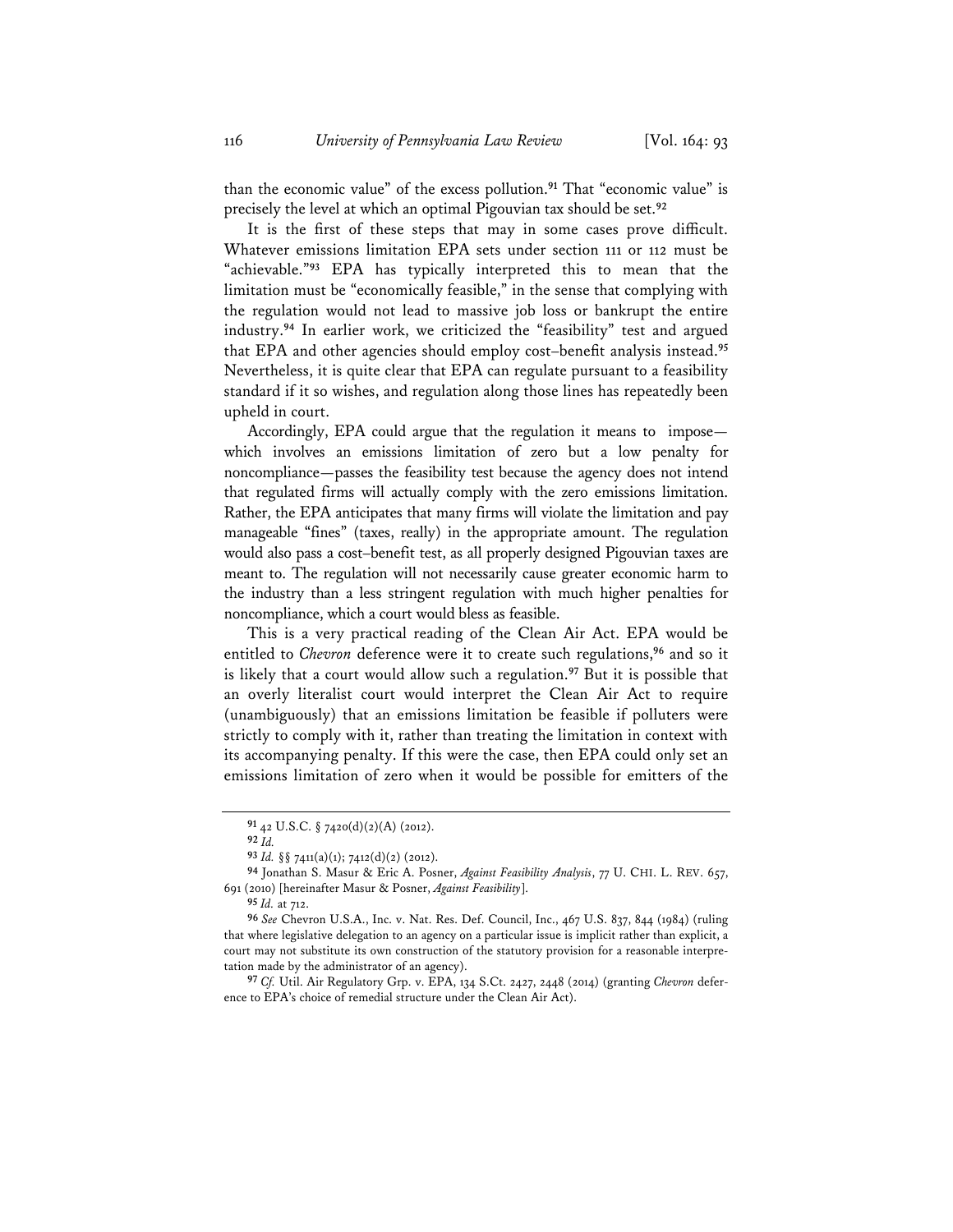pollutant in question to actually reduce their emissions to zero without causing massive unemployment or widespread bankruptcies within the affected industry.**<sup>98</sup>** Such a dramatic reduction would be feasible with respect to a great number of pollutants. EPA regularly considers total bans on certain types of pollutants**<sup>99</sup>** and has implemented complete bans with respect to some pollutants in the past.**<sup>100</sup>** Such a ban is even plausible with respect to the most currently salient pollutant, carbon dioxide, where carbon-free energy sources such as solar and wind have been adequately demonstrated.**<sup>101</sup>**

Where a complete ban is not economically feasible, and where a court decides to read the Clean Air Act in the most literal fashion possible, EPA might be forced to opt for what might be described as a semi-Pigouvian tax. The agency would set a baseline emissions limitation above zero, at the lowest level deemed feasible. The agency would then "tax" (fine) polluters for every unit of pollution released above this baseline.**<sup>102</sup>** In some cases such a system might permit inefficiently high levels of pollution and turn out to be inferior to standard command-and-control regulation; in other cases, where the baseline can be set quite low, it could function effectively if it creates appropriate incentives at the margin. The EPA could evaluate this on a pollutant-by-pollutant basis. The upshot is that Pigouvian taxes may not be workable or advisable for some types of pollutants under some circumstances, if courts were to interpret particular provisions of the Clean

**<sup>98</sup>** Masur & Posner, *Against Feasibility*, *supra* note 96, at 686.

**<sup>99</sup>** *See id.* at 681 (discussing EPA's exploration of a "totally chlorine free" option).

**<sup>100</sup>** *See* 42 U.S.C. § 7671i (2012) (prohibiting the sale or distribution of chlorofluorocarbons and hydrochlorofluorocarbons).

**<sup>101</sup>** *See* Carbon Pollution Emission Guidelines for Existing Stationary Sources: Electric Utility Generating Units, 79 Fed. Reg. 34,829, 34,834 (June 14, 2014) (to be codified at 40 C.F.R. pt. 60) (finding that solar and wind technologies are "adequately demonstrated"). Separately, some scholars have suggested that the Federal Energy Regulatory Commission (FERC) might have the authority to impose what amounts to a Pigouvian tax on carbon produced via electrical generation under its authority to set electricity rates. *See* STEVEN WEISSMAN & ROMANY WEBB, ADDRESSING CLIMATE CHANGE WITHOUT LEGISLATION: HOW THE FEDERAL ENERGY REGULATORY COMMISSION CAN USE ITS EXISTING LEGAL AUTHORITY TO REDUCE GREENHOUSE GAS EMISSIONS AND INCREASE CLEAN ENERGY USE 7 (Berkeley Ctr. for Law, Energy, & the Env't 2014), https://www.law.berkeley.edu/files/CLEE/FERC\_Report\_FINAL.pdf [http://perma.cc/D5PY-KRW3].

**<sup>102</sup>** EPA may want to use a baseline above zero even for standard Pigouvian taxes in order to avoid the administrative hassles of collecting small taxes from small polluters. *Cf. Util. Air Regulatory Grp.*, 134 S.Ct. at 2442-43 (describing the costs involved in forcing every carbon dioxide emitter to obtain a permit). EPA regularly establishes a threshold demarcating only de minimis emissions, below which it does not regulate. *See* Ala. Power Co. v. Costle, 636 F.2d 323, 360 (D.C. Cir. 1979) (upholding EPA authority to elect to regulate only emissions that are more than de minimis); Prevention of Significant Deterioration of Air Quality, 40 C.F.R. § 51.166(b)(2)(i) (2012).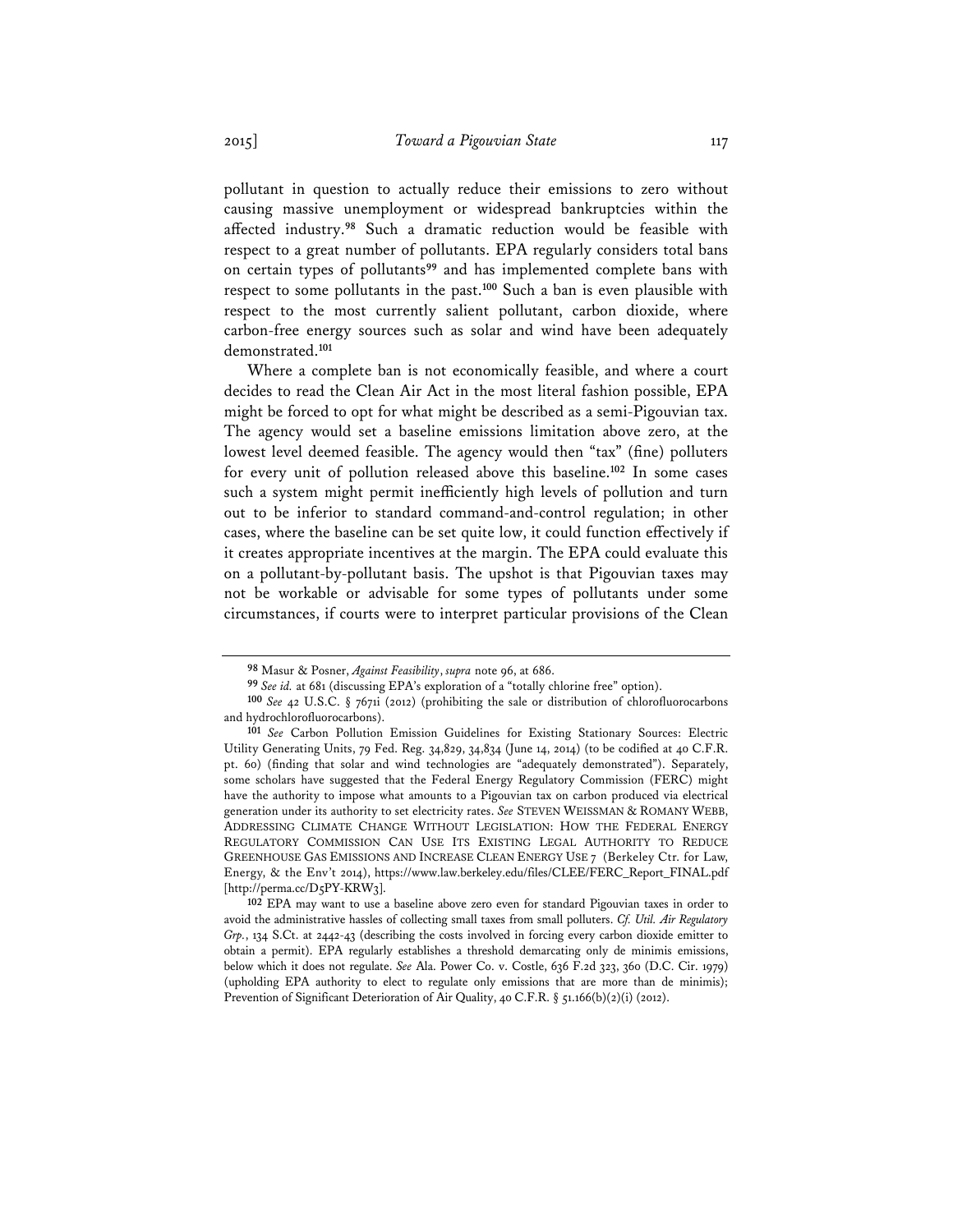Air Act in an especially literalist fashion. But these limited pockets in which the EPA could not properly implement Pigouvian taxes do not explain the utter absence of any attempt by the EPA over the past four decades to regulate air quality using Pigouvian taxes or any other type of economic mechanism.

Of course, because neither the EPA nor any state agency has ever attempted to regulate using a Pigouvian tax, no court has ever adjudicated whether the statute is in fact capacious enough to permit one. Nonetheless, as we have explained here, the plain text and what precedents exist would seem to support such a reading.

Lest our reading of the Clean Air Act seem dubious, we hasten to point out that the EPA created emissions trading regimes (e.g., cap-and-trade) decades ago with even less textual statutory authority. Many observers believe that EPA emissions trading programs begin and end with the sulfur oxide and nitrogen oxide programs implemented under the Clean Air Act Amendments of 1990.**<sup>103</sup>** Those amendments also produced the language regarding "enforceable emission limitations and other control measures . . . (including economic incentives such as fees, marketable permits, and auctions of emissions rights)" referenced above.**<sup>104</sup>** In fact, during the 1980s the EPA created a number of emissions trading programs without this language or any other obvious statutory warrant.**<sup>105</sup>** The most notable of these programs was a cap-and-trade system for lead content in gasoline.**<sup>106</sup>** So far as we can determine, these programs were never challenged in court. Of course, emissions trading programs and Pigouvian taxes are not the same thing—that is partly our point. But the fact that the EPA believed it possessed the authority to regulate other than by command-and-control, without explicit statutory warrant, is indicative of similar authority to employ Pigouvian taxes.

<sup>103</sup> See, e.g., Richard Schmalensee & Robert N. Stavins, *The SO<sub>2</sub> Allowance Trading System: The Ironic History of a Grand Policy Experiment* 2 (MIT Ctr. for Energy and Envtl. Policy Res., Working Paper No. 2012-012, 2012), http://web.mit.edu/ceepr/www/publications/workingpapers/ 2012-012.pdf [http://perma.cc/2VMZ-PZ6F]; Gar Lipow, *Emissions Trading: A Mixed Record, with Plenty of Failures*, GRIST (Feb. 20, 2007), http://grist.org/article/emissions-trading-a-mixedrecord-with-plenty-of-failures/ [http://perma.cc/6GYJ-EEXW]; Robert N. Stavins et. al., *The US Sulphur Dioxide Cap and Trade Programme and Lessons for Climate Policy*, VOXEU (Aug. 12, 2012), http://www.voxeu.org/article/lessons-climate-policy-us-sulphur-dioxide-cap-and-trade-programme [http://perma.cc/5DYT-8K26].

**<sup>104</sup>** 42 U.S.C. § 7410(a)(2)(A) (2012).

**<sup>105</sup>** For a discussion of these programs, see generally Robert W. Hahn & Gordon L. Hester, *Where Did All the Markets Go? An Analysis of EPA's Emissions Trading Program*, 6 YALE J. REG. 109 (1989).

**<sup>106</sup>** *Id.* at 153.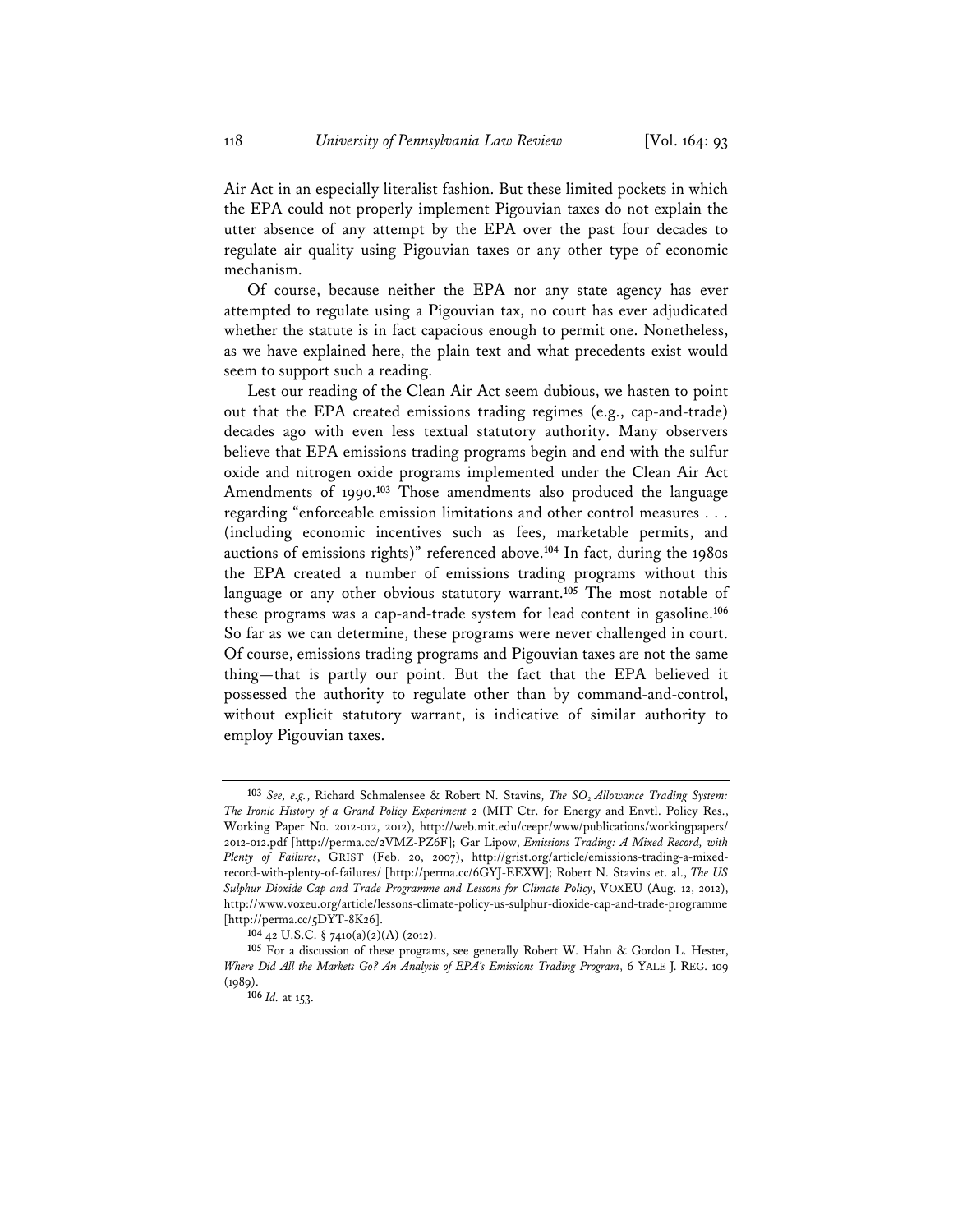There is one additional hurdle to Pigouvian regulation of this type. A number of existing laws and regulations trigger additional penalties for any emitter found to be in violation of EPA regulations. For instance, any firm found in violation of the Clean Air Act is barred from contracting with the government.**<sup>107</sup>** Some states will refuse to issue permits for mining or other environmentally sensitive activities to any firm in violation of environmental laws and regulations.**<sup>108</sup>** Private citizens could also independently bring suit against violators of the Clean Air Act and Clean Water Act, seeking damages above what the EPA would normally impose under a Pigouvian tax.**<sup>109</sup>** If the EPA is forced to regulate such that any emission above zero is technically considered a violation, even an emitter that is properly paying its Pigouvian taxes could run into these and other legal problems.

 These are not trivial considerations, but they are not insurmountable. The federal government could alleviate problems related to contracting or other violations of federal law simply by declining to enforce those provisions as a matter of prosecutorial discretion. In fact, it appears that the government already regularly declines to enforce these laws.**<sup>110</sup>** State laws could be preempted by EPA regulations and overridden under the Supremacy Clause.**<sup>111</sup>** Citizen suits are a bit trickier, but the EPA could always argue to a court that it was "diligently prosecuting" the violation pursuant to its own regulatory policy, depriving private citizens of the right to bring suit.**<sup>112</sup>** Courts would likely defer to this policy choice under *Chevron*. **113**

**<sup>107</sup>** *See* 42 U.S.C. § 7606 (2012); Federal Acquisition Regulations System, 48 C.F.R. § 9.402(a) (2010) ("Agencies shall solicit offers from, award contracts to, and consent to subcontracts with responsible contractors only."); Rena Steinzor & Anne Havemann, *Too Big to Obey: Why BP Should Be Debarred*, 36 WM. & MARY ENVTL. L. & POL'Y REV. 81, 85 (2011) (describing how statutes such as the Clean Air and Clean Water Acts trigger automatic disqualification for contractors who are found to have engaged in prohibited conduct and how federal agencies may exclude entities from contracting with or receiving assistance from the federal government pursuant to administrative rules).

**<sup>108</sup>** *See, e.g.*, 225 ILL. COMP. STAT. ANN. 720/3.20, 2.07–2.08 (2015); ILL. ADMIN. CODE tit.  $62, \S 1774.15(c)(1)(B) (2010)$ .

**<sup>109</sup>** 42 U.S.C. § 7604 (2012).

**<sup>110</sup>** *See* Steinzor & Havemann, *supra* note 109, at 85. **111** U.S. CONST. art. VI, cl. 2.

**<sup>112</sup>** 42 U.S.C. § 7604(b)(1)(B) (2012).

**<sup>113</sup>** *See* Chevron U.S.A., Inc. v. Nat. Res. Def. Council, Inc., 467 U.S. 837, 843 (1984).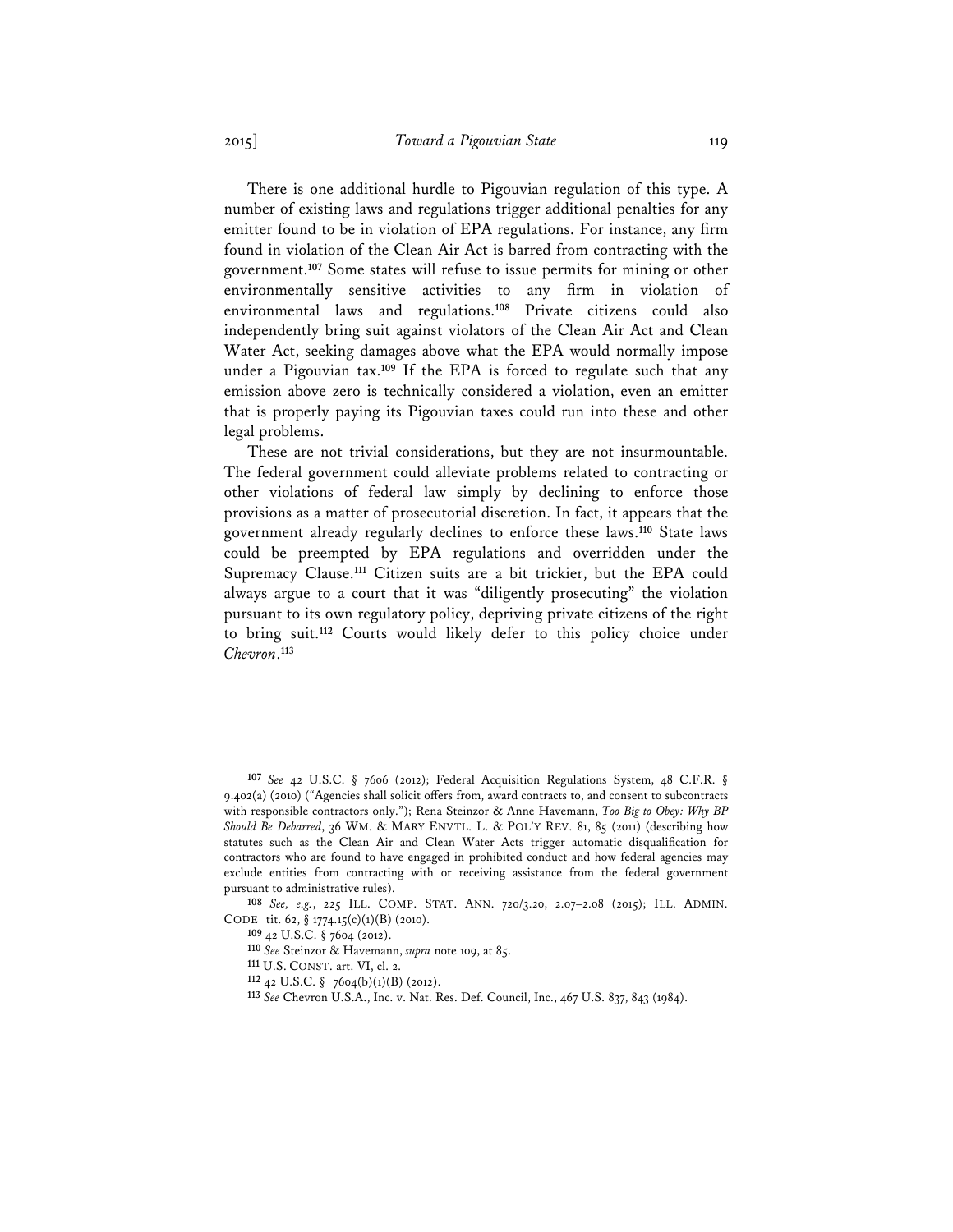#### B. *The Clean Water Act*

The Clean Water Act provides the EPA with the authority to regulate the discharge of water-borne pollutants from a wide variety of sources, including industrial and municipal sources. Like the Clean Air Act, the Clean Water Act is widely viewed as authorizing "technology-based" regulation.**<sup>114</sup>** This characterization is slightly more appropriate as applied to the Clean Water Act than the Clean Air Act. Nevertheless, as we will demonstrate, the Clean Water Act similarly provides ample opportunity for regulators to use Pigouvian taxes in lieu of standard command-and-control regulation.

 Like the Clean Air Act, the Clean Water Act provides multiple mechanisms through which the EPA can regulate the discharge of waterborne pollutants. We will canvas the most important ones.

#### 1. Existing Point Sources

The Clean Water Act provides the EPA with blanket authority to regulate all water-borne pollutants that emanate from "point sources" factories, residences, and even boats and other vehicles.**<sup>115</sup>** Similar to the Clean Air Act, the Clean Water Act charges the EPA with specifying "effluent limitations"—limits on the quantity of the pollutant that may be released into the water.**<sup>116</sup>** Importantly, however, the Clean Water Act states that in setting effluent limitations EPA "*shall require application* of the best available technology ["BAT"] economically achievable"**<sup>117</sup>** (or the "best practicable control technology" ("BPCT"),**<sup>118</sup>** depending upon the type of pollutant and the circumstance). This is in contrast to the Clean Air Act, which requires that EPA set emissions limitations at a level "achievable through the application of the best system of emission reduction."**<sup>119</sup>** There is a potentially significant distinction between the two statutes: while the Clean Air Act requires only that the emissions limitation be set at a level that could be achieved by application of a particular type of technology, the Clean Water Act appears to indicate that EPA "shall require application" of the technology itself. To a greater degree than the Clean Air Act, the Clean

**<sup>114</sup>** *See, e.g.*, DANIEL A. FARBER, JODY FREEMAN, & ANN E. CARLSON, CASES AND MATERIALS ON ENVIRONMENTAL LAW 701 (8th ed. 2010) (explaining how EPA sets standards according to currently available technology).

**<sup>115</sup>** 33 U.S.C. § 1311(b)(1)(A) (2012).

**<sup>116</sup>** *Id.* **<sup>117</sup>** *Id.* § 1311(b)(2)(A)(i) (emphasis added).

**<sup>118</sup>** *Id.* § 1311(b)(1)(A)(i).

**<sup>119</sup>** 42 U.S.C. § 7411 (2012).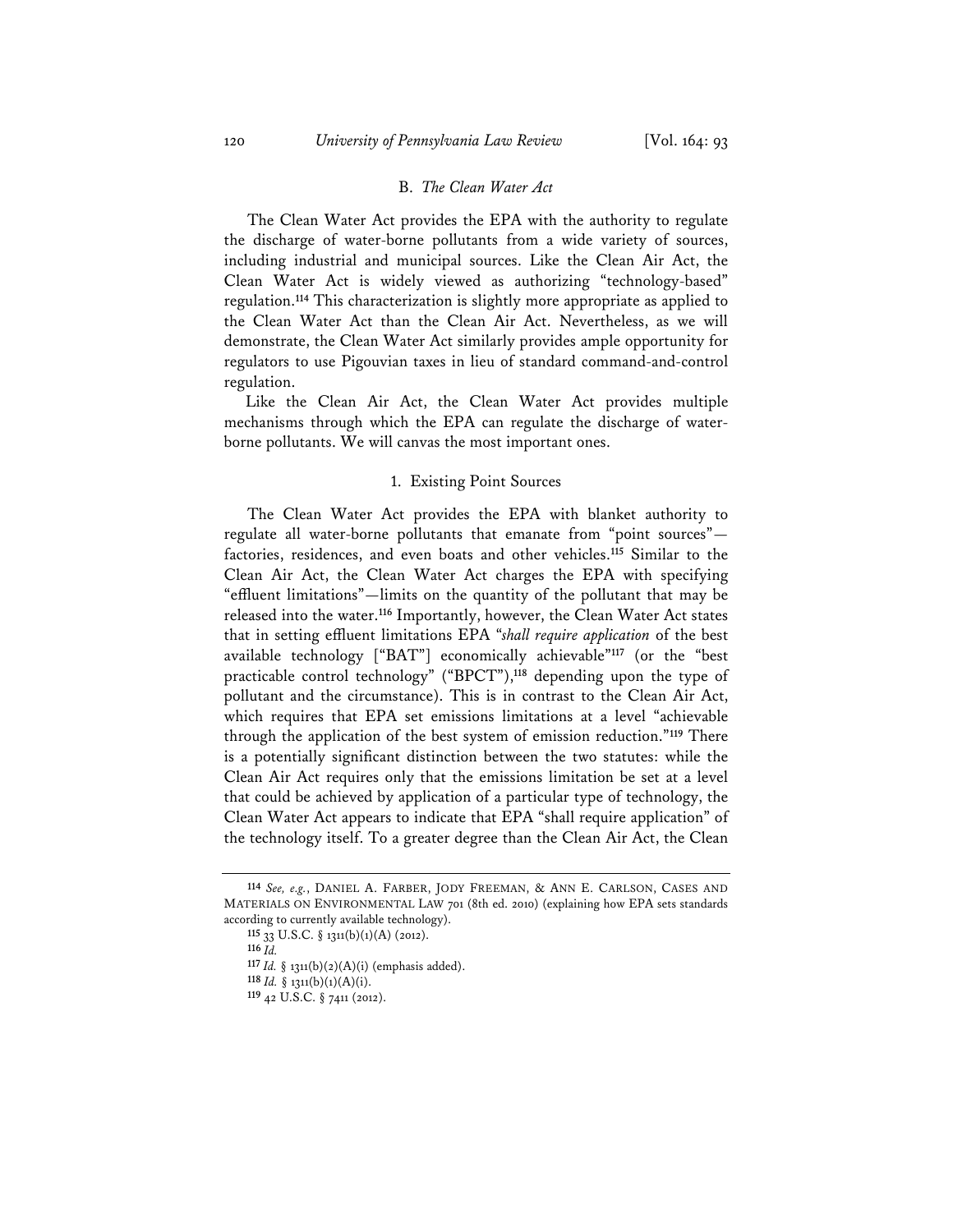Water Act may be understood by courts to require explicitly technologybased regulation.

This is not how the EPA has regulated in the past, however. Many EPA regulations are phrased in terms of effluent limitations—the quantity of the pollutant released—even though they are understood to refer to a particular type of technology.**<sup>120</sup>** Thus, EPA might find that an effluent limitation of *X* parts per million is feasible based upon a particular existing technology. It would then mandate that polluters meet the standard of *X* parts per million but without requiring that they adopt that particular technology.**<sup>121</sup>** Courts have routinely upheld these regulations as permissible under the Clean Water Act.**<sup>122</sup>**

In order to establish a Pigouvian tax, EPA would—as with the Clean Air Act—set an emissions limitation at or near zero and then fine polluters who exceed that level. This again raises the question of whether a court will view an emissions limitation of zero as meeting the statutory requirement of the "best practicable control technology" or the "best available technology economically achievable." That is, will a limitation of zero be seen as too stringent? Courts have held that under these statutory frameworks, EPA must consider the costs of its regulations.**<sup>123</sup>** As we explained above, we think that a court would understand that a regulation imposing an effluent limitation of zero would be "practicable" and "economically achievable" in light of the low fines and the fact that the agency does not expect all polluters to fully comply. In fact, when an agency has imperfect information about the BAT or BPCT, a Pigouvian tax will often induce regulated entities to adopt effluent reduction technology that meets the statutory standard. Under these circumstances, a Pigouvian tax will be more

**<sup>120</sup>** *See, e.g.*, Centralized Waste Treatment, 40 C.F.R. § 437 (2003) (regulating effluent limitations on centralized waste treatment point sources considering the "best practicable control technology currently available"); Airport Deicing, 40 C.F.R. pt. 449 (2013); Pulp and Paper Reg. Cluster Rule, 63 Fed. Reg. 18504-18751 (Apr. 15, 1998) (establishing discharge limits for pulp and paper production in accordance with the best available technology economically achievable); 63 Fed. Reg. 42238-42240 (Aug. 7, 1998) (correcting minor errors in the pulp and paper regulation). **121** EPA seems to view it as somewhat unseemly for the government to mandate that private

parties purchase a particular type of technology. Nonetheless, many regulations are promulgated with a particular technology in mind. We address the ramifications of this in Part III below.

**<sup>122</sup>** *See* Am. Petrol. Inst. v. EPA, 787 F.2d 965, 974 (5th Cir. 1986) (upholding EPA regulations controlling the amount of pollutants discharged from offshore drilling); Am. Meat Inst. v. EPA, 526 F.2d 442, 466 (7th Cir. 1975) (upholding regulations limiting toxic discharge from slaughterhouses and packinghouses).

**<sup>123</sup>** *See* Rybachek v. EPA, 904 F.2d 1276, 1289 (9th Cir. 1990) (ruling that EPA did consider the mining company's cost); Weyerhaeuser Co. v. Costle, 590 F.2d 1011, 1036-37 (D.C. Cir. 1978) (ruling that EPA regulations limiting discharges from mills must consider various economic factors in order to be within the bounds of "best practicable" regulations).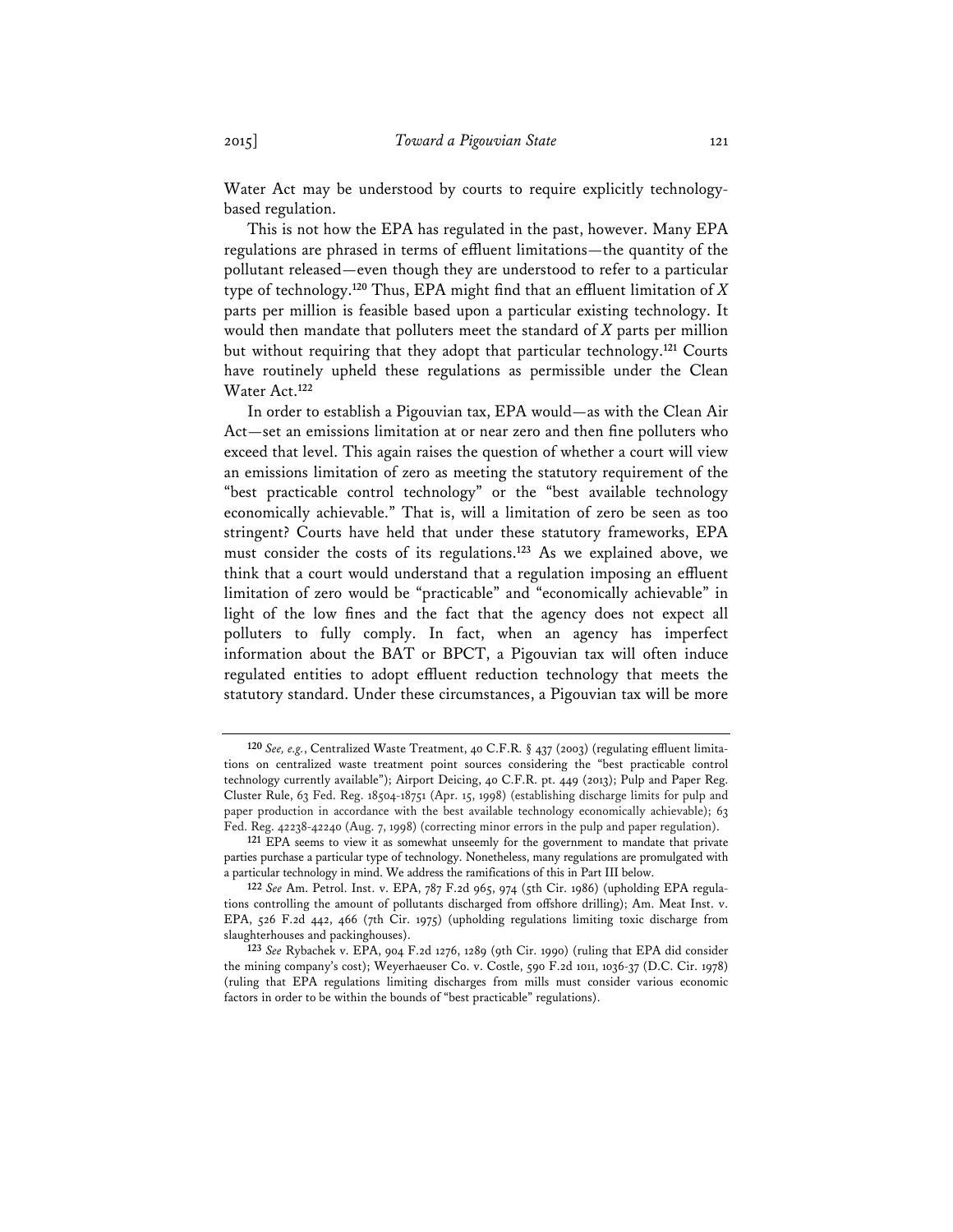effective at producing the correct level of pollution reduction than a standard command-and-control regulation. This is a good reason for courts to favor Pigouvian taxes, or at least to permit them. It is also at least plausible that even a formalist court would approve an arrangement setting an effluent limitation at or near zero for certain chemicals where EPA can demonstrate that feasible technology exists to eliminate all pollutant discharges. Courts have approved zero effluent limitations in the past.**<sup>124</sup>**

 As with the Clean Air Act, there is one final issue: regulated parties would face additional penalties under current regulations if they fall out of compliance with governing EPA regulations promulgated under the Clean Water Act.**<sup>125</sup>** EPA will have to take steps to ensure that Pigouvian taxpayers in good standing are not penalized as though they were failing to abide by EPA rules.**<sup>126</sup>**

## 2. New Sources

 EPA has separate authority to regulate water pollution emanating from "new sources" that have been constructed or brought on line since the passage of the Clean Water Act.**<sup>127</sup>** The Clean Water Act treats new sources more strictly than existing sources, which are governed by the provisions discussed immediately above. With respect to new sources, EPA has the authority to set "standard[s] for the control of the discharge of pollutants which reflects the greatest degree of effluent reduction which the Administrator determines to be achievable through application of the best available demonstrated control technology, processes, operating methods, or other alternatives, including, where practicable, a standard permitting no discharge of pollutants."**<sup>128</sup>**

This statutory section differs from EPA's more general authority over existing sources of pollution in two important ways. First, it is not technology-focused in the same way. The statute references the best available technology but does not suggest that EPA must mandate this technology as part of the standard. Rather, the "standard for the control of the discharge of pollutants" is tied to "the greatest degree of effluent

**<sup>128</sup>** *Id.* § 1316(a)(1).

**<sup>124</sup>** *See, e.g.*, Chem. Mfrs. Ass'n v. EPA, 870 F.2d 177, 263 (5th Cir. 1989) (suggesting that a zero discharge rule may be appropriate).

**<sup>125</sup>** *See supra* Section I.A.; 33 U.S.C. § 1368 (2012) (regulating government contracting); 33 U.S.C.  $\S$  1365 (2012) (authorizing citizen suits).

**<sup>126</sup>** *See, e.g.*, 33 U.S.C. § 1365(b)(1)(B) (noting that no private citizen can bring suit against someone in violation of the Clean Water Act or regulations if EPA is "diligently prosecuting" the violation).

**<sup>127</sup>** 33 U.S.C. § 1316 (2012).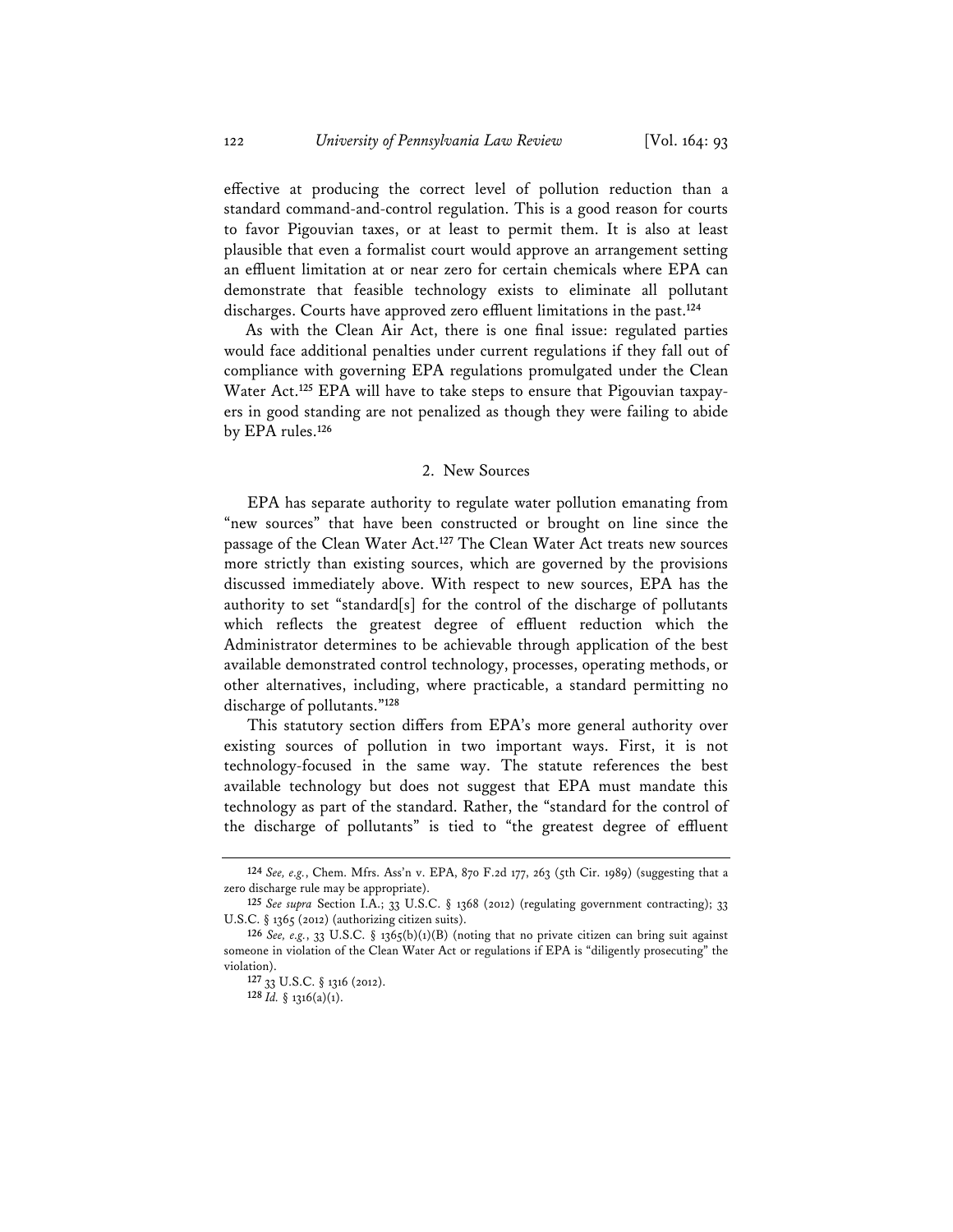reduction." The result is ambiguity regarding whether the standard must be structured in terms of a type of technology or an effluent limitation.

 Second, the statute permits more stringent regulation. A standard based upon the "best available demonstrated control technology" is stricter than one based upon the "best practicable control technology" or the "best available technology economically achievable," which are the standards governing existing sources.**<sup>129</sup>** The statute even explicitly contemplates an effluent limitation of zero pollution. This should facilitate EPA imposition of an effluent limitation of zero for purposes of creating a Pigouvian tax.

#### 3. Toxic Pollutants

Finally, EPA has separate authority to regulate pollutants that have been designated as toxic.**<sup>130</sup>** Under this section, each toxic pollutant "shall be subject to effluent limitations resulting from the application of the best available technology economically achievable . . . ."**<sup>131</sup>** Though this section of the Clean Water Act uses language that again differs slightly from other parts of the statute, it resembles the statutory section governing existing sources in significant respects. The effluent limitations chosen by EPA are meant to "result [] from the application" of pollution-controlling technology, suggesting that regulation should specifically incorporate a mandate to install a particular type of technology.**<sup>132</sup>** The "best available technology economically achievable" language is also identical to the language governing existing sources.**<sup>133</sup>** Accordingly, the above analysis of Pigouvian taxes for existing effluent sources should apply here as well.

 All told, there would undoubtedly be hurdles to any EPA attempt to regulate certain types of pollutants and certain types of sources with Pigouvian taxes. But these complications, which are neither insurmountable nor ubiquitous, can hardly explain the complete absence of any regulations styled as Pigouvian taxes or, to our knowledge, any serious attempt to regulate using Pigouvian taxes. For such an explanation we must look elsewhere.

**<sup>129</sup>** FARBER, ET. AL, *supra* note 116, at 600 ("[N]ew sources are regulated more stringently than existing sources . . . .").

**<sup>130</sup>** 33 U.S.C. § 1317 (2012).

**<sup>131</sup>** *Id.* § 1317(a)(2).

**<sup>132</sup>** *Id.* 

**<sup>133</sup>** *Id.*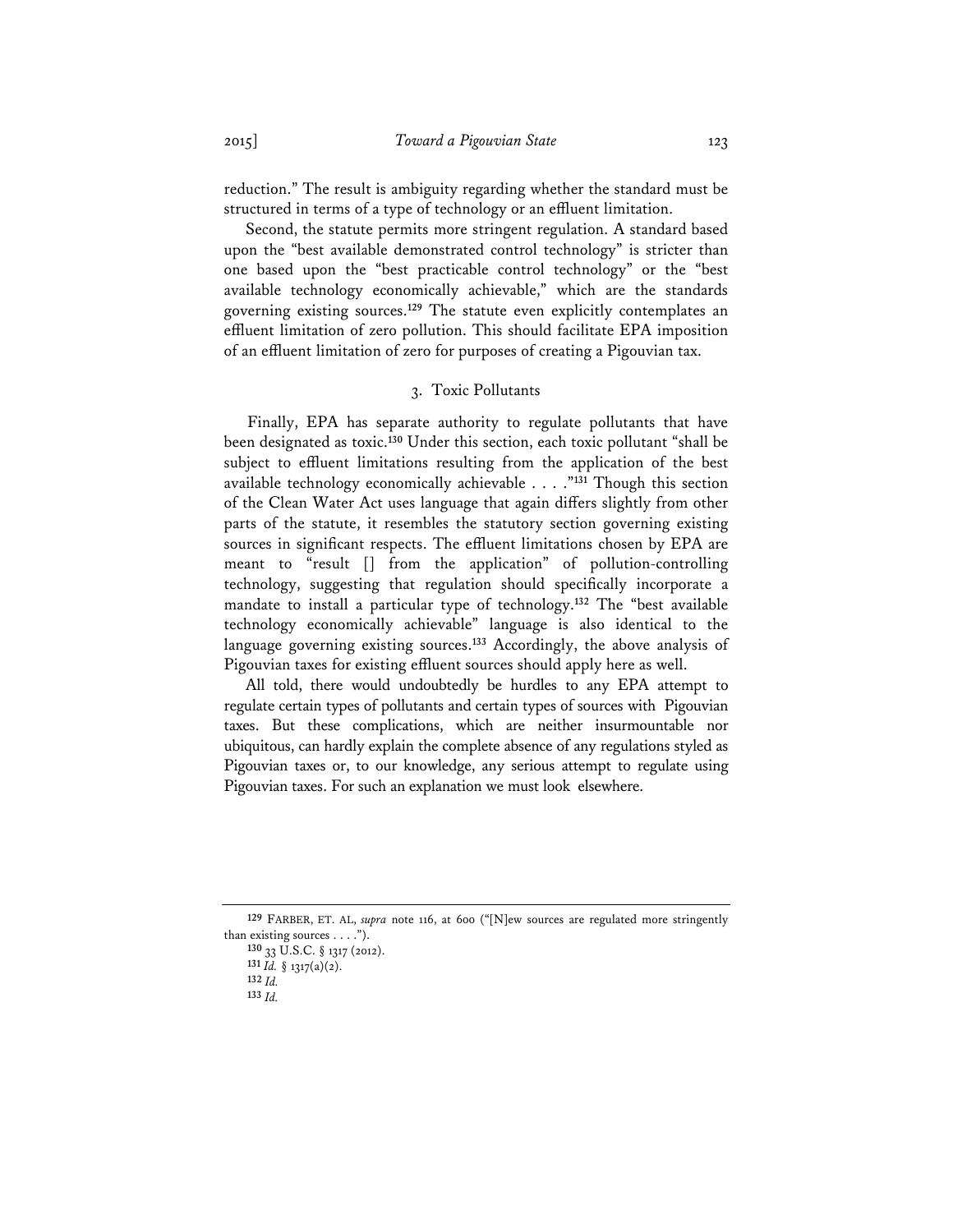#### C. *Financial Regulation*

 We next turn to financial regulation. Although commentators do not typically discuss financial regulation in terms of Pigouvian taxation, Pigou's theory applies to financial regulation just as it does to environmental regulation.**<sup>134</sup>** Financial institutions, like factories, generate negative externalities, and will not reduce their activity to the socially optimal level unless forced to do so by regulators.

#### 1. Negative Externalities in Finance

#### a. *The Risk of a Panic*

Banks and other financial institutions frequently fund themselves through very short-term debt, including debt that is due on demand. Commercial banks heavily rely on deposit accounts, where customers park funds for short periods in return for interest and checking services, and can also withdraw those funds at any time. Commercial banks and other financial institutions—including investment banks—also fund themselves through the repo market. In this market, large institutions, like pension funds, make short-term (one- or two-day) collateralized loans that are routinely rolled over. "Withdrawing" effectively occurs when the lender refuses to roll over a loan because it prefers to invest those funds elsewhere.

Short-term debt creates a negative externality.**<sup>135</sup>** When a depositor or other short-term lender withdraws money, it increases the probability that the borrower will not have enough funds to pay other lenders when the loans are due or demanded. Those lenders will not be able to recover in full because of bankruptcy. To protect themselves, lenders may withdraw funds in response to other lenders withdrawing their funds, leading to a run. The firm may be forced to sell assets into a declining market, resulting in losses. If firms are shut down, then real value consisting of the firm's private information and contacts may be lost.**<sup>136</sup>** And if the collapse of one firm

**<sup>134</sup>** There are a number of exceptions. For a general discussion in Pigouvian terms, see Douglas A. Shackelford et al., *Taxation and the Financial Sector* (Pub. Law & Legal Theory Research Paper Series, Working Paper No. 10-30, 2010), http://papers.ssrn.com/sol3/papers .cfm?abstract \_id=1601330 [http://perma.cc/3NLY-4EBV]. We cite another example, *infra* at note 138.

**<sup>135</sup>** For a discussion with citations to the literature, see Eric A. Posner, *How Do Bank Regulators Determine Capital Adequacy Requirements*, 82 U. CHI. L. REV. (forthcoming Summer 2015) (explaining the causes and mechanisms in place that contribute to regulatory failures in the financial market).

**<sup>136</sup>** *See generally* Mark Gertler & Nobu Kiyotaki, *Financial Intermediation and Credit Policy in Business Cycle Analysis*, *in* HANDBOOK OF MONETARY ECONOMICS (Ben M. Friedman & Michael Woodford eds., 2011); Olivier Jeanne & Anton Korinek, *Managing Credit Booms and Busts: A Pigouvian*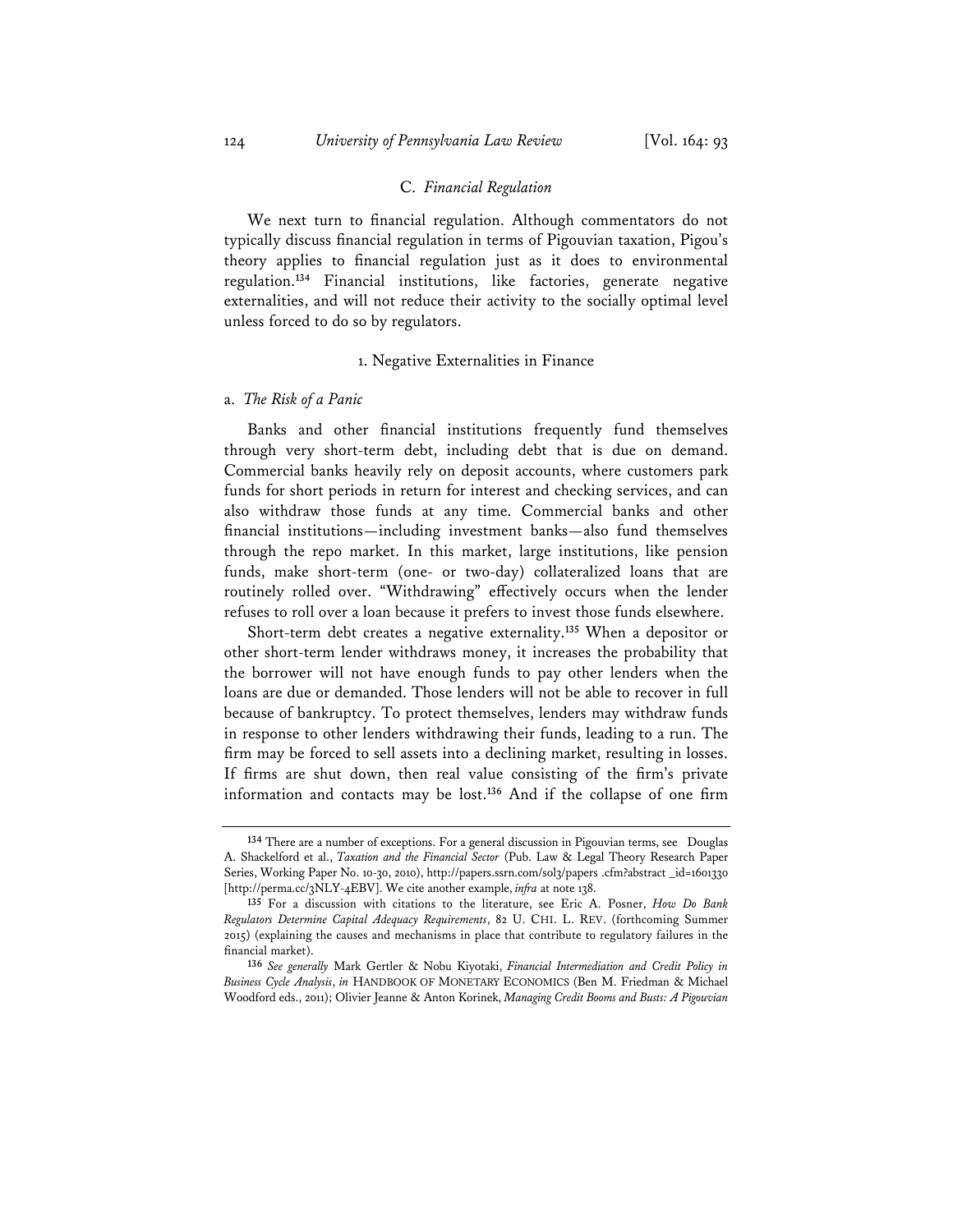leads to the collapse of other firms, resulting in a full-blown contagion of the sort seen in 2008, the sudden massive withdrawal of credit from the economy can cause severe macroeconomic effects, including unemployment.

The government tries to deter runs by requiring banks to offer FDIC insurance to depositors and by acting as a lender of last resort.**<sup>137</sup>** The idea is that if short-term lenders know that the government will protect them, they are less likely to jump the gun and withdraw. However, government insurance creates a new problem in the form of moral hazard. Because financial institutions expect to be rescued, they will take greater risk, enjoying the upside if the risk pays off and transferring the loss to the government if it does not. Moreover, even if deposit insurance were correctly priced, or creditors adequately monitored financial institutions, every institution would still create a negative externality from risk-taking behavior by increasing the probability of default and losses to other institutions, which could in turn trigger a system-wide collapse with negative effects for the economy.**<sup>138</sup>**

As John Cochrane has argued, the simplest response to this problem is a Pigouvian tax.**<sup>139</sup>** Every time a bank borrows \$100, there is a tiny increase in the risk of a run that could result in a financial crisis.**<sup>140</sup>** Although the risk is tiny, the losses associated with financial crisis are huge, so the tax itself may well be substantial. Cochrane suggests a tax of five percent—meaning that the bank would be required to pay \$5 to the government for every \$100 it borrows, with the precise amount depending on various factors including the maturity of the debt.

 With the Pigouvian tax in place, the bank would borrow on the short-term debt market only when its private gains exceed the social costs the private cost of paying interest to the creditor plus the expected social cost of a run. If the cost is too high, the bank will either lend less money, or raise money on the equity markets. Because equity investors have no right to payment, an equity investment does not raise the risk of a run. Cochrane believes that a Pigouvian tax would reduce banks' reliance on short-term debt, which should create a safer banking system and a lower risk of financial crises.

*Taxation Approach* 33-34 (Nat'l Bureau of Econ. Research, Working Paper No. 16377, 2010), http://www.nber.org/papers/w16377 [http://perma.cc/8V3Z-4U2Z]; John H. Cochrane, Toward a Run-Free Financial System 11-14 (Apr. 16, 2014) (unpublished manuscript), http://faculty. chicagobooth.edu/john.cochrane/research/papers/run\_free.pdf [http://perma.cc/9YBC-ALPD].

**<sup>137</sup>** Cochrane, *supra* note 138, at 33.

**<sup>138</sup>** Jeanne & Korinek, *supra* note 138, at 33.

**<sup>139</sup>** Cochrane, *supra* note 138, at 19.

**<sup>140</sup>** *Id.*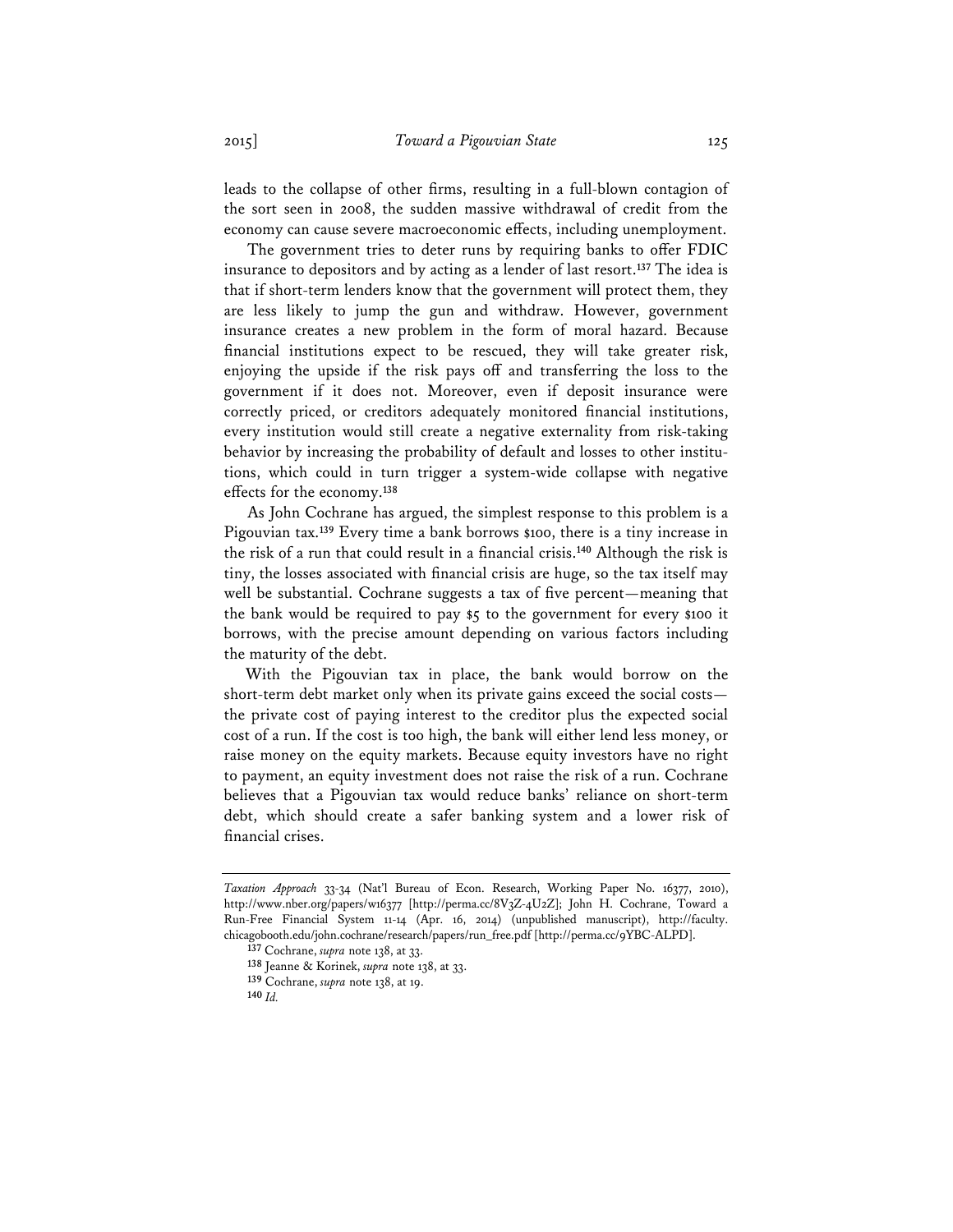#### b. *Races to Information*

A second example of the social cost of financial activity is the problem of "races," first identified by Jack Hirshleifer.**<sup>141</sup>** The value of an asset is a function of information about the various factors that affect the supply and demand of that asset. For example, the price of oil depends on information about the prospect of war in the Middle East or the likelihood of continued economic prosperity in China. When new information about events like these comes into existence, market participants will scramble to be the first to trade on the information.

To understand why, suppose that a barrel of oil currently trades at \$100. A terrorist attack destroys a pipeline in an obscure part of the world and raises the possibility of additional disruption of the oil supply. When the market learns of the attack, the price of oil will rise to \$105. Any person who learns about the terrorist attack first, can buy oil (or oil futures or other derivatives) at \$100 and reap a quick profit of \$5 per barrel by selling when the price rises.

The prospect of such profits will encourage investors to spend money to obtain information about events before others. Investors have spent vast sums to construct fiberoptic cables that increase the flow of information by nanoseconds. For example, Spread Networks, a high-speed trading firm, paid \$300 million to build cables from New York to Chicago so that they could trade on the Chicago exchange using New York information microseconds before the market learned the information.**<sup>142</sup>** Investors have purchased and leased buildings close to exchanges for the same reason.**<sup>143</sup>**

This activity is socially wasteful.**<sup>144</sup>** To see why, consider first why it is valuable for information to spread at a relatively speedy rate. If terrorism is

**<sup>143</sup>** Baumann, *supra* note 144, at 6. **<sup>144</sup>** There is a large amount of literature on this. *See, e.g.*, Mao Ye, Chen Yao & Jiading Gai, The Externalities of High Frequency Trading (2013) (unpublished manuscript) http://papers. ssrn.com/sol3/papers.cfm?abstract\_id=2066839 [http://perma.cc/RVQ5-G53V] (discussing the implications of competition in speed and proposing strategies for improvement); Andrei A. Kirilenko et al., The Flash Crash: The Impact of High Frequency Trading on an Electronic Market (2014) (unpublished manuscript) http://papers.ssrn.com/sol3/papers.cfm?abstract\_id

**<sup>141</sup>** *See generally* Jack Hirshleifer, *The Private and Social Value of Information and the Reward to Inventive Activity*, 61 AM. ECON. REV. 561 (1971) (highlighting the problem with races, and how use of superior information can lead to the detriment of the public good); *see also* Itzhak Gilboa et al., *Utilitarian Aggregation of Beliefs and Tastes*, 112 J. POL. ECON. 932, 935 (2004) (arguing that institutions where contradictions between beliefs and taxes exist, society should not endorse free choice).

**<sup>142</sup>** *See* Nick Baumann, *Too Fast to Fail: Is High-Speed Trading the Next Wall Street Disaster?*, MOTHER JONES (Jan./Feb. 2013), http://www.motherjones.com/politics/2013/02/high-frequencytrading-danger-risk-wall-street [http://perma.cc/VZ3M-ANNM] (discussing the explosion of firms like Spread); *see also* SPREAD NETWORKS, http://spreadnetworks.com/ [http://perma.cc/8XYF-J66F] (last visited Sept. 19, 2015) (providing a general overview of Spread's business activities).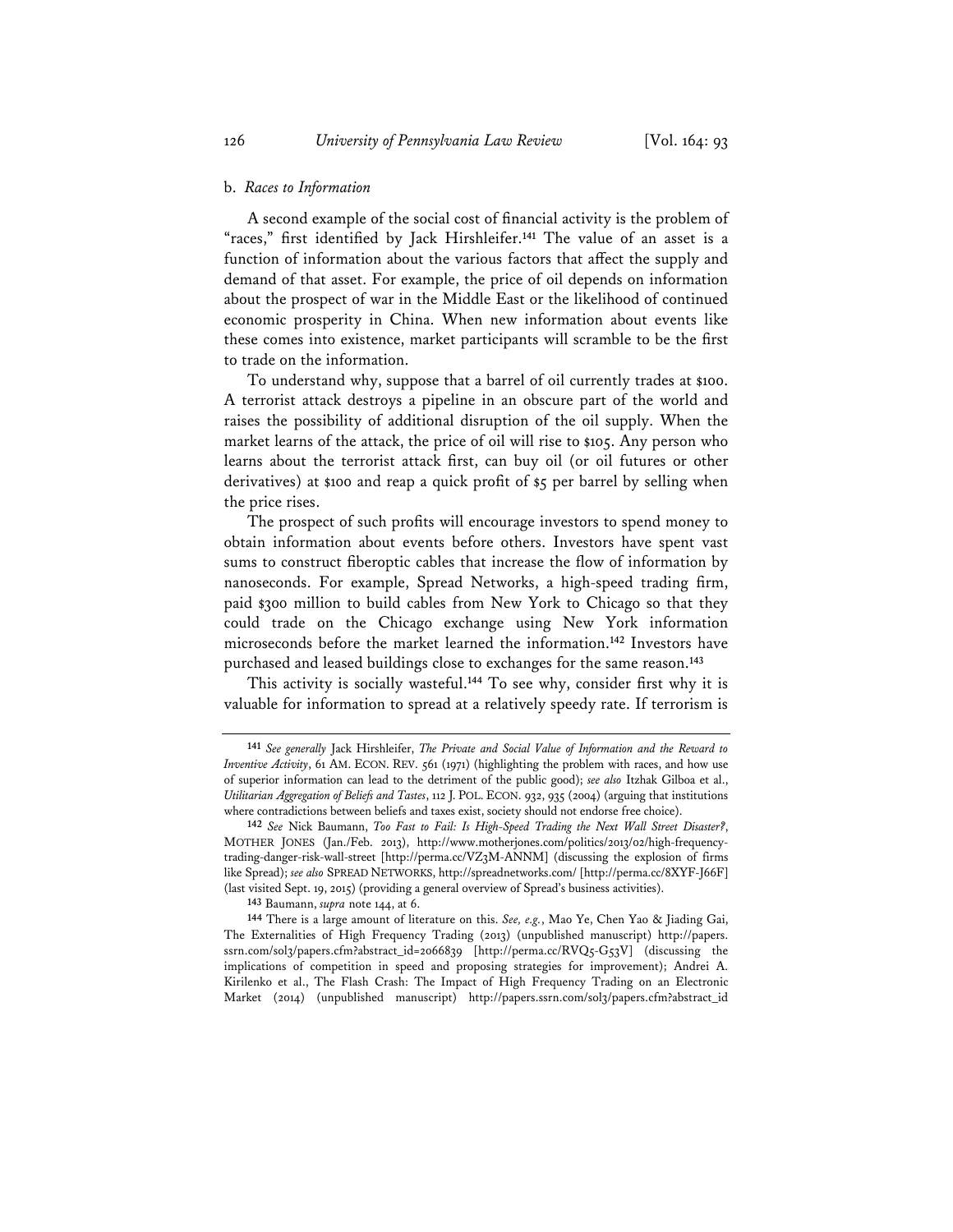increasing, then oil will become more expensive because it will be harder to produce and ship. If the market learns this information quickly, then airlines, trucking companies, consumers, and others can quickly adjust by engaging in alternative activities—for example, by relying more on electricity. However, the key point is that the broader market will not benefit at all if information about terrorism, as embodied in market prices, reaches them a nanosecond quicker than it otherwise does. Thus, high-speed investors incur expenses in a socially wasteful race.

 This problem can be addressed with a Pigouvian tax. The economist James Tobin famously advocated just such a tax, now known as a Tobin tax, on financial transactions.**<sup>145</sup>** Because high-speed traders make tiny profits on numerous trades, a tax on each trade would deter them from much of their wasteful activity. But because the Tobin tax is low, it will not deter valuable financial transactions.

#### c. *Speculation on Asset Prices*

A third social cost of financial activity is the problem of gambling or "speculation."**<sup>146</sup>** Financial transactions are different from transactions in the "real economy" because they involve a pure transfer of money instead of the exchange of money for goods or services. When one person buys an asset from another—say, a share of stock—the buyer gains at the seller's expense or the seller gains at the buyer's expense, depending on whether the price is less than or greater than the true value of the asset. A transfer of money does not generate social value unless it is part of a transaction that reduces risk or otherwise enables people to spread receipts of money across times or states of the world in a way that advances their interests.

Imagine, for example, that one person sells a Greek sovereign bond to another person. If the seller owns a huge amount of Greek assets while the

<sup>=1686004 [</sup>http://perma.cc/33JY-7PNZ] (analyzing the causes of the flash crash); Peter Gomber et al., High-Frequency Trading (2011) (unpublished manuscript) http://papers.ssrn.com/sol3/ papers.cfm?abstract\_id=1858626 [http://perma.cc/7M3J-UCY9].

**<sup>145</sup>** *See generally* James Tobin, *A Proposal for International Monetary Reform*, 4 E. ECON. J. 153 (1978) (arguing for a tax necessary to slow down a system that is harmfully efficient).

**<sup>146</sup>** *See, e.g.*, Gabrielle Gayer et al., *Pareto Efficiency with Different Beliefs*, 43 J. LEGAL STUD. S151 (2014); Timothy E. Lynch, *Gambling by Another Name: The Challenge of Purely Speculative Derivatives*, 17 Stan. J.L. Bus. & Fin. 67, 98 (2011) (discussing how speculative derivative contracts can be economically irrational); Lynn A. Stout, *Are Stock Markets Costly Casinos? Disagreement, Market Failure, and Securities Regulation*, 81 VA. L. REV. 611, 616 (1995) (arguing that "costly and imperfect" speculation leads to harmful consequences); *see also* Eric Posner & E. Glen Weyl, *An FDA for Financial Innovation*, 107 NW. U. L. REV. 1307, 1308 (2013) ("Financial products are socially beneficial when they help people insure risks, but when these same products are used for gambling they can instead be socially detrimental.").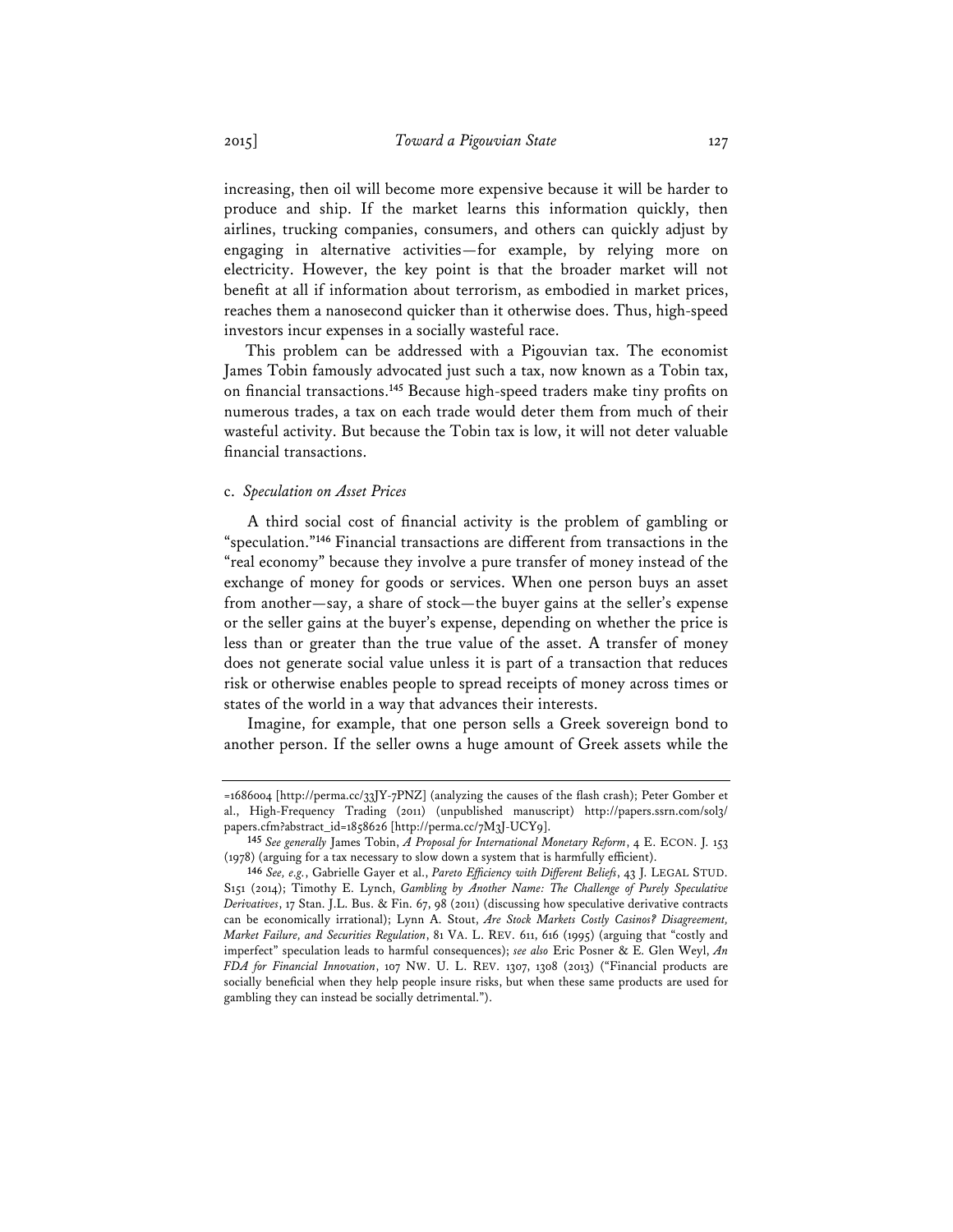buyer owns none, the transaction could very well reduce the amount of risk in both the seller's and buyer's portfolio (the seller's, by reducing her dependence on the value of Greek assets; the buyer's, by diversifying a portfolio that is loaded with assets in other countries). If it does reduce their risk, the transaction also decreases the total amount of risk in the economy. But if the seller and buyer are in opposite positions, the transaction will increase risk. The seller and buyer are simply gambling about what will happen in Greece—the seller believes that Greece may default, while the buyer believes that Greece will not default. Their behavior is not any different from people betting on horses.

Some commentators see no problem with such gambling, but there are several reasons to be concerned about the motivations underlying the transaction. First, if the buyer and seller are rational and risk averse (as is usually assumed), the transaction can take place only if they are gambling with other people's money. One possibility is that each person represents an institution that is guaranteed by the government. Another possibility is that they are agents for funds whose investors do not carefully monitor their behavior, and who have contracts that give them payoffs if they make money while not forcing them to fully absorb losses.

Second, if the buyer and seller are risk averse, but poorly informed or boundedly rational, they may enter the transaction believing that each has special insight about the likely direction of the value of the asset when in fact they do not. In such a case, the transaction is just a wasteful transfer from one person to another, and there is no reason for society to tolerate it.

Third, if the buyer and seller are rational but not risk averse (e.g., they enjoy gambling) then it is almost certainly better to direct them to casinos than to allow them to gamble using the financial system. Casinos are heavily regulated because governments recognize that people may develop an addiction to gambling and subsequently act against their interest. Casinos are also not vulnerable to financial panics and systemic risk. Financial institutions are. Accordingly, the government should discourage purely speculative activity that takes place in the financial system.

If financial instruments are used to gamble, then a Pigouvian tax can be used to deter this behavior.**<sup>147</sup>** As before, the social problem is that the buyer and seller enter into a transaction without taking account of its effect on society. A Pigouvian tax equal to the social harm caused by gambling would result in the optimal level of financial activity along this dimension.

**<sup>147</sup>** As advocated most prominently in the legal literature by Stout, *supra* note 148 at 699-702 (arguing for the use of taxes to increase the marginal costs of stock speculation).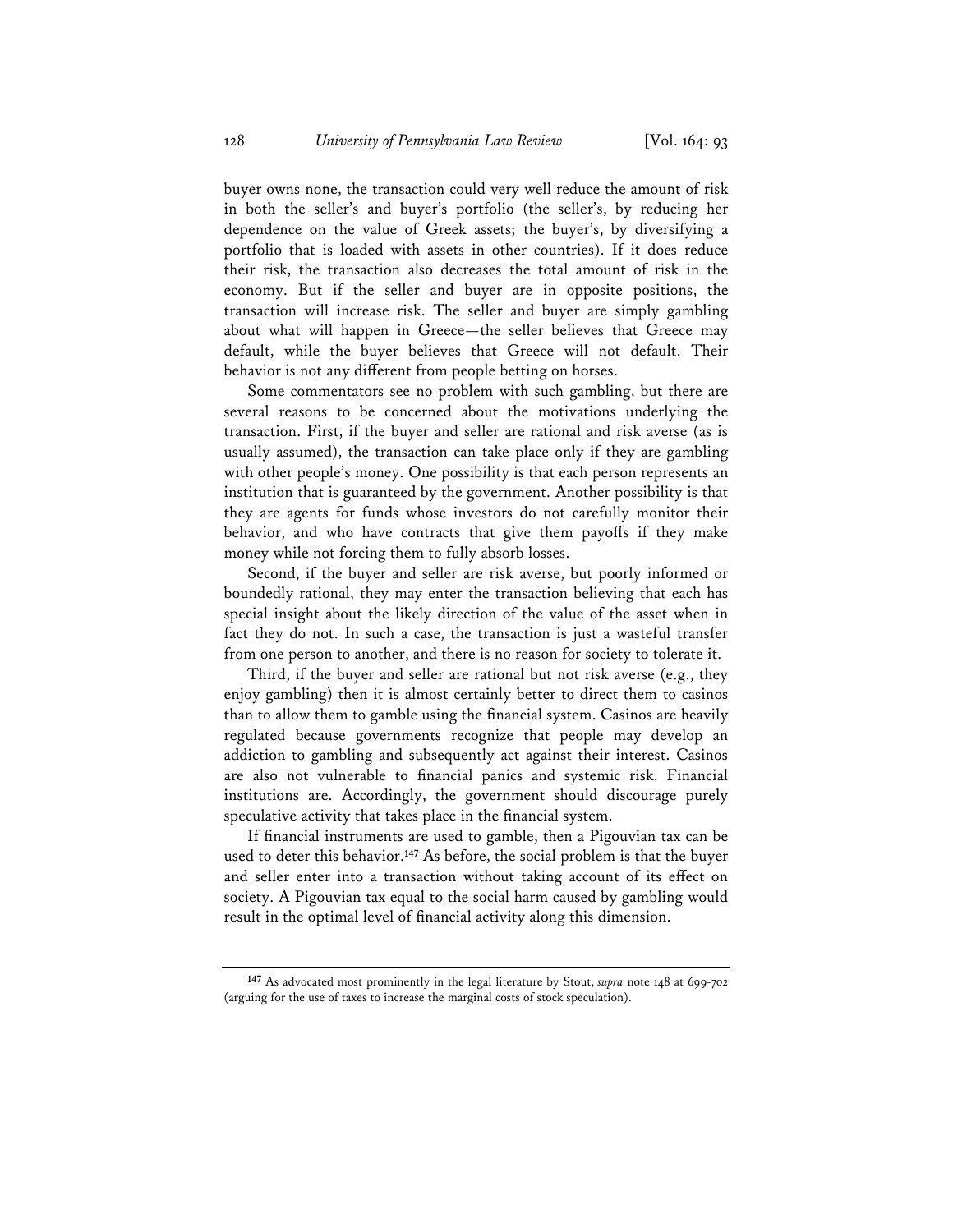#### 2. The Legal Regime

#### a. *Capital Regulation and Risks of Panic*

Do financial regulators have the authority to impose Pigouvian taxes in lieu of minimum capital requirements? Regulators' authority to regulate the capital levels of banks derives from several different statutes. Under the International Lending Act of 1983, regulators shall "cause banking institutions to achieve and maintain adequate capital by establishing minimum levels of capital for such banking institutions and by using such other methods as the appropriate Federal banking agency deems appropriate."**<sup>148</sup>** A subsequent provision states that each regulator shall have the authority to establish capital regulations that the regulator "in its discretion, deems to be necessary or appropriate in light of the particular circumstances of the banking institution."**<sup>149</sup>** Another section makes it clear that the regulator has discretion to decide whether a bank that falls short of capital requirements has engaged in an unsafe and unsound practice, warranting enforcement action.**<sup>150</sup>** Thus, while the statue gives regulators the authority to issue capital requirements, it does not require them to do so.

In response to the Savings & Loan crisis of the 1980s, Congress passed the Federal Deposit Insurance Corporation Improvement Act of 1991 (FDICIA).**<sup>151</sup>** The Act was motivated in part by the perception that S&L regulators did not enforce regulations strictly enough, and created a "prompt corrective action" system that was supposed to encourage regulators to act with greater alacrity.**<sup>152</sup>** But, like the ILA, the FDICIA gave the regulators a great deal of discretion. Regulators determined adequate capital levels, but the precise levels were left to their judgment.**<sup>153</sup>** Indeed, the FDICIA authorized regulators to rescind a "relevant capital measure [that] . . . is no longer an appropriate means for carrying out the purpose of this section."**<sup>154</sup>** So while regulators probably were required to establish capital levels, they could make them low enough to facilitate a

**<sup>148</sup>** 12 U.S.C. § 3907(a)(1) (2012).

**<sup>149</sup>** *Id.* § 3907(2).

**<sup>150</sup>** *Id.* § 3907(b)(1).

**<sup>151</sup>** Pub L. No. 102-242, 105 Stat. 2236 (1991) (codified as amended at 12 U.S.C. § 1811).

**<sup>152</sup>** *See* Richard Scott Carnell, *A Partial Antidote to Perverse Incentives: The FDIC Improvement Act of 1991*, 12 ANN. REV. BANKING L. 317, 317-18 (1993).

**<sup>153</sup>** *See* 12 U.S.C. § 1831o(c)(2) (2012) ("Each appropriate Federal banking agency shall, by regulation, specific for each relevant capital measure the levels at which an insured depository institution is well capitalized, adequately capitalized, undercapitalized, and significantly undercapitalized.").

 $154$  *Id.* §  $18310(c)(1)(B)(ii)$ .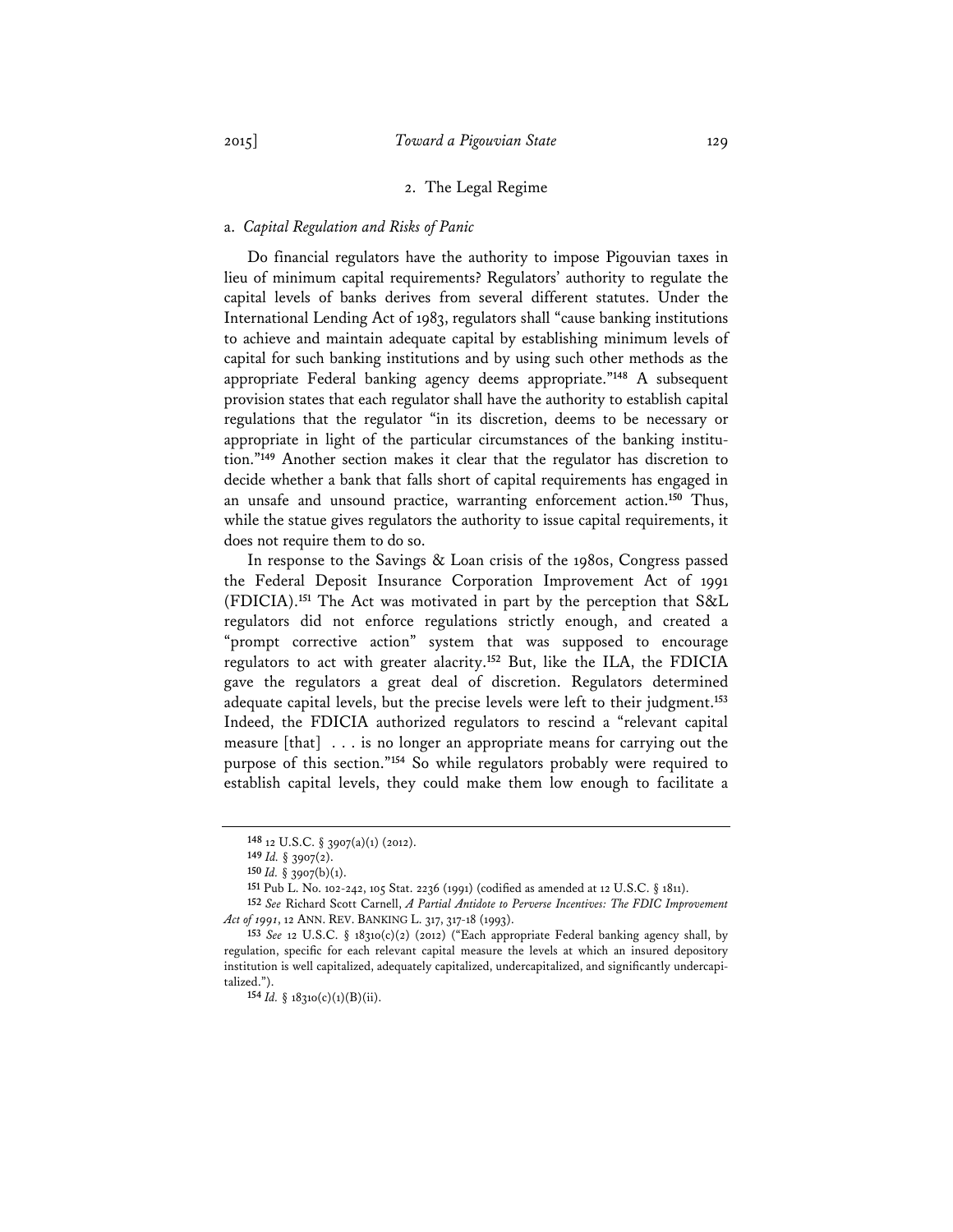Pigouvian approach by allowing banks to keep even low levels of capital reserves so long as they were willing to pay the appropriate tax.

The Dodd–Frank Act of 2010 took the system mainly as it was and focused on ensuring that it was applied generally, including to non-bank financial institutions, and with a minimum of loopholes.**<sup>155</sup>** It also increased capital requirements for financial institutions that pose systemic risk.**<sup>156</sup>**

It seems plausible that these laws authorize a Pigouvian approach. The key statutory text is the previously quoted provision of the ILA, which requires regulators to "cause banking institutions to achieve and maintain adequate capital by establishing minimum levels of capital for such banking institutions and by using such other methods as the appropriate Federal banking agency deems appropriate."**<sup>157</sup>** While the statute requires regulators to create minimum capital levels, it does not specify their magnitude, and at the same time it authorizes regulators to use "such other methods as [they deem] appropriate."**<sup>158</sup>** Thus, a regulator could impose very low minimum capital requirements, while treating a Pigouvian tax as the "other method," arguing that a Pigouvian tax more effectively ensures bank safety and soundness than capital regulations do because the tax cannot be arbitraged as easily through the purchase of risky assets. "Such other methods as [they deem] appropriate" is very broad language. A regulator entitled to *Chevron*  deference would have a great deal of leeway under such a provision to select its preferred mode of regulation.

 A counterargument is that in all the provisions, Congress clearly sees minimum capital regulations as the main approach to ensuring capital adequacy. And the systemic risk provision of the Dodd–Frank Act seems to mandate capital requirements. But while the latter provision may rule out the Pigouvian approach for systemically important financial institutions (mainly because Congress has piggybacked on existing capital regulations issued by regulators), the sections that apply to ordinary banks clearly give regulators vast discretion both to determine how to ensure an adequate capital-asset ratio and how to enforce the rules. Moreover, the effect of a Pigouvian tax would be, in aggregate, to cause banks to increase capital so as to avoid paying the tax. The Pigouvian tax is just a tax on debt; raising the cost of debt will cause banks to issue more equity. As in other contexts, the Pigouvian tax is just an indirect but more efficient method of achieving the desired behavioral outcome—here, less borrowing by banks relative to the

**<sup>155</sup>** *Id.* § 5371(a)–(b).

**<sup>156</sup>** *Id.* § 5371(b)(7).

**<sup>157</sup>** *Id.* § 3907(a)(1).

**<sup>158</sup>** *Id.*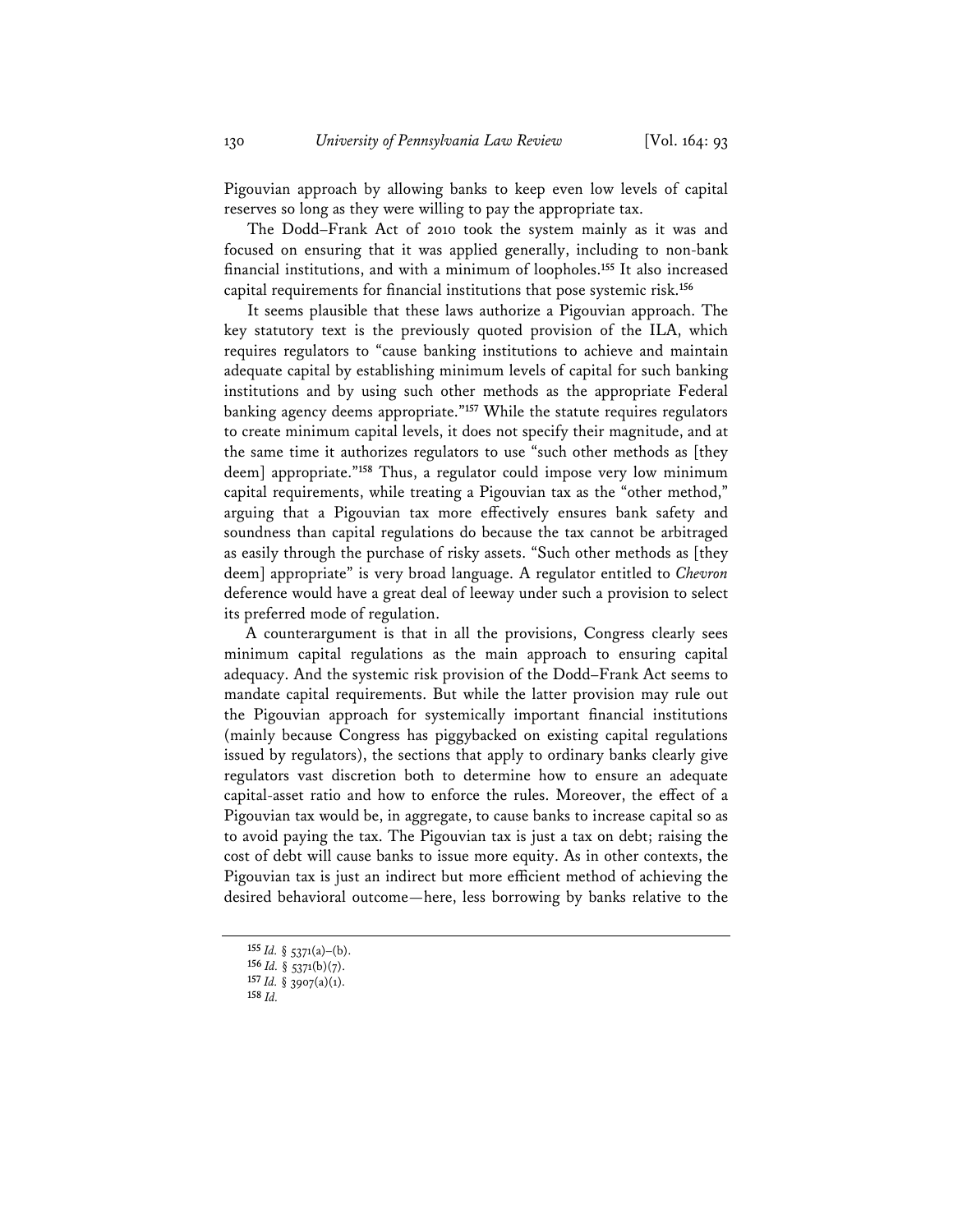amounts they loan. Thus, Pigouvian taxes would advance Congress's purpose. In sum, a system of Pigouvian regulation would be consistent with both the spirit and, we think, the letter of the governing statutes.

#### b. *Regulation of High-Speed Trading and Information Races*

The SEC and the CFTC have in recent years initiated regulation of high-speed trading. In 2009, the SEC proposed a rule to ban "flash trading"—a type of high-speed trading that allows certain traders to see and respond to orders before other traders do.**<sup>159</sup>** In 2010, the SEC and the CFTC issued a set of recommendations for addressing some of the pathologies of high-speed trading, including circuit-breakers that halt trading when price volatility exceeds a certain threshold and screening of algorithms by regulators.**<sup>160</sup>** Under the latter proposal, algorithms that appear likely to cause excessive volatility would simply be banned. All of these recommendations are classic command-and-control regulations that ban or restrict certain practices. Some have been implemented.**<sup>161</sup>** In the last year, the SEC and the CFTC have further developed initiatives to regulate high-speed trading. The SEC seeks to compel high-speed traders to register and disclose their algorithms; once the SEC has this information, it will determine whether and how high-speed trading algorithms should be limited.**<sup>162</sup>** The CFTC has launched investigations to determine whether high-speed traders have violated its rules.**<sup>163</sup>**

The SEC's authority to regulate national securities markets is extremely broad. The Securities Exchange Act of 1934 directs the SEC "to use its authority under this chapter to facilitate the establishment of a national

**<sup>159</sup>** Elimination of Flash Order Exception from Rule 602 of Regulation NMS, 74 Fed. Reg. 48632 (proposed Sept. 23, 2009).

**<sup>160</sup>** *See* JOINT CFTC–SEC ADVISORY COMMITTEE ON EMERGING REGULATORY ISSUES' REPORT, RECOMMENDATIONS REGARDING REGULATORY RESPONSES TO THE MARKET EVENTS OF MAY 6, 2010 (2011) (outlining circuit-breaker considerations); *see also* Charles R. Korsmo, *High-Frequency Trading: A Regulatory Strategy*, 48 U. RICH. L. REV. 523, 583-85 (2014) (describing the recommendations).

**<sup>161</sup>** *See* Korsmo, *supra* note 161, at 583 (discussing how the SEC adopted a recommendation requiring those with direct access to exchanges to implement risk controls).

**<sup>162</sup>** *See generally* Elimination of Flash Order Exception from Rule 602 of Regulation NMS, *supra* note 161; *see* David Michaels, *High-Speed Trading Rules Coming From SEC, White Says*, BLOOMBERG (June 6, 2014), http://www.bloomberg.com/news/articles/2014-06-05/high-speed-trading-rulescoming-from-sec-white-says [http://perma.cc/V4S4-53RS] (discussing how proprietary traders now must provide their rules for matching bidders with sellers to regulators).

**<sup>163</sup>** Douwe Miedema, *U.S. Futures Regulator CFTC Probing Speed Traders*, REUTERS (Apr. 3, 2014), http://www.reuters.com/article/2014/04/03/us-hedgefunds-speed-trading-cftc-idUSBREA321 QU20140403 [http://perma.cc/3QRR-CRQ9] (describing an investigation of high frequency trading practices).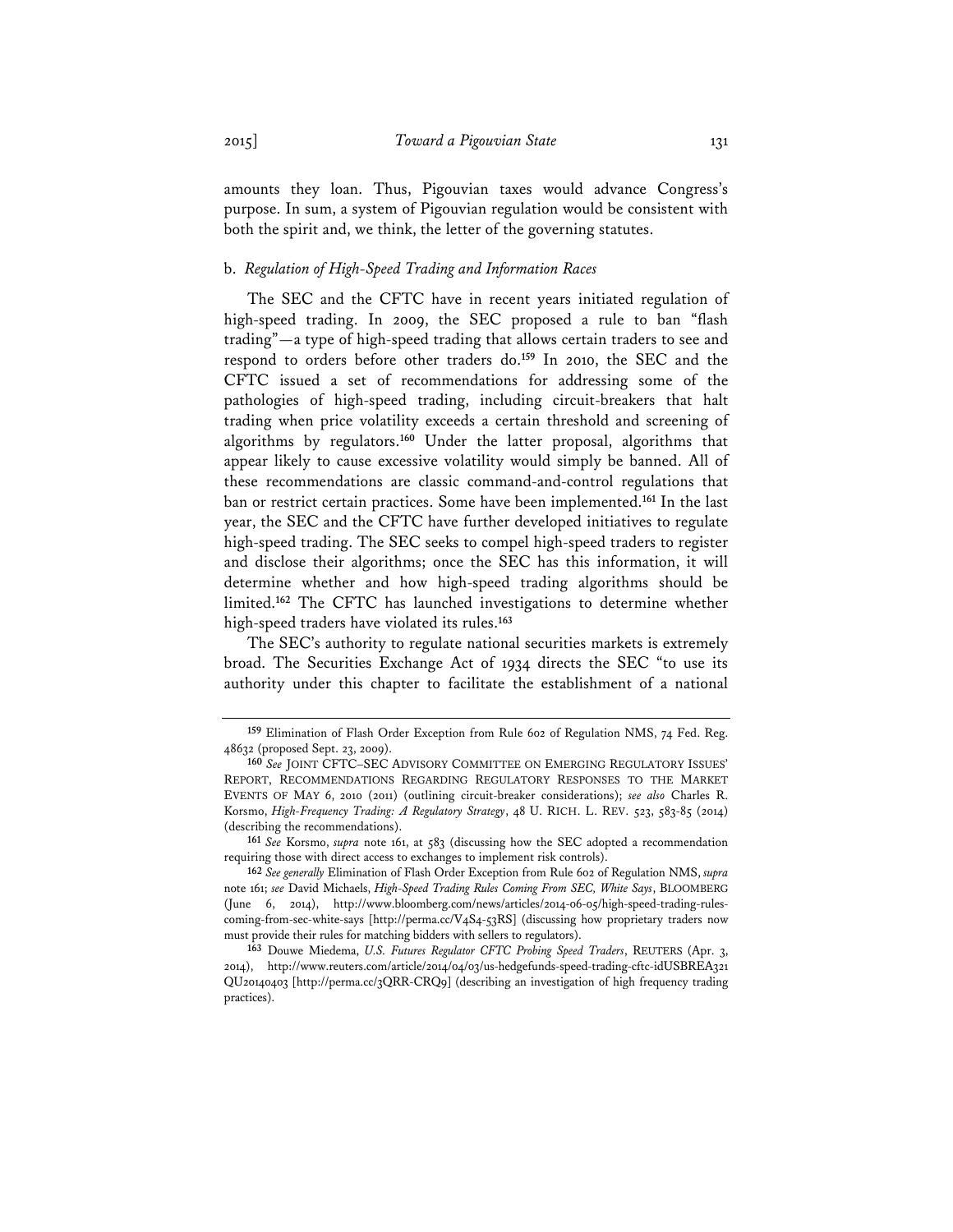market system for securities."**<sup>164</sup>** The SEC is given the power "by rule or order, to authorize or require self-regulatory organizations to act jointly with respect to matters as to which they share authority under this chapter in planning, developing, operating, or regulating a national market system (or a subsystem thereof) or one or more facilities thereof."**<sup>165</sup>** The SEC is specifically given the authority to counter market manipulation.**<sup>166</sup>** But more broadly, its mandate is to pursue Congress's stated objectives, which include

(i) economically efficient execution of securities transactions; (ii) fair competition among brokers and dealers, among exchange markets, and between exchange markets and markets other than exchange markets; (iii) the availability to brokers, dealers, and investors of information with respect to quotations for and transactions in securities; (iv) the practicability of brokers executing investors' orders in the best market; and (v) an opportunity . . . for investors' orders to be executed without the participation of a dealer.**<sup>167</sup>**

The constraints on this authority are narrow. The SEC must act with "due regard for the public interest, the protection of investors, and the maintenance of fair and orderly markets."**<sup>168</sup>** And it must consider whether an "action will promote efficiency, competition, and capital formation."**<sup>169</sup>**

If the conventional economic wisdom on the negative externalities associated with high-speed trading is accurate, then the SEC can plainly regulate high-speed trading, as it (and the CFTC) have already started doing.**<sup>170</sup>** The question of present interest is whether the SEC could use Pigouvian taxes to regulate high-speed trading. Clearly, the goal of the (Pigouvian) Tobin tax is consistent with congressional objectives as embodied in the statue. A Tobin tax would promote economically efficient securities transaction, fair competition, and so on.

 Does the SEC have the authority to impose a Pigouvian tax? It is not clear that the market manipulation sections provide such authority; they

**<sup>164</sup>** 15 U.S.C. § 78k-1(a)(2)(2012).

**<sup>165</sup>** *Id.* § 78k-1(a)(3)(B).

**<sup>166</sup>** *Id.* §§ 78i, 78j.

**<sup>167</sup>** *Id.* §§ 78k-1(a)(1)(C); 78k-1(a)(2) (providing the SEC with broad authority to enforce these objectives).

**<sup>168</sup>** *Id.* § 78k-1(a)(2).

**<sup>169</sup>** *Id.* § 78c(f).

**<sup>170</sup>** *But see* David D. Gruberg, *Decent Exposure: The SEC's Lack of Authority and Restraint in Proposing to Eliminate Flash Trading*, 65 U. MIAMI L. REV. 263, 265 (2010) (arguing that the SEC lacks this authority because high-speed trading is efficient).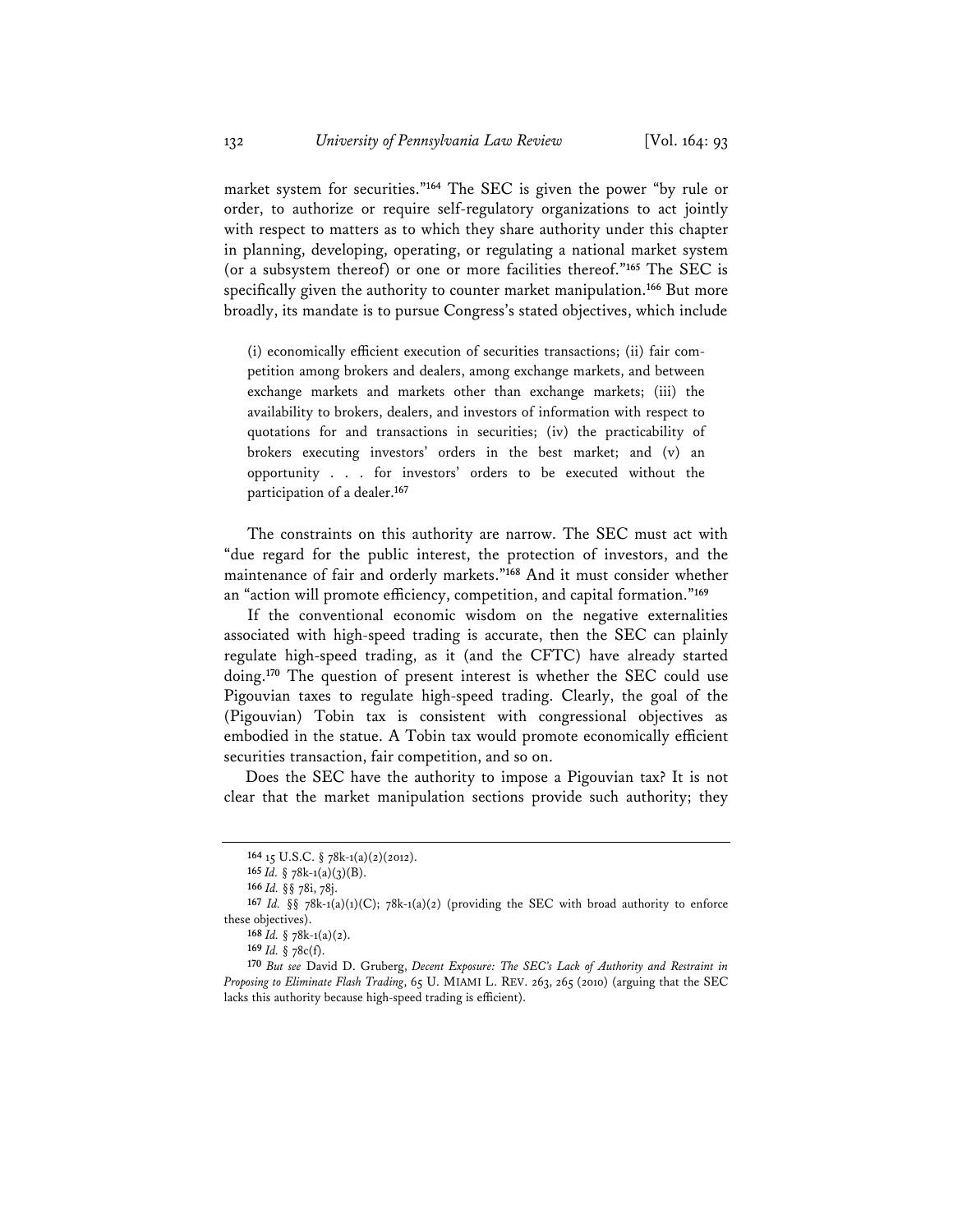speak in terms of prohibitions of certain practices like churning. However, the statute quoted above, which authorizes the SEC to regulate exchanges, provides one possible source of authority.**<sup>171</sup>** Another, overlapping provision gives the SEC broad authority to issue rules for exchanges that "the Commission deems necessary or appropriate to insure the fair administration of the self-regulatory organization, to conform its rules to requirements of this chapter and the rules and regulations thereunder applicable to such organization, or otherwise in furtherance of the purposes of this chapter."**<sup>172</sup>** Under these sections, the SEC could issue a rule requiring exchanges to impose Pigouvian taxes on members and turn over the revenues to the Treasury (or to pay a tax to the Treasury based on membership activity) if such a rule advanced the purposes of the chapter. If the purposes of the chapter include, as suggested above, economically efficient transactions and fair competition, then a Pigouvian tax approach would seem lawful.

#### c. *Regulation of Financial Instruments in Order to Deter Speculation*

Congress has long regarded speculation as a socially costly behavior that should be regulated.**<sup>173</sup>** The most important source of authority for regulating speculation is section  $5c(c)(1)$  of the Commodity Exchange Act.**<sup>174</sup>** Under this statute, the CFTC may ban certain derivative contracts from exchanges if the contracts involve, among other things, "gaming" or "other similar activities determined by the Commission, by rule or regulation, to be contrary to the public interest."**<sup>175</sup>** Pursuant to this authority, the CFTC recently banned certain political events contracts basically, bets on the outcomes of certain elections—from the North American Derivatives Exchange, which had sought to list them.**<sup>176</sup>**

This is a typical kind of command-and-control regulation. The regulator evaluates proposed derivatives contracts and either approves or bans them based on a loose cost–benefit analysis. While such an approach can

<sup>171 &</sup>lt;sub>15</sub> U.S.C.  $\frac{5}{7}$  78k-1(a)(3)(B) (2012).

**<sup>172</sup>** *Id.* § 78s(c).

**<sup>173</sup>** *See id.* § 78b(3) ("Frequently the prices of securities on such exchanges and markets are susceptible to manipulation and control, and the dissemination of such prices gives rise to excessive speculation."); *Id.* 78b(4) ("National emergencies . . . are precipitated, intensified, and prolonged by . . . excessive speculation.").

**<sup>174</sup>** 7 U.S.C. § 7a-2 (2012).

**<sup>175</sup>** *Id.* § 7a-2(c)(5)(C)(i)(V), (VI).

**<sup>176</sup>** *See* COMMODITY FUTURES TRADING COMM'N., ORDER PROHIBITING THE LISTING OR TRADING OF POLITICAL EVENT CONTRACTS (2012), http://www.knowledgemosaic.com/ gateway/cftc/general-press-releases/file\_nadexorder.pdf [http://perma.cc/26TE-RK4G].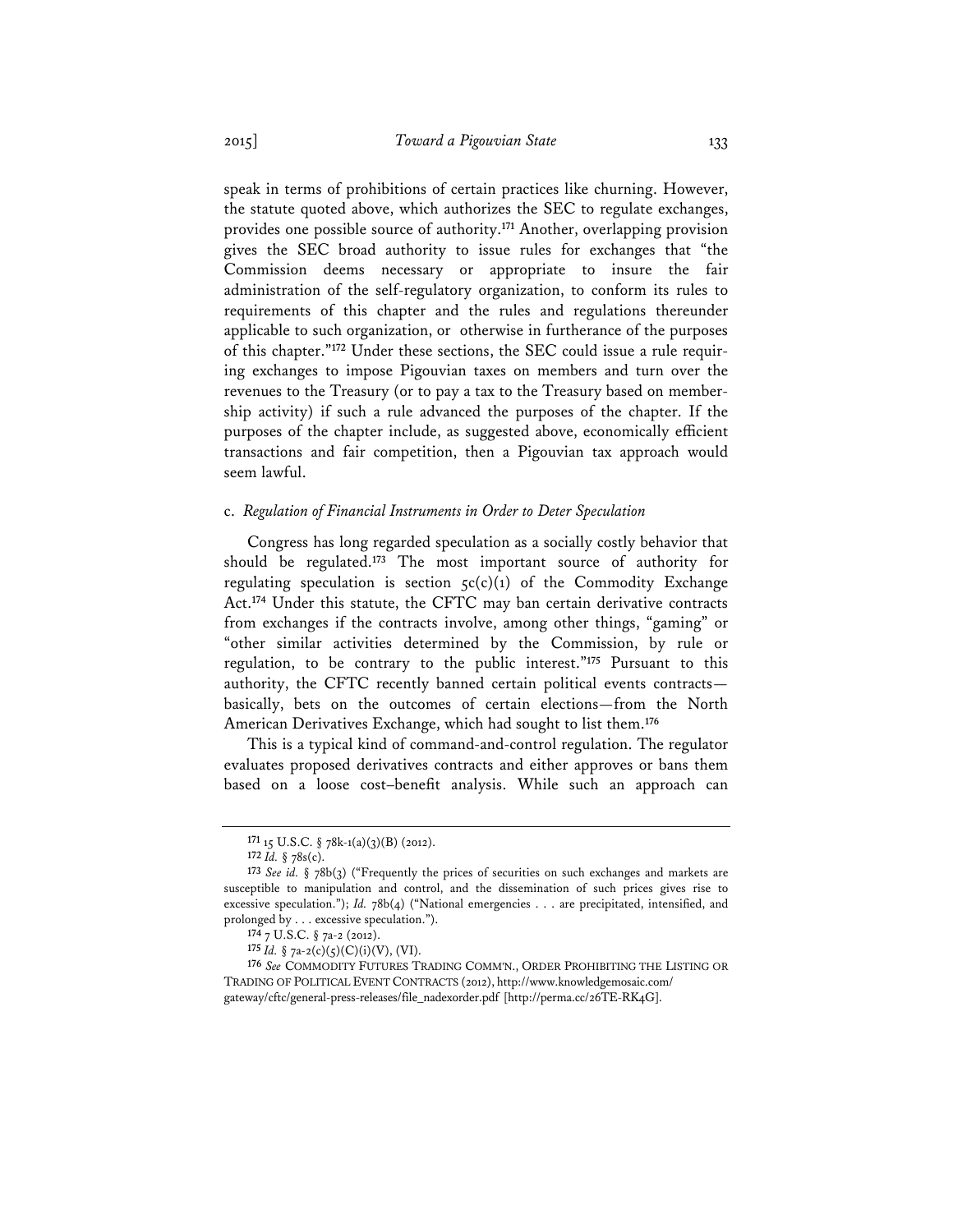eliminate the worst forms of speculative derivatives, it is fundamentally unable to address the problem of excessive speculation because parties can bet using all kinds of derivative contracts.**<sup>177</sup>**

 Could the CFTC impose Pigouvian taxes on all derivative contracts under existing authority? Unfortunately, the answer is probably not. The law authorizes the CFTC to approve or ban the listing of derivatives; there is little room for an argument that the CFTC could approve a listing conditional on the exchange (or seller of the contracts) paying Pigouvian taxes. In theory, the CFTC could declare that all derivatives contracts violate the public interest and then "settle" with exchanges by permitting them to list contracts conditional on agreement to pay Pigouvian taxes. But such an approach would be unlikely to survive a judicial challenge. The statute does not imply that all derivatives contracts violate the public interest or impose social costs—indeed, to the contrary, contracts are presumptively listed—and an effort to jury-rig a Pigouvian system by threatening to block contracts unless payments are made may run afoul of the statute.

#### D. *The Occupational Safety and Health Act*

Another very substantial source of regulation is the Occupational Safety and Health Act and the regulatory body it spawned, the Occupational Safety and Health Administration (OSHA). OSHA regulates the health and safety conditions to which workers are exposed in the workplace, including the machines they use, the types of chemicals with which they come into contact, and the workplace environment itself.**<sup>178</sup>** OSHA has been responsible for a wide variety of economically significant regulations since its inception in 1971. Yet, to our knowledge, none of them has ever involved a Pigouvian tax.

The Occupational Safety and Health Act gives OSHA broad authority to regulate workplace health and safety. The agency has jurisdiction over all "places of employment"**<sup>179</sup>** and has the authority to promulgate regulations as "reasonably necessary or appropriate to provide safe or healthful employment and places of employment."**<sup>180</sup>** OSHA regulations take the form of workplace standards, and the statute describes these standards in very broad terms: a standard must require "conditions, or the adoption or use of

**<sup>177</sup>** For a discussion, see Posner & Weyl, *supra* note 148, at 1308-09.

**<sup>178</sup>** *See generally* 29 U.S.C. §§ 651–678 (2012).

**<sup>179</sup>** 29 U.S.C. § 652(8).

**<sup>180</sup>** *Id.*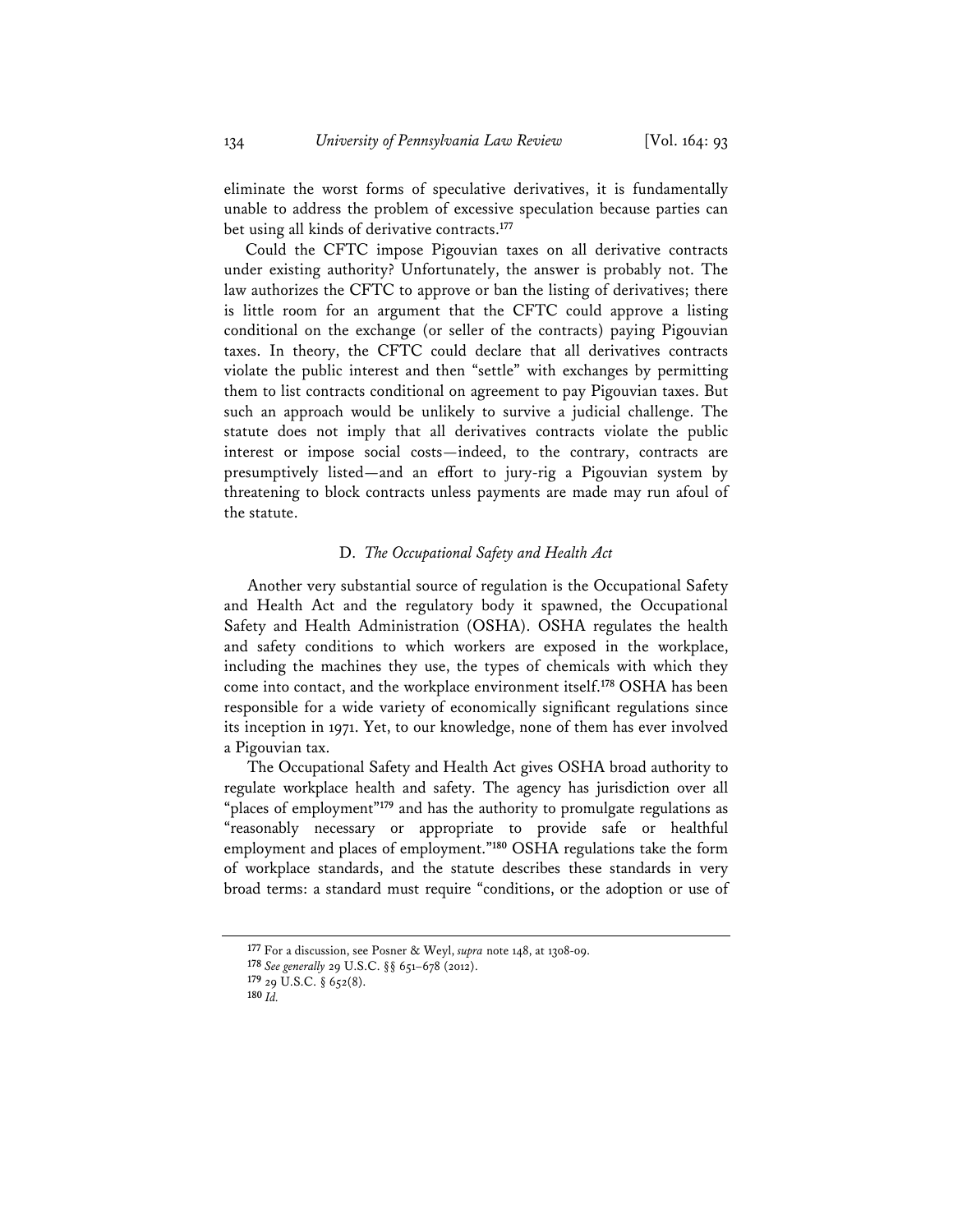one or more practices, means, methods, operations, or processes."**<sup>181</sup>** In addition, the statute directs OSHA to promulgate stringent standards that are

highly protective of worker health and safety. The agency

shall set the standard which most adequately assures, to the extent feasible, on the basis of the best available evidence, that no employee will suffer material impairment of health or functional capacity even if such employee has regular exposure to the hazard dealt with by such standard for the period of his working life.**<sup>182</sup>**

Like EPA, OSHA has typically employed feasibility analysis when deciding upon the appropriate regulatory strictness.**<sup>183</sup>** (Feasibility analysis draws its name from this section of the Occupational Safety and Health Act.) As we explained above, in practice this means that the agency can regulate up to the point at which regulation will generate massive job loss or widespread bankruptcies within the industry. In many cases OSHA will stop well short of this level, but it is at least theoretically available to the agency.

OSHA's route to creating a Pigouvian tax would largely mirror that of EPA. OSHA would begin by setting a workplace standard that, if followed, would impose zero or negligible risk of injury on employees. That standard could take the form of a requirement that firms cease use of a particular hazardous chemical or dangerous machine, or that the firm install some type of protective mechanism that reduces the effective harm to zero. Any firm that violated this standard, thus imposing some level of risk (and expected harm), would be issued a citation**<sup>184</sup>** and then fined by OSHA.**<sup>185</sup>**

The Occupational Safety and Health Act gives OSHA broad authority to cite and then fine firms that violate its regulations. Even with respect to "minor" violations, OSHA can levy fines up to \$7000 per incident each time it issues a citation.**<sup>186</sup>** The statute gives OSHA complete discretion to set the amount of the fine up to this statutory cap. Thus, OSHA could characterize each instance of the use of a hazardous chemical, machine, or process as a violation, issue a citation, and then assess a fine in an amount equal to the expected harm from the workplace hazard—the optimal Pigouvian tax. If a firm intended to create a particularly dangerous type of

**<sup>181</sup>** *Id.*

**<sup>182</sup>** 29 U.S.C. § 655(b)(5).

**<sup>183</sup>** Masur & Posner, *Against Feasibility*, *supra* note 96, at 662-63.

**<sup>184</sup>** 29 U.S.C. § 658(a).

**<sup>185</sup>** 29 U.S.C. § 666(c).

**<sup>186</sup>** *Id.*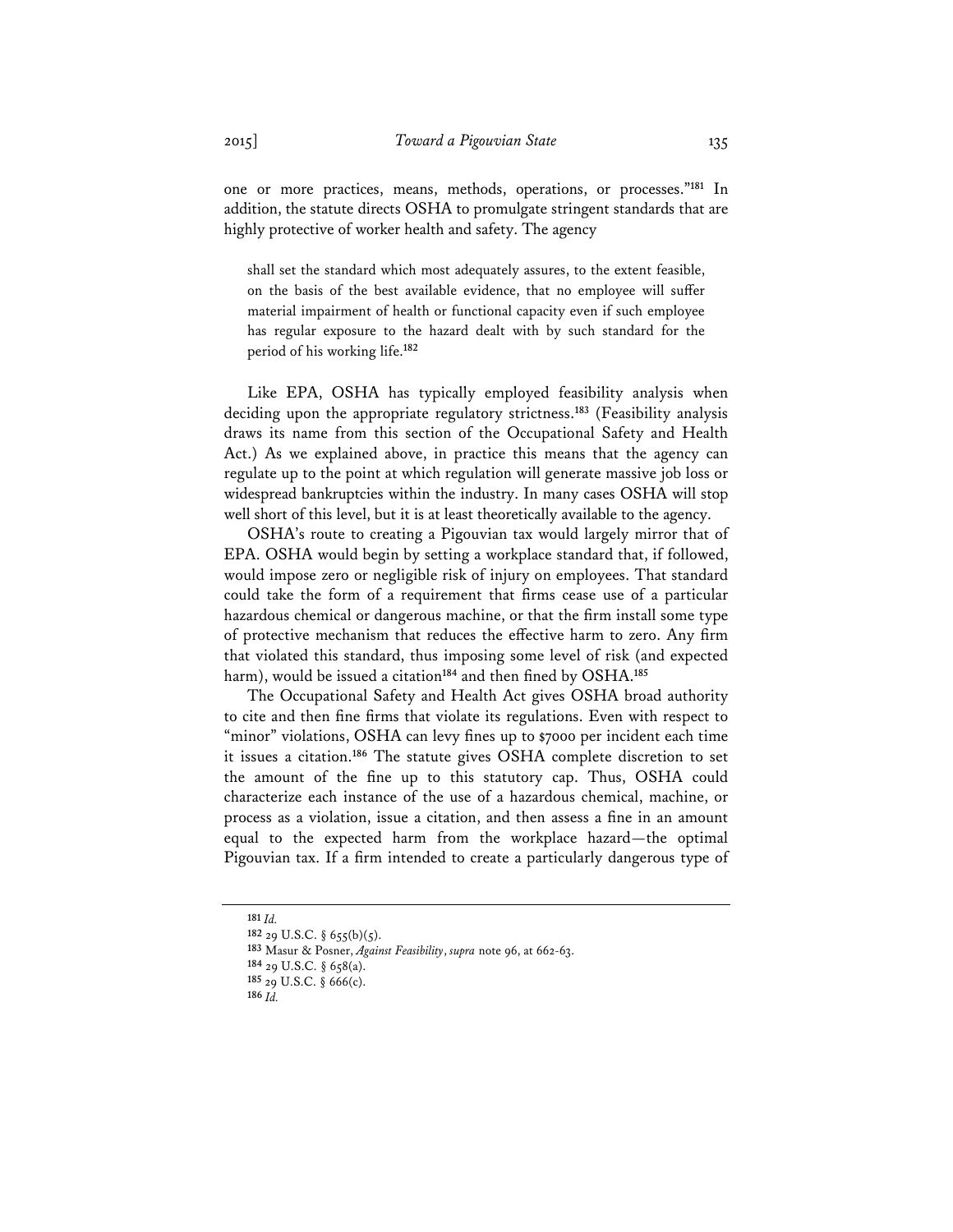workplace condition such that the expected harm would exceed \$7000, OSHA could always pursue more a more substantial remedy in the form of a civil suit. Thus, OSHA's typical regulatory process—create a workplace standard, cite violators, and issue fines—could, with minimal adjustments, be made to mimic a system of Pigouvian taxes.

Of course, as with Pigouvian taxes under the Clean Air and Clean Water Acts, such a system could create both administrative and legal complications. OSHA, like EPA, would need to collect taxes (fines, that is) from every employer that creates a meaningful workplace risk, rather than design standards intended for compliance and then only cite violators. This could be administratively costly, and the agency would need to have in place a mechanism for the timely issuance of these citations and their contestation, should employers object. In the context of the Clean Air and Water Acts, we explained that we did not think this would be a significant hurdle, and the same is true here. It is worth noting, in addition, that any complications arising from such a system stem from the collection of a Pigouvian tax in general, not from any problems particular to OSHA's use of Pigouvian taxes in regulation. If Congress, rather than an agency, were to establish a system of Pigouvian taxes, it would still have to provide for the collection of taxes from a multiplicity of affected parties. In addition, as a general matter, any system of taxation must provide a mechanism for a taxpayer to challenge a tax assessment as incorrect or improperly levied. A legislatively created system of Pigouvian taxes would need to surmount the same types of hurdles. These administrative issues are not a product of the agency context.

The principal legal issue is again whether OSHA would be permitted to impose regulations that effectively prohibit all harmful workplace conditions. As we described above with respect to the Clean Air and Water Acts, an overly formalist or literalist court might hold that such a regulation is not economically "feasible" in the sense that full compliance would lead to widespread bankruptcies within an industry. A more pragmatic judge *should* understand that the entire regulatory scheme—extremely stringent standard, coupled with lower "fines" for noncompliance—is feasible and will not cause undue economic hardship. Indeed, it might turn out to be more lenient than existing workplace safety regulations. Even if a judge adopts a more formalist bent, however, Pigouvian taxes should still be feasible with respect to a great number of workplace hazards. There are many workplace hazards—chemical, machine, or otherwise—that could be eliminated without disabling an industry, and OSHA has frequently considered (and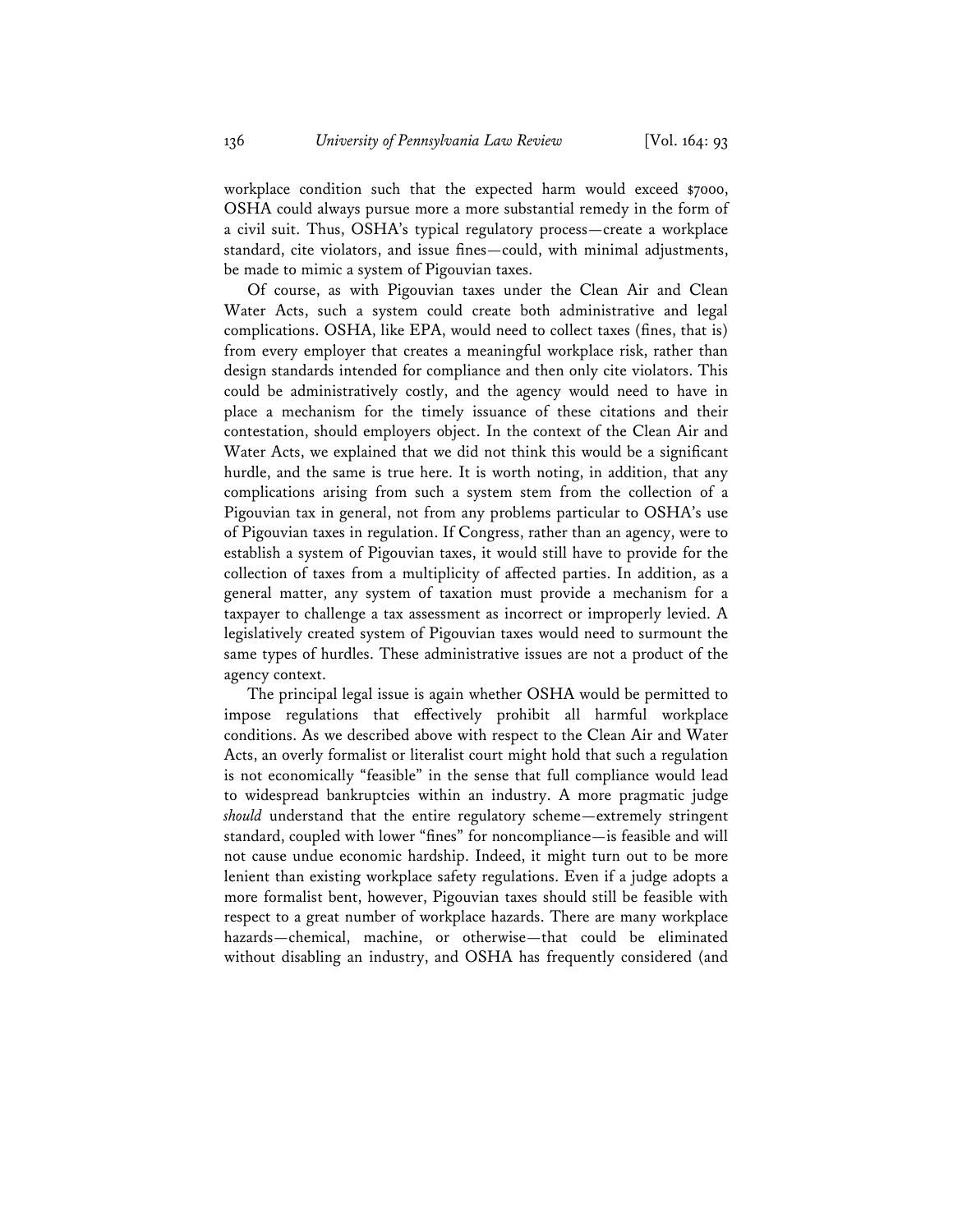sometimes enacted) regulations that eliminate a workplace harm entirely.**<sup>187</sup>** Thus, while a combination of extremely stringent standards and formalist jurisprudence might sometimes derail the use of Pigouvian taxes, this should affect at most a subset of potential regulations.

 Finally, we note that workplace safety differs from other areas of potential Pigouvian regulation in the sense that workplace hazards are not really externalities. Workplace hazards only affect employees who are in contractual privity with their employers. In theory, then, all workplace hazards could be priced into workers' employment contracts. Indeed, the most prominent methods of calculating the value of a statistical life for purposes of cost–benefit analysis assume that they are. If one conceives of Pigouvian taxes as strictly meant to regulate externalities, then they would be inappropriate in the context of workplace safety. Of course, this is a critique of workplace safety regulation in general, rather than Pigouvian taxes in particular. There may well be employment market failures, such as high information costs for workers or hold-up problems, that justify workplace regulation. If market failures exist, Pigouvian taxes and other types of regulation would be justified.

#### III. OBJECTIONS AND OBSTACLES

We explained in Part I that most economists believe that Pigouvian taxes are the best means of regulating a wide variety of harms across a wide variety of contexts. In Part II, we argued that many federal regulators have the authority under existing law to implement Pigouvian taxes. If Pigouvian taxes are not infeasible or undesirable for some other compelling reason, regulators should be employing them much more frequently than they currently do (which is never). This Part explores whether a reason to avoid Pigouvian taxes exists. We canvas five potential objections or obstacles to implementing Pigouvian taxes. The first three apply equally to legislatures and administrative agencies, while the latter two are specifically relevant to administrative agencies.

 Our conclusion is that none of these obstacles is either normatively compelling or politically insuperable. If agencies and legislatures have refrained from using Pigouvian taxes for some combination of these reasons, they are unjustified in having done so.

**<sup>187</sup>** *See* Masur & Posner, *Against Feasibility*, *supra* note 96*,* at 673 (examining the cost–benefit analysis of various regulatory standards for toxic exposure).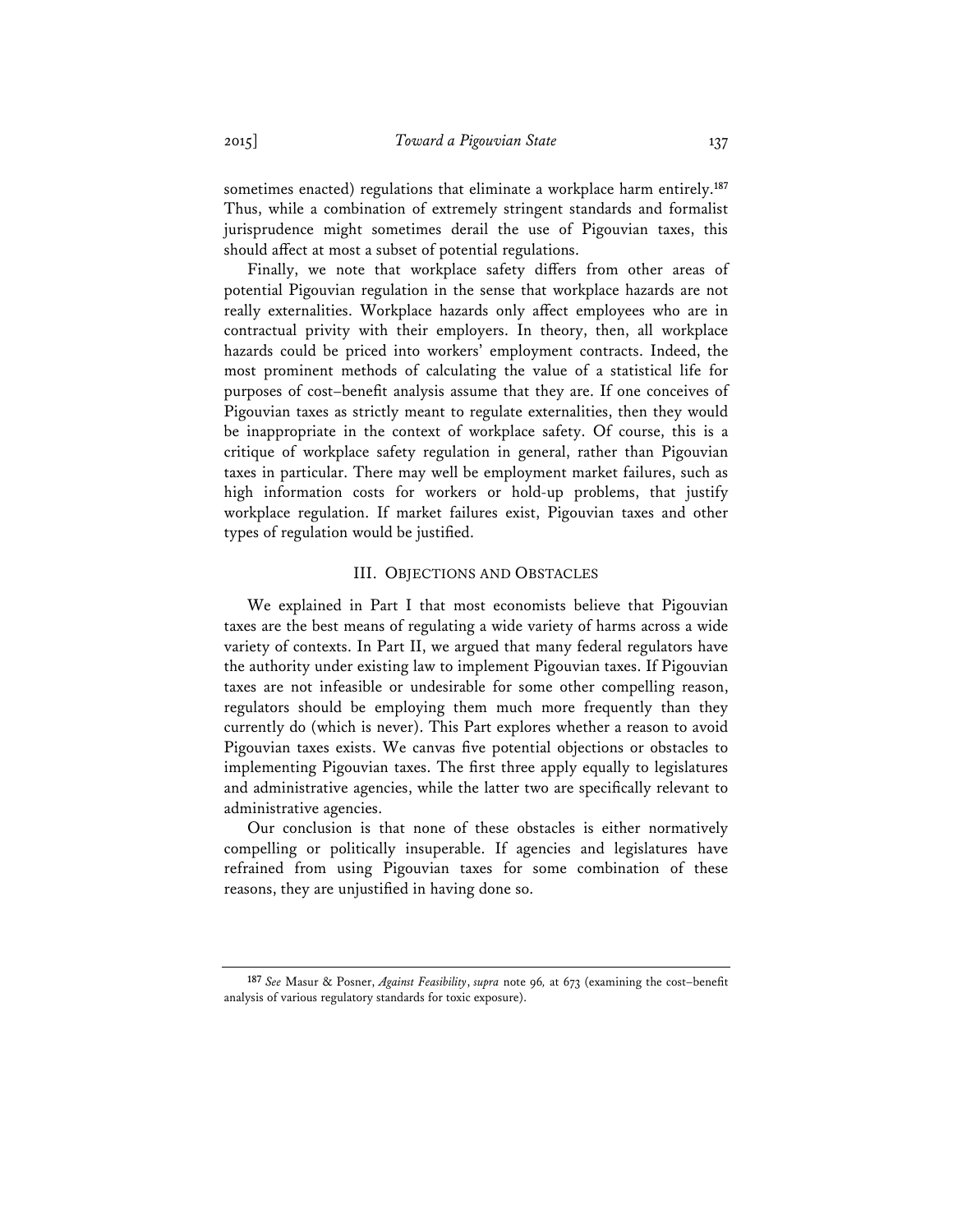#### A. *Administrative Problems*

One concern about Pigouvian taxes is that they may be difficult to administer. If the regulator cannot reliably determine the social cost of an activity, it cannot calculate the optimal Pigouvian tax. This problem would of course affect Pigouvian taxes whether imposed by statute or regulation. Economists have discussed these issues for decades and the consensus appears to be that administrative problems are generally manageable.**<sup>188</sup>** In a recent paper, Professor Victor Fleischer argues that Pigouvian taxes are frequently inefficient because they are typically calculated based on an assumption of uniform marginal social cost when in fact the social cost of an activity often varies across individuals or firms.**<sup>189</sup>** He provides the example of taxes on fatty foods, which may be justified on the theory that obesity creates social costs.**<sup>190</sup>** However, some people eat fatty foods without becoming obese. They should not be taxed; and a tax might deter them from a valuable activity. A tax based on the average contribution of fatty food to social costs will also under-deter obese people. A better tax would vary according to the likelihood that any person becomes obese, but such a tax would be difficult to administer.

 Fleischer's point is a valuable one, but it does not affect our thesis. Fleischer is surely right that Pigouvian taxes will be difficult to calculate in some cases, but this argument would apply equally to any type of regulation where the regulator must calculate social costs, not only Pigouvian taxes. As we have explained, Pigouvian taxes impose a lower informational burden than command-and-control regulation and will generally be easier to implement. Regulators already engage in an enormous amount of command-and-control regulation; to the extent that regulation is justified,**<sup>191</sup>** then Pigouvian taxation would be justified as well.

**<sup>188</sup>** For a recent survey, see generally Fleischer, *supra* note 18 (discussing appropriate candidates for Pigouvian taxes and stating that they should only be applied in situations where the harm does not vary based on the source and the "variation in marginal social cost is easily observed and categorized").

**<sup>189</sup>** *Id.* at 6.

**<sup>190</sup>** *Id.* at 26.

**<sup>191</sup>** Various attempts to calculate the costs and benefits of regulation tend to conclude that in aggregation, U.S. regulation produces more benefits than costs, although individual regulations do not always satisfy cost–benefit tests. *See, e.g.*, Robert W. Hahn & Patrick M. Dudley, *How Well Does the U.S. Government Do Benefit-Cost Analysis?*, 9 REV. ENVTL. ECON. POL'Y 192 (2007) (analyzing the use of cost–benefit analysis over time).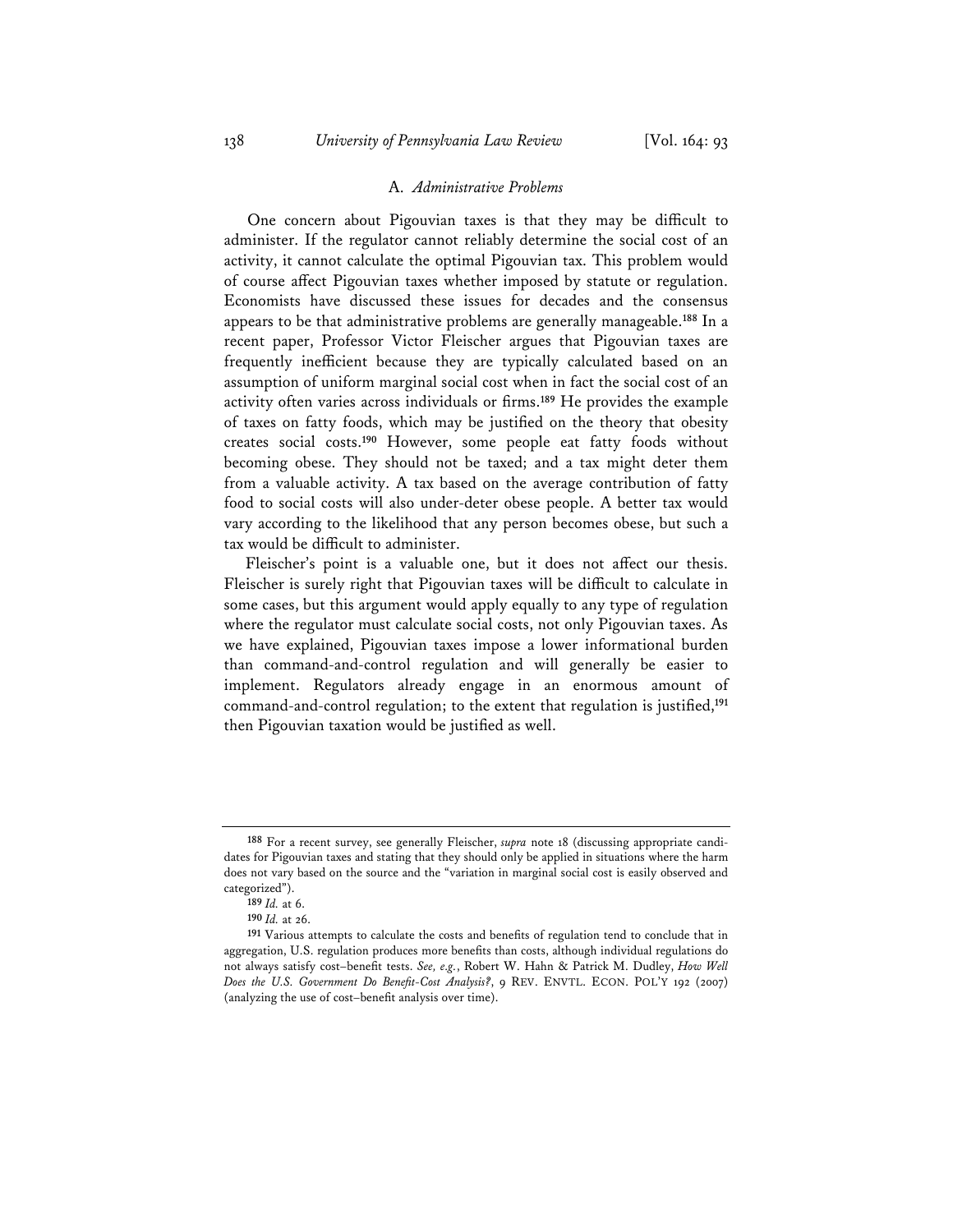#### B. *Interest Group Explanations*

Another potential explanation for legislative and administrative reluctance to employ Pigouvian taxes relates to interest-group politics.**<sup>192</sup>** In addition to the organizations and individuals advocating greater regulation, there is a natural constituency for command-and-control regulation: the firms that sell to regulated entities the means for complying with regulations. With respect to environmental regulation, these firms produce pollution-controlling (or safety-enhancing) equipment or manufacture the alternative chemicals and machinery that regulations will mandate. Environmental regulatory standards are often based upon a particular type of technology, and the firm that manufactures it stands to benefit directly from regulation imposing that standard. Indeed, some researchers have estimated that regulation can produce significant employment gains in industries that supply new equipment or material to regulated firms.**<sup>193</sup>** Those firms thus have an incentive to lobby strongly for new regulation.

Similarly, an enormous industry sells its services to financial institutions so that they can comply with regulations. Accountants and lawyers belong to this industry. So do credit rating agencies, which profited enormously in the years leading up to the financial crisis by selling the ratings that investment banks needed in order to market collateralized debt obligations.**<sup>194</sup>** Indeed, there is a sense in which the same entities that were subject to regulation—banks, hedge funds, investment banks—also profited by inventing financial instruments that allowed themselves and others to comply with (or circumvent) those regulations. Put differently, command-and-control financial regulations bifurcated the finance industry, creating a group of supporters who profited from them and lobbied to support them, and a group that objected to them.

The incentive to lobby for new legislation or regulation dissipates when the regulation takes the form of a Pigouvian tax. Of course, a Pigouvian tax makes pollution-controlling equipment or materials more valuable and

**<sup>192</sup>** *See generally* Jonathan B. Wiener and Barak D. Richman, *Mechanism Choice*, *in* RESEARCH HANDBOOK ON PUBLIC CHOICE AND PUBLIC LAW 363, 363-96 (Daniel A. Farber & Anne Joseph O'Connell eds., 2010), http://scholarship.law.duke.edu/cgi/viewcontent.cgi?article=2906& context=faculty\_scholarship [http://perma.cc/9R6D-KMD5].

**<sup>193</sup>** *See* Richard D. Morgenstern, et al., *Jobs Versus the Environment*: *An Industry-Level Perspective*, 43 J. ENVTL. ECON. & MGMT. 412, 429 (2002) (finding that regulation can create jobs in industries such as plastics and petroleum).

**<sup>194</sup>** *See* Matt Kratz, *2008 Crisis Still Hangs Over Credit-Rating Firms*, USA TODAY (Sept. 13, 2013), http://www.usatoday.com/story/money/business/2013/09/13/credit-rating-agencies-2008-financ ial-crisis-lehman/2759025 [http://perma.cc/AF36-QY2R] (explaining how pre-recession problems with credit rating agencies could return again).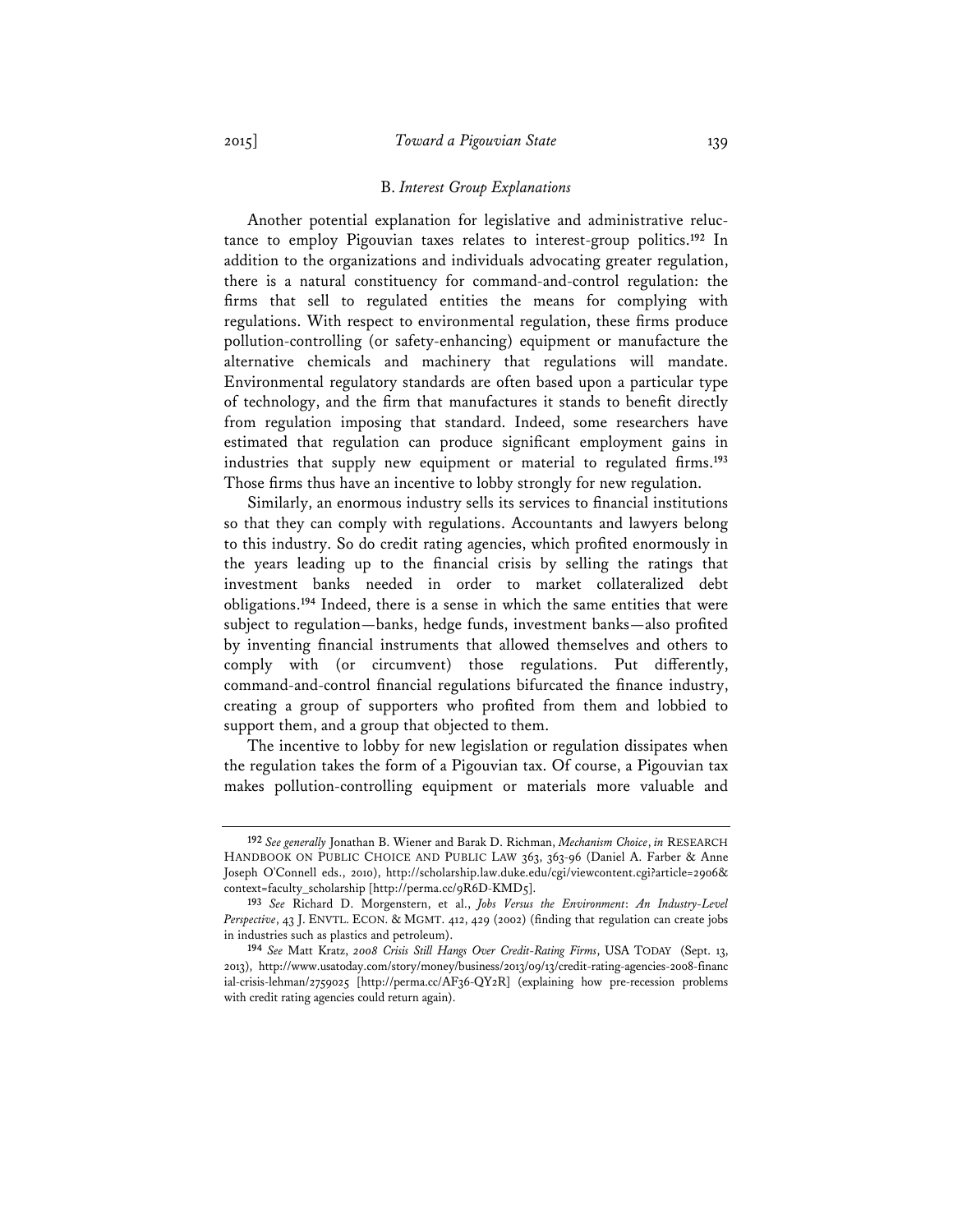induces firms to install that equipment—that is precisely the point. But it does not do so as directly as regulation that forces firms to reduce emissions below a particular level or install a particular type of equipment. Any given firm would be less certain that regulated entities would install its products. Those firms will then have a smaller incentive to lobby for regulation, and might instead advocate for particularized command-and-control regulation as a substitute for Pigouvian taxes.

In addition, Pigouvian regulation might in many cases be considered inferior by regulated entities because it does less to inhibit new market entrants. There is voluminous literature documenting the ways in which existing firms can use regulation to block competitors.**<sup>195</sup>** Generally speaking, regulation can impose significant upfront costs on doing business, as when firms are required to purchase an expensive piece of equipment or obtain a costly or complicated permit. Large, existing enterprises may be able to surmount these regulatory hurdles, while new entrants might have much greater difficulty.**<sup>196</sup>** Pigouvian taxes do not have this feature, however. The cost of complying with a Pigouvian tax scales linearly with the externality imposed; there is no initial upfront cost and thus no especially great hurdle to new entrants. Conditional upon being regulated, then, existing firms might in some contexts prefer conventional command-and-control regulation.

There is also an interest-group advantage to regulating with Pigouvian taxes rather than using lawsuits. When a polluter is sued for violating environmental laws and settles, there are no legal constraints on the form that settlement may take. In some cases, interest groups jockey to receive part of a monetary settlement as a donation, even if they were not part of the original lawsuit. Litigation settlements are thus subject to wasteful rent-seeking. By contrast, Pigouvian taxes collected by agencies would be deposited directly into the federal treasury and made part of general revenues. They would not increase the overall amount of rent-seeking that surrounds the federal budget. Of course, this is yet another reason that interest groups might oppose a move toward Pigouvian taxes.

**<sup>195</sup>** *See generally* Daniel W. Bromley, *Environmental Regulations and the Problem of Sustainability: Moving Beyond "Market Failure*,*"* 63 ECOLOGICAL ECON. 676 (2007); Thomas J. Dean & Robert L. Brown, *Pollution Regulation as a Barrier to New Firm Entry: Initial Evidence and Implications for Future Research*, 38 ACAD. MGMT. J. 288 (1995); Eric Helland & Mayumi Matsuno, *Pollution Abatement as a Barrier to Entry*, 24 J. REG. ECON. 243 (2003); David Kline, *Positive Feedback, Lock-in, and Environmental Policy*, 34 POL'Y SCI. 95 (2001).

**<sup>196</sup>** Bromley, *supra* note 197, at 682 (examining how the standard paradigm for environmental economics breaks down in the presence of positive feedback or lock-in).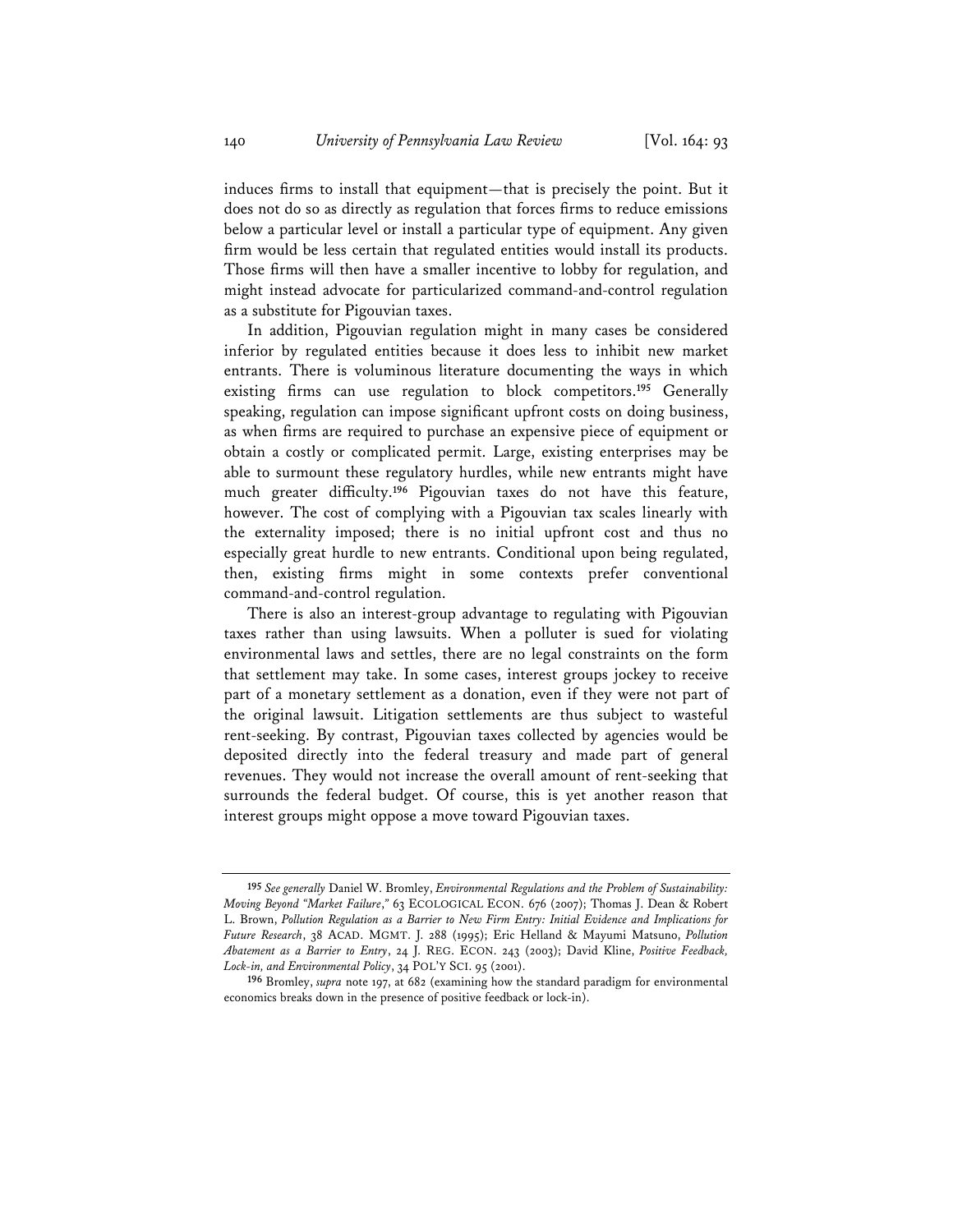These may be barriers to regulatory implementation of Pigouvian taxes, but they are not insuperable ones. Agencies that are less beholden to their regulatory constituencies or executives who are less politically bound (second-term presidents, for example) might forge ahead with Pigouvian regulation despite greater opposition from regulated parties. For that matter, if our analysis is correct, Pigouvian regulation represents something of a collective action problem for regulated parties. There are many regulated parties that should weakly prefer Pigouvian regulation to standard command-and-control regulation because it is more efficient, compared with a few entities that might strongly prefer command-and-control regulation. This is a canonical public choice problem. Political entrepreneurs within the regulated community would have incentives to form trade groups to lobby for Pigouvian regulation (if there must be regulation at all), as a counter-weight to firms that prefer command-and-control regulation.

#### C. *Negative Symbolism & Ideology*

The rarity of Pigouvian taxes could also be based in part upon the negative expressive and symbolic nature of such measures. Taxes have long had a negative connotation in American politics, even when they are not being imposed directly upon individuals.**<sup>197</sup>** When the Obama Administration began to pursue legislation to reduce greenhouse gas emissions, it rejected Pigouvian taxes as politically unpalatable, precisely (and entirely) because of the word "tax" in the name.**<sup>198</sup>** President Clinton encountered stiff resistance to a much more modest energy tax several years

**<sup>197</sup>** There is an extensive literature on so-called "tax aversion." *See, e.g.*, Christopher C. Fennell & Lee Anne Fennell, *Fear & Greed in Tax Policy: A Qualitative Research Agenda*, 13 WASH. U. J.L. & POL'Y 75 (2003) (discussing the economic impact of tax aversion); Steffen Kallbekken, Stephan Kroll & Todd L. Cherry, *Do You Not Like Pigou, or Do You Not Understand Him? Tax Aversion and Revenue Recycling in the Lab*, 62 J. ENVTL. ECON. & MGMT. 62 (2011) (describing the importance of informing the public of where the proceeds of a tax will go); Edward A. McCaffery & Jonathan Baron, *Thinking About Tax*, 12 PSYCHOL. PUB. POL'Y & L. 106 (2006) (explaining that people suffer from a wide range of heuristics and biases when it comes to thinking about taxes); Andrew T. Hayashi et al., *Experimental Evidence of Tax Salience and the Labor-Leisure Decision: Anchoring, Tax Aversion, or Complexity?* (N.Y. Univ. Ctr. for Law & Econ., Working Paper No. 12-14*,* 2012), http:// papers.ssrn.com/sol3/papers.cfm?abstract\_id=2067157[http://perma.cc/S9H6-HGG7] (examining the effects of framing on people's views of taxes); Judd B. Kessler & Michael I. Norton, Tax Aversion in Labor Supply 2 (June 15, 2014) (unpublished manuscript) http://assets.wharton.upenn.edu/~juddk/ papers/KesslerNorton\_TaxAversion.pdf("[I]ndividuals respond more to taxes that are more salient.").

**<sup>198</sup>** Coral Davenport, *Republicans Pounce on Obama's Global-Warming Regulations for Political Fodder*, NAT'L J. (Sept. 22, 2013), http://www.nationaljournal.com/energy/republicans-pounce-onobama-s-global-warming-regulations-for-political-fodder-20130922 [http://perma.cc/2CFD-RNNS].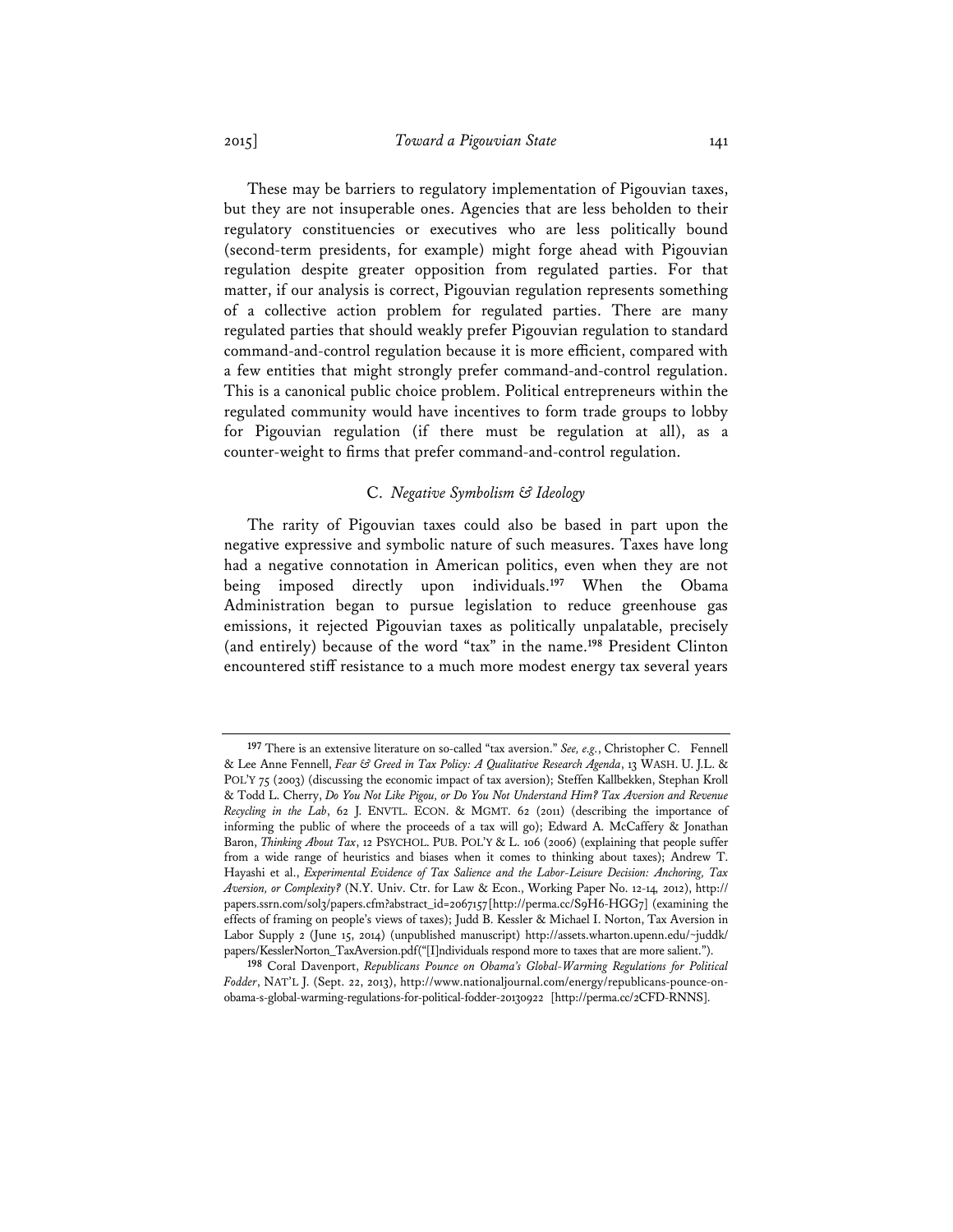earlier.**<sup>199</sup>** This was despite the fact that, as economists have shown, a properly structured Pigouvian tax and a properly structured cap-and-trade system will function almost identically.**<sup>200</sup>** Then, when Obama eventually proposed a cap-and-trade system, opponents attacked it as "cap and tax,"**<sup>201</sup>** seeking to tar it with the same brush. The word "tax" is toxic, particularly for political conservatives.**<sup>202</sup>**

At the same time, Pigouvian taxes have a bad reputation among many political liberals, particularly when compared with the alternative of direct regulation. Part of the opposition relates to the fact that Pigouvian taxes allow a company to continue polluting so long as it is willing to pay the appropriate price. If pollution is a moral wrong, in that the polluter is imposing harm upon an unconnected victim, then it strikes some commentators as immoral to permit a firm to continue to pollute on the condition that it pays a fee.**<sup>203</sup>** This objection evokes concerns of compensatory or distributive justice: if a polluter pays a Pigouvian tax in order to harm some victim, the tax payment may go to the general fisc rather than the victim herself. Of course, this concern ignores the fact that an ideally designed Pigouvian tax would reduce pollution and harm to the same level as an ideal system of command-and-control regulation.

Relatedly, there is a powerful resistance within both academia and public opinion to the idea of putting a price on human life or health.**<sup>204</sup>** That opposition is typically voiced with reference to cost–benefit analysis,**<sup>205</sup>** but Pigouvian taxes trigger the same considerations with equal force. A Pigou-

**<sup>199</sup>** Richard J. Pierce, Jr., *Energy Independence and Global Warming*, 37 ENVTL. L. 595, 601 (2007) ("Many politicians and business leaders prefer a cap and trade system to a carbon tax, but those preferences are based on dubious reasoning. Many politicians prefer cap and trade because it allows them to avoid the dreaded 't' word.").

**<sup>200</sup>** *See* Weisbach, *supra* note 18, at 1 (arguing that in the domestic context a tax and cap-and-trade system "are essentially the same")*.*

**<sup>201</sup>** Opinion, *The Cap and Tax Fiction*, WALL ST. J. (June 26, 2009), http://online.wsj.com/ news/articles/SB124588837560750781 [http://perma.cc/D5BN-CZMG]; Chris Arnold,

*GOP Demonizes Once Favored Cap-and-Trade Policy*, NPR (June 3, 2014, 4:59AM), http:// www.npr.org/2014/06/03/318414868/gop-demonizes-once-favored-cap-and-trade-policy [http://perma.cc/43DF-46UX].

**<sup>202</sup>** Tim Shoemaker, *"Cap and Tax" is Back!*, CAMPAIGN FOR LIBERTY (June 2, 2014), http://www.campaignforliberty.org/national-blog/cap-tax-back [http://perma.cc/9SAX-L6UW].

**<sup>203</sup>** *See* Wallace E. Oates, *From Research to Policy: The Case of Environmental Economics*,

<sup>2000</sup> U. ILL. L. REV. 135, 138 (explaining that some saw this approach as immoral, because many polluters would simply pay a fee and continue with their behavior).

**<sup>204</sup>** Frank Ackerman & Lisa Heinzerling, *Pricing the Priceless: Cost-Benefit Analysis of Environmental Protection*, 150 U. PA. L. REV. 1553, 1556 (2002) ("[C]ost-benefit analysis is so inherently flawed that if one scratches the apparently benign surface of any of its products, one finds . . . absurdity.").

**<sup>205</sup>** *Id.*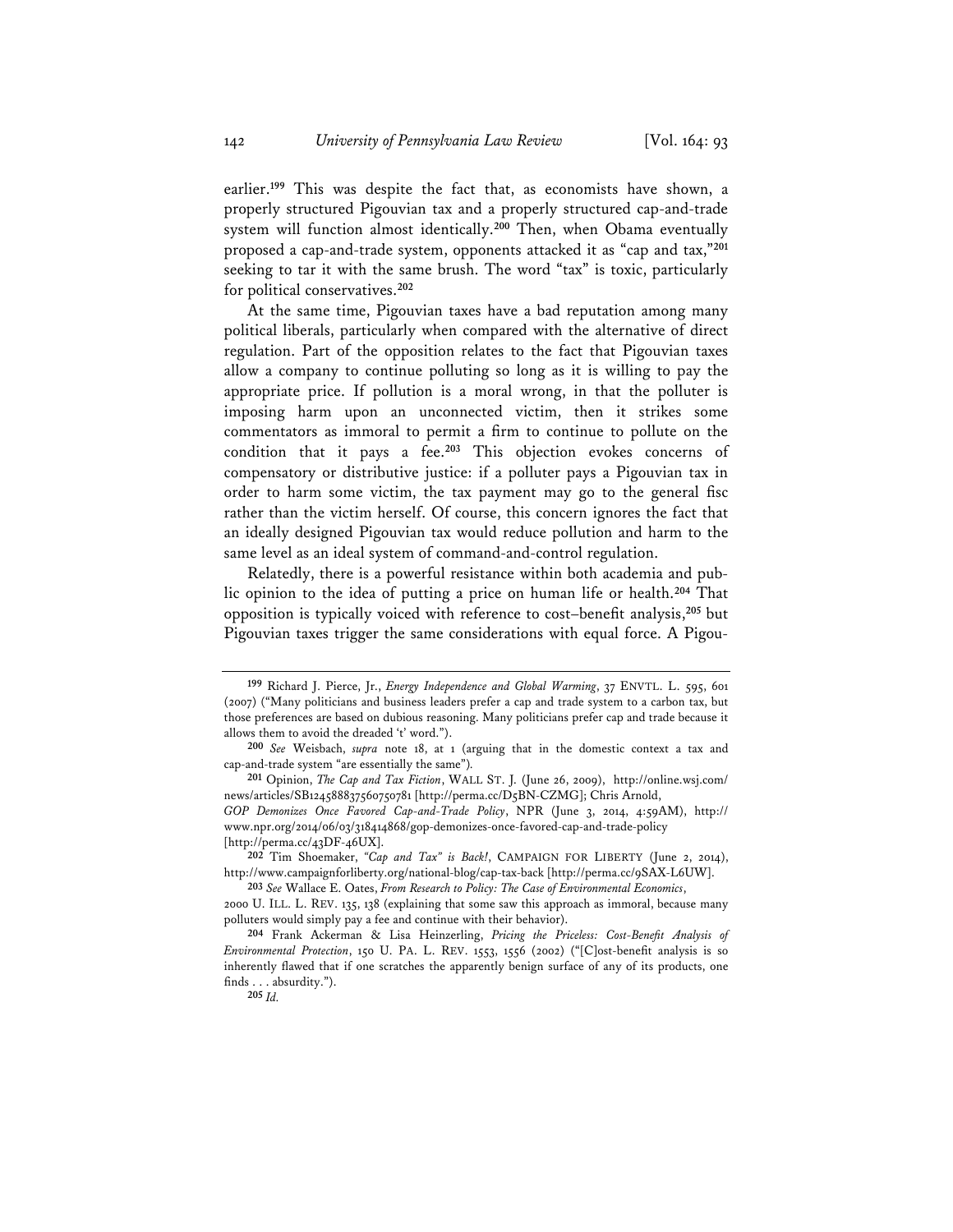vian tax requires the regulator to price the externality being created and then allows the regulated entity to continue producing that externality if it pays the requisite price. Human lives are being converted into dollars even more directly. From this standpoint, command-and-control regulation appears superior because (at least ostensibly) it entirely prohibits the disfavored activity.

 We have criticized these approaches to monetization and regulation in other work,**<sup>206</sup>** but the normative issues are not the central point. The negative symbolism of using a tax to control pollution or other harms can have powerful political effects, particularly when the tax is viewed negatively on both sides of the political spectrum. It is tempting to believe that efficiency will win out in the long run—that if Pigouvian taxes really are superior to command-and-control regulation, policymakers will eventually enact them as the various constituencies come to recognize their advantages. On this view, costs and benefits will eventually triumph.**<sup>207</sup>** We suspect (and hope) that the negative connotations attached to Pigouvian taxes will eventually disappear as norms and attitudes shift. There are certainly precedents for this type of change, such as liberals' eventual adoption of market-based regulation of the environment (cap-and-trade legislation dealing with acid rain) and health care (the Affordable Care Act).

#### D. *Legal and Conceptual Hurdles*

We now turn to explanations that are primarily relevant to Pigouvian regulation, as opposed to Pigouvian taxes imposed through legislation. In the preceding Part we considered specific agency authority to regulate via Pigouvian taxes. But there are broader legal and conceptual issues as well. Pigouvian taxes also raise a legal question of whether regulators can, in fact, "tax" regulated entities. The legal community thinks of "taxes" and "regulations" as different creatures. Regulators do not impose taxes; they issue regulations and fine companies that violate them. Congress creates taxes and delegates to the Treasury Department the authority to issue regulations that implement them.**<sup>208</sup>** A large and complex set of norms and

**<sup>206</sup>** *See generally* Masur & Posner, *Against Feasibility*, *supra* note 96; Jonathan S. Masur & Eric A. Posner, *Regulation, Unemployment, and Cost-Benefit Analysis*, 98 VA. L. REV. 579, 580 (2012) (discussing cost–benefit analysis in the context of EPA).

**<sup>207</sup>** *Cf.* Cass R. Sunstein, *Of Montreal and Kyoto: A Tale of Two Protocols*, 31 HARV. ENVTL. L. REV. 1, 5 (2007) (arguing that the Montreal Protocol has been significantly more successful than the Kyoto Protocol because of the cost–benefit analysis perceived by the United States).

**<sup>208</sup>** *See, e.g.*, Michael S. Greve, *Wheeler of Fortune*, LIBR. L. & LIBERTY (June 1,2015) http://www.libertylawsite.org/2015/06/01/wheeler-of-fortune [http://perma.cc/8DRX-ZGP9] ("To rephrase the constitutional question: do we *really* believe that Congress can constitutionally delegate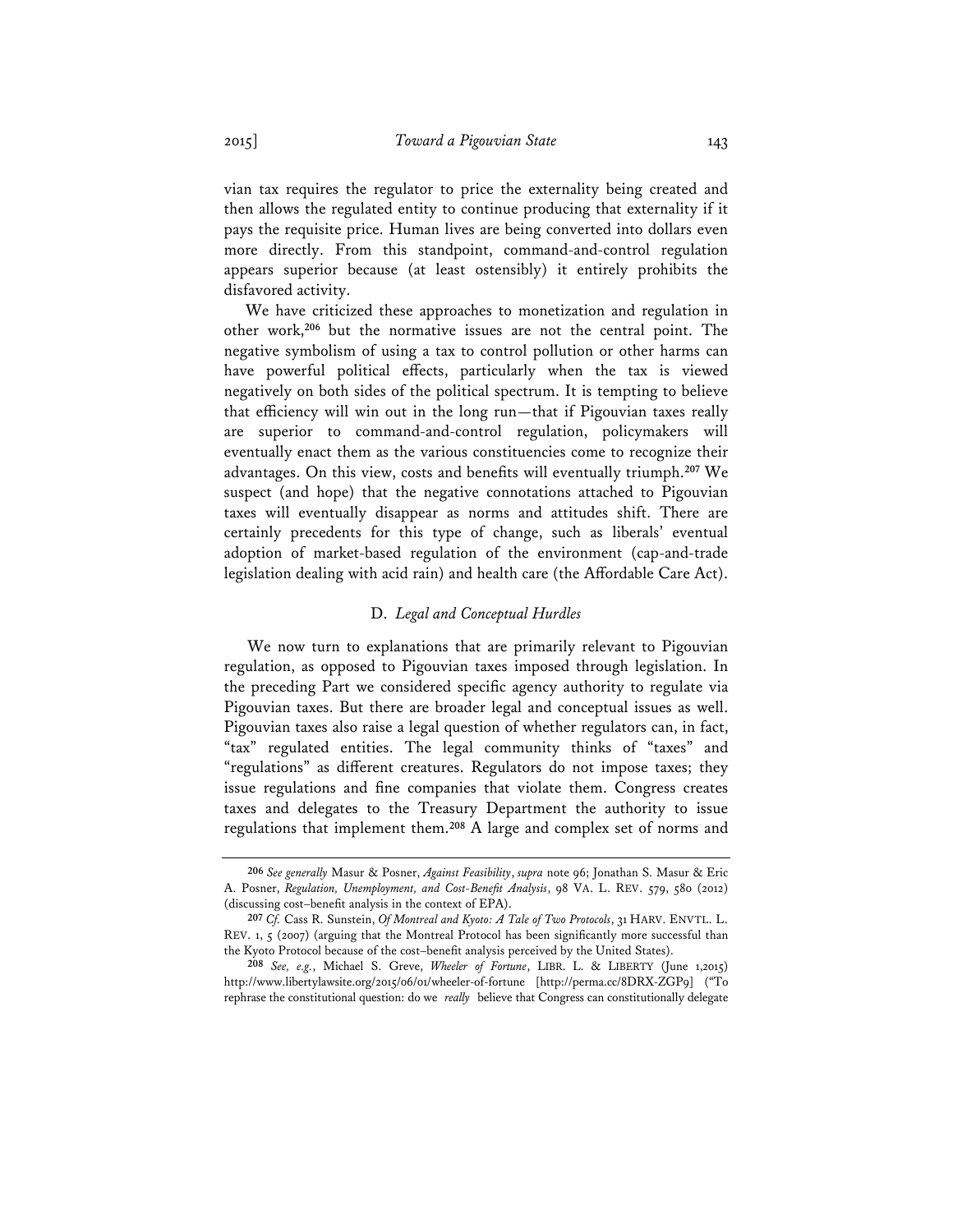practices surrounds the process by which taxes are authorized. Can regulators impose Pigouvian taxes consistently with these rules?

The Supreme Court has answered this question in the affirmative. Adjudicating a constitutional challenge to a system of pipeline fees, the Court in 1989 held that "Congress may wisely choose to be more circumspect in delegating authority under the Taxing Clause than under other of its enumerated powers, but this is not a heightened degree of prudence required by the Constitution."**<sup>209</sup>** In reaching this conclusion, the Court swept aside a series of earlier cases in which it had suggested that the ability to levy taxes might be a solely "legislative" power that Congress cannot delegate.**<sup>210</sup>** Even if an agency's Pigouvian tax were understood as a tax, rather than a fine, it should raise no special constitutional problem.

 The only other relevant law we can think of is the Origination Clause of the U.S. Constitution, which provides that "[a]ll Bills for raising Revenue shall originate in the House of Representatives; but the Senate may propose or concur with Amendments as on other Bills."**<sup>211</sup>** It is possible to argue that a regulator can impose a tax only if its authorizing statute originated in the House, which will not be the case for many regulators, or may be ambiguous. However, the Supreme Court has held that the Origination Clause applies only to statutes whose purpose is to raise revenue. For example, the Supreme Court held that a law that imposed a tax on bank notes was not subject to the Origination Clause because the purpose of the law was not to raise revenue but to finance a national currency.**<sup>212</sup>** The D.C. Circuit similarly rejected a challenge to the Affordable Care Act based on the Origination Clause on the grounds that the purpose of the tax imposed on people who fail to obtain health insurance is not to raise revenue but to encourage people to obtain health insurance, even if a byproduct of the law is an increase in tax revenues.**<sup>213</sup>** Likewise, the purpose of a Pigouvian tax is

the power to tax and spend? Congress has exceedingly little to do with modern-day government except to write checks. Once agencies have the power to tell companies and their customers to write checks and to then write their own checks, what can they not do, and what's left for Congress?").

**<sup>209</sup>** Skinner v. Mid-Am. Pipeline Co., 490 U.S. 212, 223 (1989).

**<sup>210</sup>** *See* Nat'l Cable Television Ass'n, Inc. v. United States., 415 U.S. 336, 340-41 (1974) ("Taxation is a legislative function, and Congress . . . is the sole organ for levying taxes . . . . It would be such a sharp break with our traditions to conclude that Congress had bestowed on a federal agency the taxing power that we read 31 U.S.C. § 483a narrowly as authorizing not a 'tax' but a 'fee."); Fed. Power Comm'n v. New Eng. Power Co., 415 U.S. 345, 349-51 (1974) (reinterpreting a fee as a tax in order to avoid constitutional questions about delegation of the taxing power).

**<sup>211</sup>** U.S. CONST. art. I, § 7.

**<sup>212</sup>** Twin City Nat'l Bank of New Brighton v. Nebecker, 167 U.S. 196, 202 (1897).

**<sup>213</sup>** Sissel v. U.S. Dep't of Health and Human Servs., 760 F.3d 1, 10 (D.C. Cir. 2014).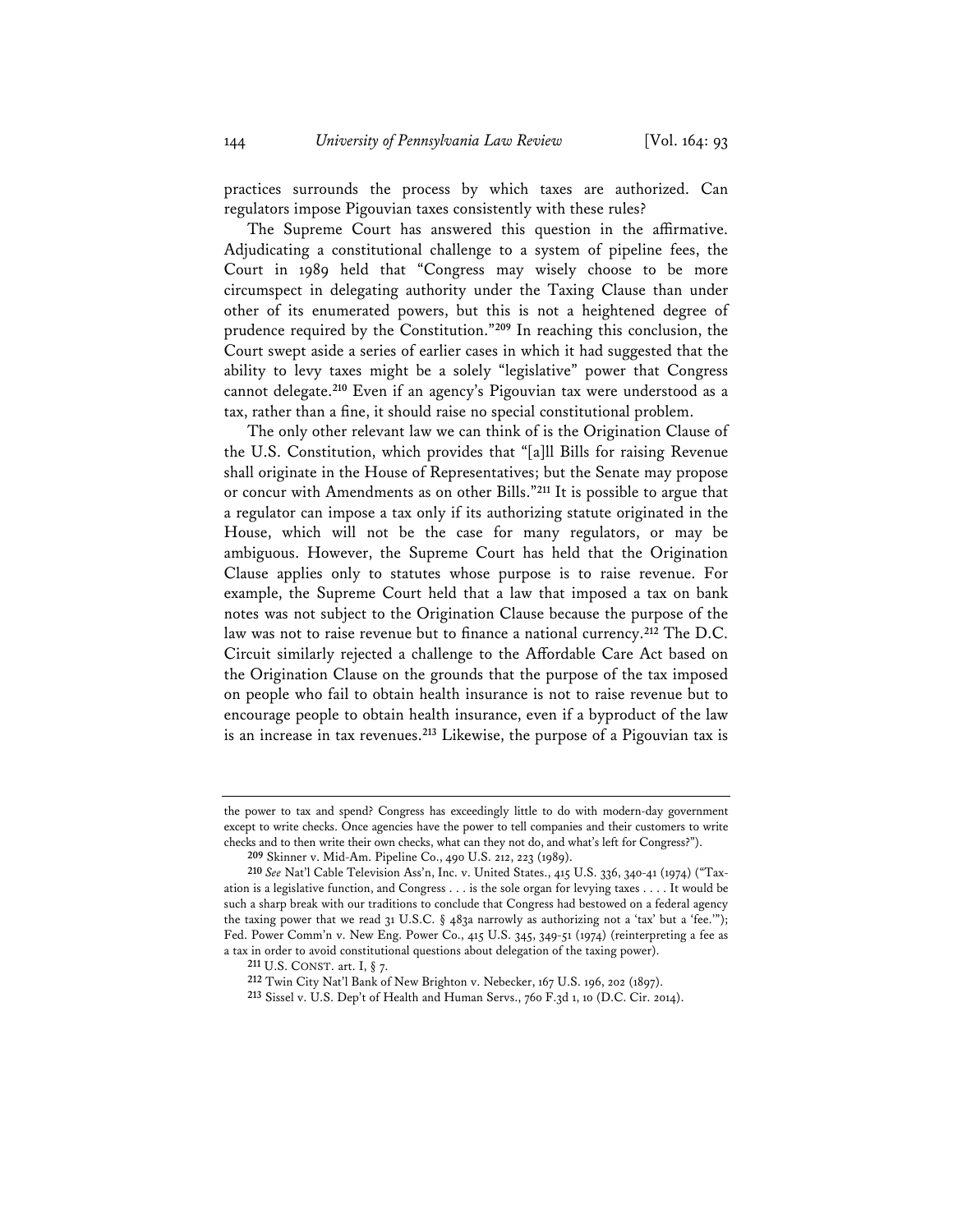not to raise revenue but to deter socially harmful behavior.**<sup>214</sup>** Accordingly, a regulator whose authority is based on a Senate-originated bill does not violate the Origination Clause by imposing a Pigouvian tax.

## E. *Risk-Averse Regulators*

We close with one final potential explanation. It is conceivable that regulators are simply highly risk averse—they understand that they have the authority to employ Pigouvian taxes, but they have little incentive to experiment and prefer to opt for tried-and-true methods that have been repeatedly validated. Risk aversion might be coupled with misaligned institutional incentives: it is plausible that an agency head has more to lose from attempting a new type of regulation and having it be rejected (judicially or politically) than she has to gain if the regulation succeeds. The safer path of command-and-control regulation might also be the more personally advantageous one. The uncertainty embedded in agencies' organic statutes might be heightening these tendencies. In addition, the length of time required to promulgate regulations might mean that if a Pigouvian regulation were rejected by the courts, a given president (or administrator) would not have an opportunity to promulgate a fallback command-and-control regulation before her term concluded. This could accentuate the importance, to the administrators, of getting it right the first time.

 The story is more complex as applied to state behavior under the Clean Air Act. As we described above, when EPA creates a national ambient air quality standard, the states can formulate state implementation plans designed to achieve the air quality standard in any manner they choose. Yet to our knowledge no state has ever employed a Pigouvian tax as part of its state implementation plan. This is despite the fact that there can be no doubt that the states would have authority to do so (as the Obama Administration's stance regarding greenhouse gases makes clear). It is possible that state legislators and regulators fear that a SIP that relied upon Pigouvian taxes might be rejected by EPA officials as too outlandish or unlikely to succeed. In other words, state regulators might be trying to avoid the negative consequences of EPA risk aversion. Nonetheless, true uncertainty as to the legality of state-implemented Pigouvian taxes under the Clean Air Act cannot be driving the behavior of state policymakers.

**<sup>214</sup>** *Cf.* Robert D. Cooter & Neil S. Siegel, *Not the Power to Destroy: An Effects Theory of the Tax Power*, 98 VA. L. REV. 1195, 1239-41 (2012) (discussing the difference between taxes and mandates).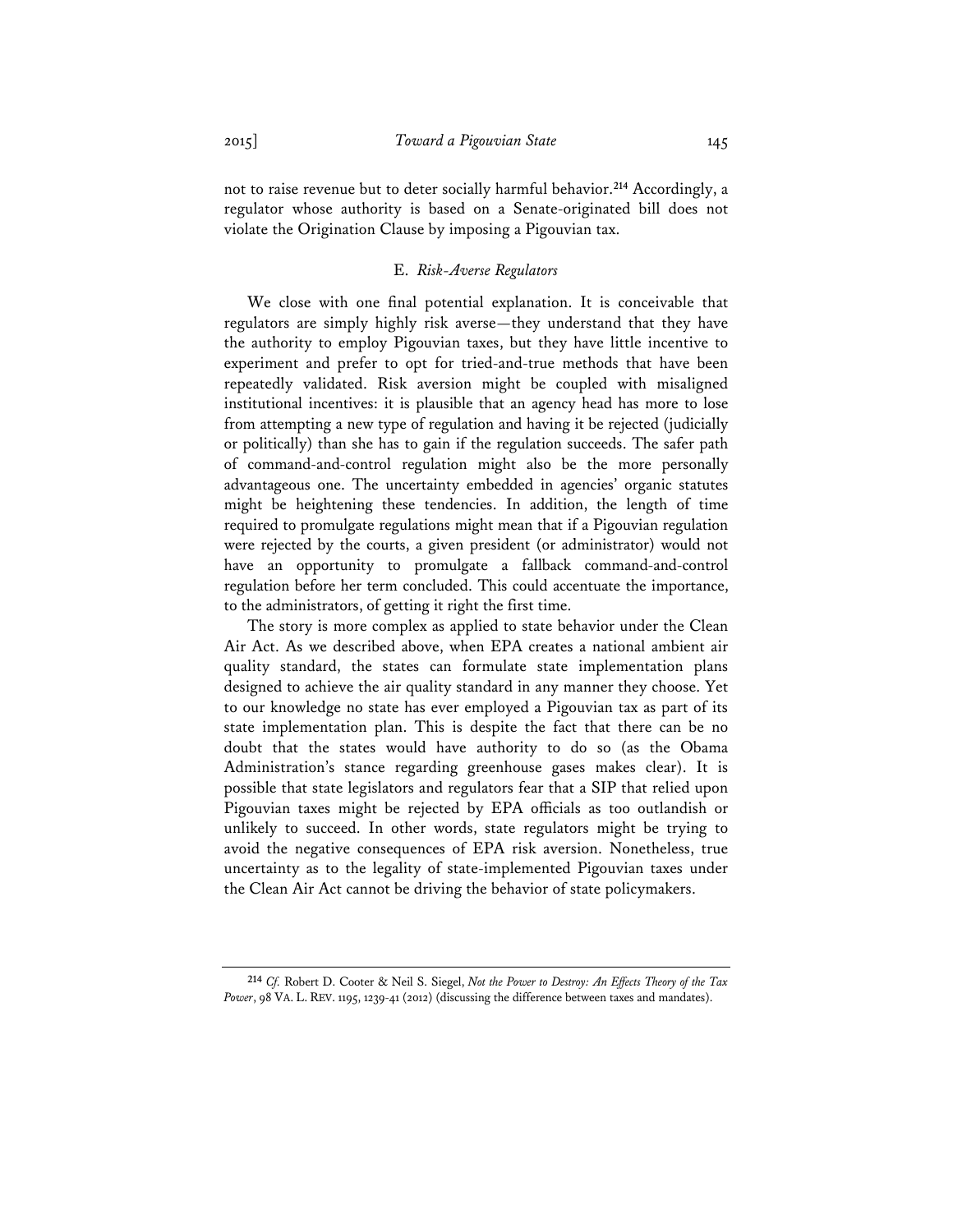#### **CONCLUSION**

Economists have extolled the virtues of Pigouvian taxes for decades. Yet regulators have hardly ever enacted Pigouvian taxes, instead relying almost exclusively upon the command-and-control regulation that economists have denigrated in comparison. This is despite the fact that agencies with authority over a vast swath of economic activity in most cases are permitted by their organic statutes to impose Pigouvian taxes. We suspect that the absence of Pigouvian taxes is due to a combination of practical and political factors, possibly coupled with a failure of imagination (or nerve) on the part of state and federal regulators, plus the overwhelming force of bureaucratic inertia.

 A first step for remedying this problem would be for the executive branch to instruct agencies to give serious consideration to Pigouvian taxes. There is precedent for such an action. President Clinton's Executive Order 12,866, which reaffirmed the requirement that agencies conduct cost–benefit analysis, also contains an implicit requirement that agencies consider Pigouvian taxes: "Each agency shall identify and assess available alternatives to direct regulation, including providing economic incentives to encourage the desired behavior, such as user fees or marketable permits, or providing information upon which choices can be made by the public."**<sup>215</sup>** Even more recently, the Office of Information and Regulatory Affairs (OIRA), the White House agency that provides guidelines to executive-branch agencies, issued a guidance document for regulatory agencies. Among other things it encouraged regulators to use "market-oriented approaches."

 Market-oriented approaches that use economic incentives should be explored. These alternatives include fees, penalties, subsidies, marketable permits or offsets, changes in liability or property rights (including policies that alter the incentives of insurers and insured parties), and required bonds, insurance, or warranties. One example of a market-oriented approach is a program that allows for averaging, banking, and/or trading (ABT) of credits for achieving additional emission reductions beyond the required air emission standards. ABT programs can be extremely valuable in reducing costs or achieving earlier or greater benefits, particularly when the costs of achieving compliance vary across production lines, facilities, or firms. ABT can be allowed on a plant-wide, firm-wide, or region-wide basis rather than vent by vent, provided this does not produce unacceptable local air quality outcomes (such as "hot spots" from local pollution concentration).**<sup>216</sup>**

**<sup>215</sup>** Exec. Order No. 12,866, *supra* note 3, § 1(b).

**<sup>216</sup>** OFFICE OF MGMT. & BUDGET, EXEC. OFFICE OF THE PRESIDENT, CIRCULAR A-4: REGULATORY ANALYSIS (September 17, 2003) at 8-9, https://www.whitehouse.gov/ sites/default/files/omb/assets/omb/circulars/a004/a-4.pdf [http://perma.cc/ZDA8-UPUQ].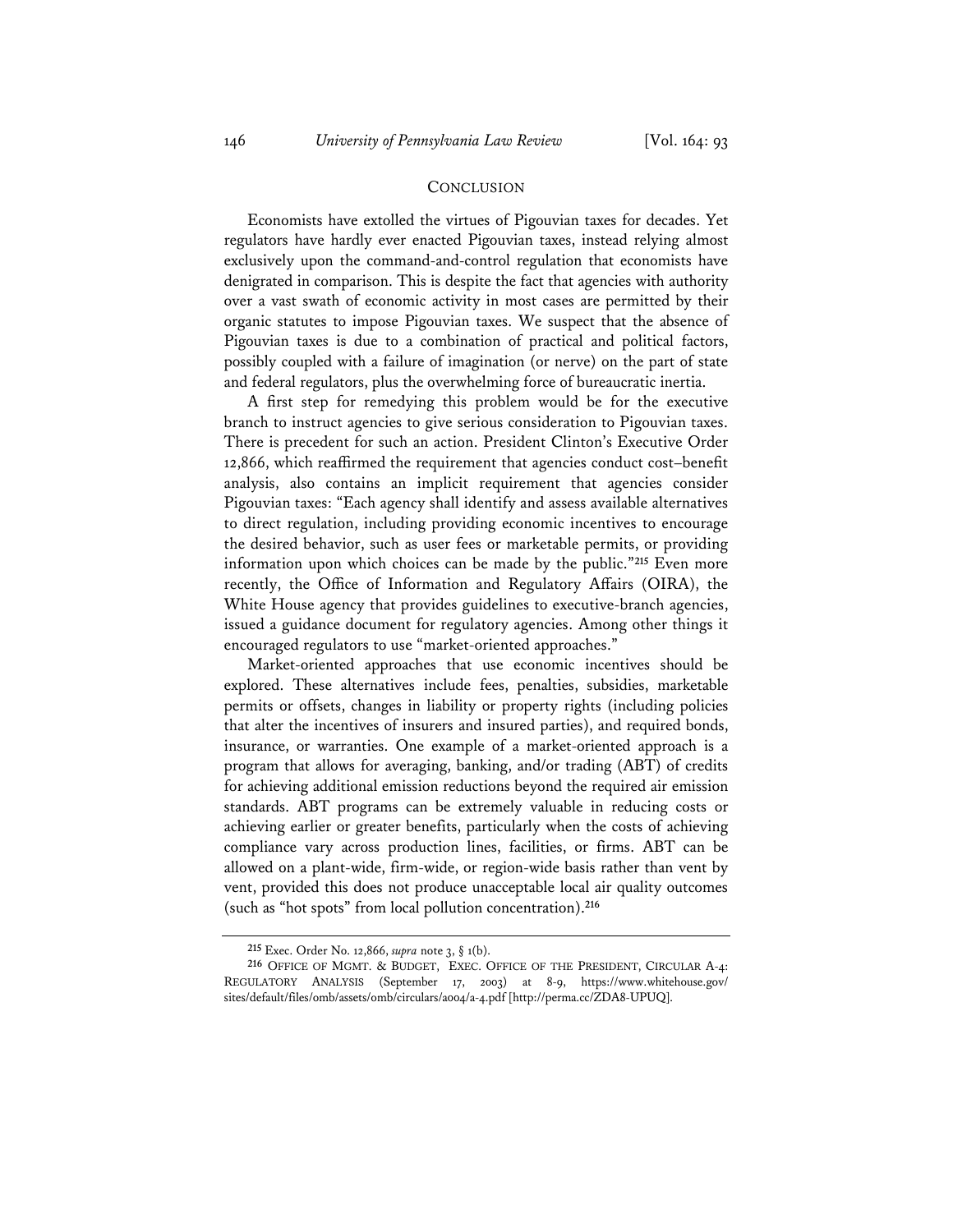By referring to economic incentives including fees, OIRA suggested that agencies should explore the use of Pigouvian taxes (OIRA's reference mirrors similar language in the Clean Air Act).**<sup>217</sup>** But OIRA could and should have recommended Pigouvian taxes explicitly. As we have explained, Pigouvian taxes are no less market-oriented than tradable emission-permit programs, and will usually be more efficient. So a simple step toward reform would be for OIRA to amend A-4 to explicitly advocate Pigouvian taxes.

Beyond that, we hope that this Article will persuade regulators to start experimenting with Pigouvian taxes. Just as regulators discovered (with some prodding from the executive branch)**<sup>218</sup>** that they could use cost–benefit analysis to evaluate proposed command-and-control regulations, they can also recognize that they possess the authority to impose Pigouvian taxes in lieu of command-and-control regulations. It's time to transform the "cost-benefit state"**<sup>219</sup>** into the Pigouvian state.

**<sup>217</sup>** *See supra* Section II.A.

**<sup>218</sup>** Exec. Order No. 12,291, *supra* note 3; Exec. Order No. 12,866, *supra* note 3.

**<sup>219</sup>** CASS R. SUNSTEIN, THE COST-BENEFIT STATE: THE FUTURE OF REGULATORY PROTECTION (2002).